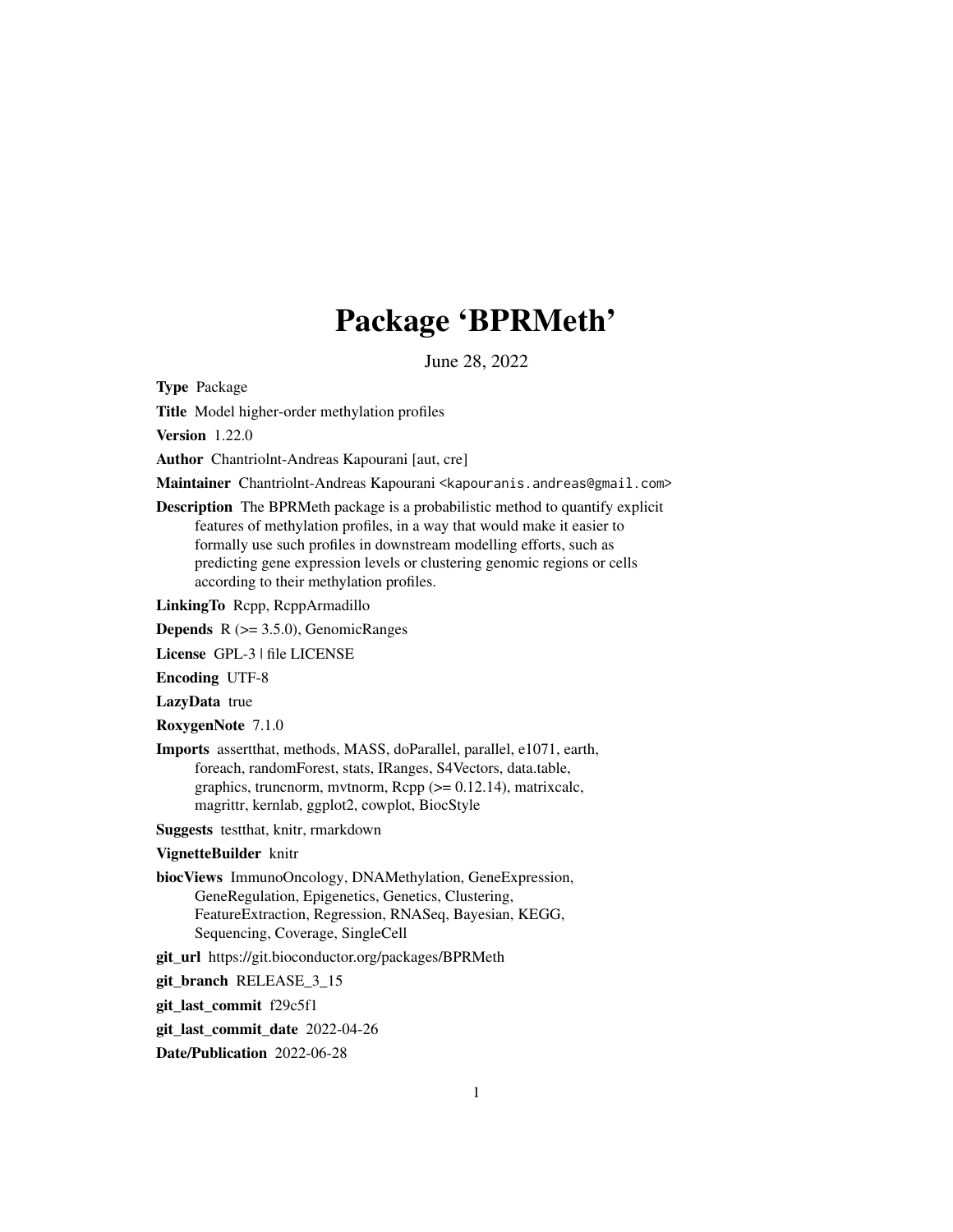# R topics documented:

|                                                                                                                | 3              |
|----------------------------------------------------------------------------------------------------------------|----------------|
|                                                                                                                | 3              |
|                                                                                                                | $\overline{4}$ |
|                                                                                                                | 5              |
|                                                                                                                | 6              |
|                                                                                                                | 6              |
|                                                                                                                | 8              |
|                                                                                                                | 9              |
| $bpr\_predict\_wrap \dots \dots \dots \dots \dots \dots \dots \dots \dots \dots \dots \dots \dots \dots \dots$ | 11             |
|                                                                                                                | 14             |
|                                                                                                                | 16             |
|                                                                                                                | 19             |
|                                                                                                                | 20             |
|                                                                                                                | 21             |
|                                                                                                                | 23             |
|                                                                                                                | 24             |
|                                                                                                                | 25             |
|                                                                                                                | 26             |
|                                                                                                                | 27             |
|                                                                                                                | 28             |
|                                                                                                                | 28             |
|                                                                                                                | 29             |
|                                                                                                                | 32             |
|                                                                                                                | 34             |
|                                                                                                                | 36             |
|                                                                                                                | 37             |
|                                                                                                                | 38             |
|                                                                                                                | 39             |
|                                                                                                                | 40             |
|                                                                                                                | 41             |
|                                                                                                                | 42             |
|                                                                                                                | 43             |
|                                                                                                                | 44             |
|                                                                                                                | 45             |
|                                                                                                                | 46             |
|                                                                                                                | 47             |
|                                                                                                                | 49             |
|                                                                                                                | 50             |
|                                                                                                                | 52             |
|                                                                                                                | 55             |
|                                                                                                                | 56             |
|                                                                                                                |                |
|                                                                                                                | 58<br>59       |
|                                                                                                                |                |
| read_met                                                                                                       | 60             |
|                                                                                                                | 61             |

 $\blacksquare$  Index  $\blacksquare$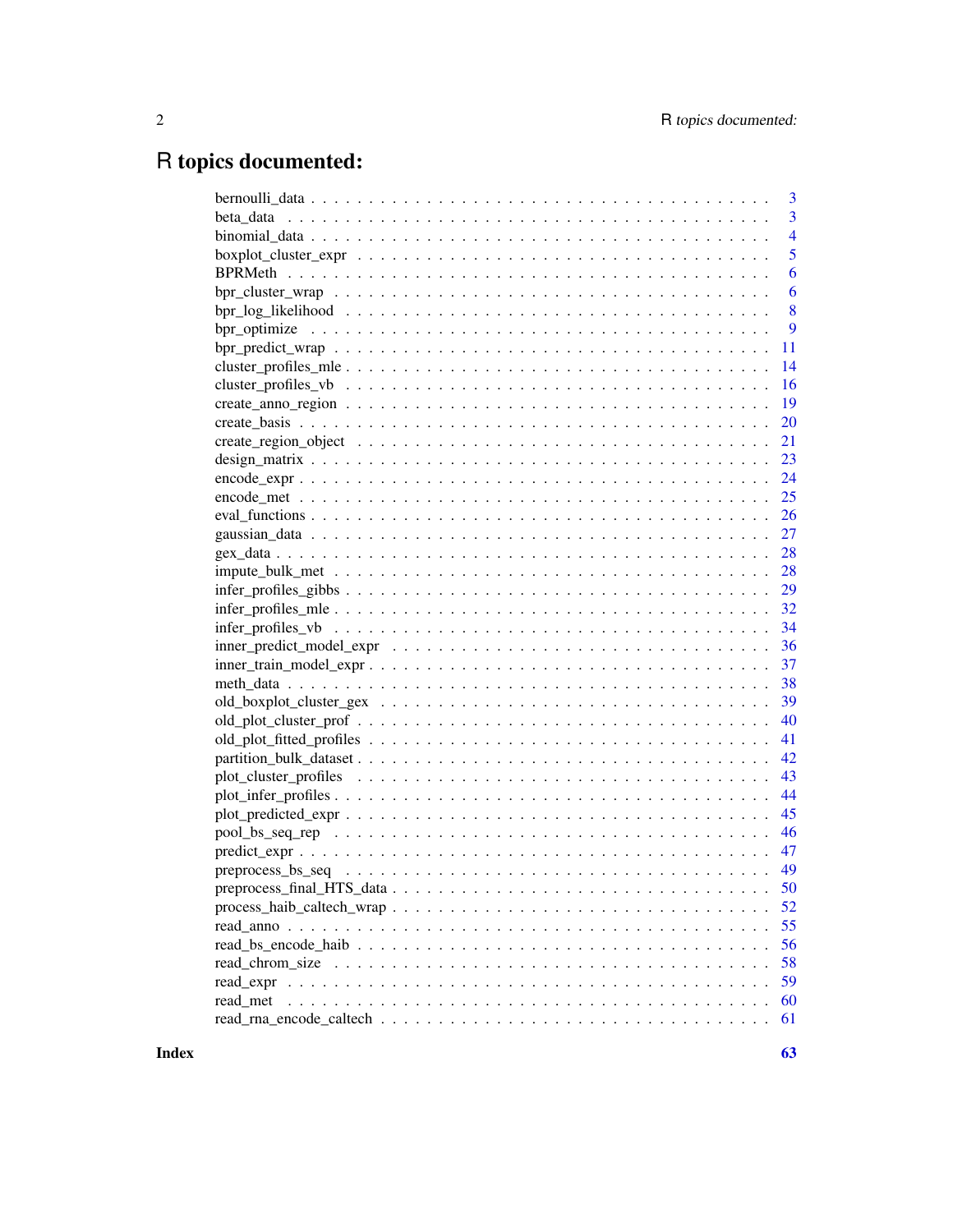#### <span id="page-2-2"></span><span id="page-2-0"></span>Description

A synthetic dataset containinig 300 entries from Bernoulli probit regression observations (e.g. single cell methylation data).

#### Usage

bernoulli\_data

#### Format

A list with 300 elements, where each element element is an L x 2 matrix of observations, where:

1st column locations of obseravtions

2nd column methylation level, 0 - unmethylated, 1 - methylated

## Value

Synthetic Bernoulli methylation data.

#### See Also

[binomial\\_data](#page-3-1), [beta\\_data](#page-2-1), [gaussian\\_data](#page-26-1)

<span id="page-2-1"></span>beta\_data *Synthetic Beta data*

#### Description

A synthetic dataset containinig 300 entries from Beta probit regression observations (e.g. Beta values from array methylation data).

#### Usage

beta\_data

## Format

A list with 300 elements, where each element element is an L x 2 matrix of observations, where:

1st column locations of obseravtions

2nd column methylation level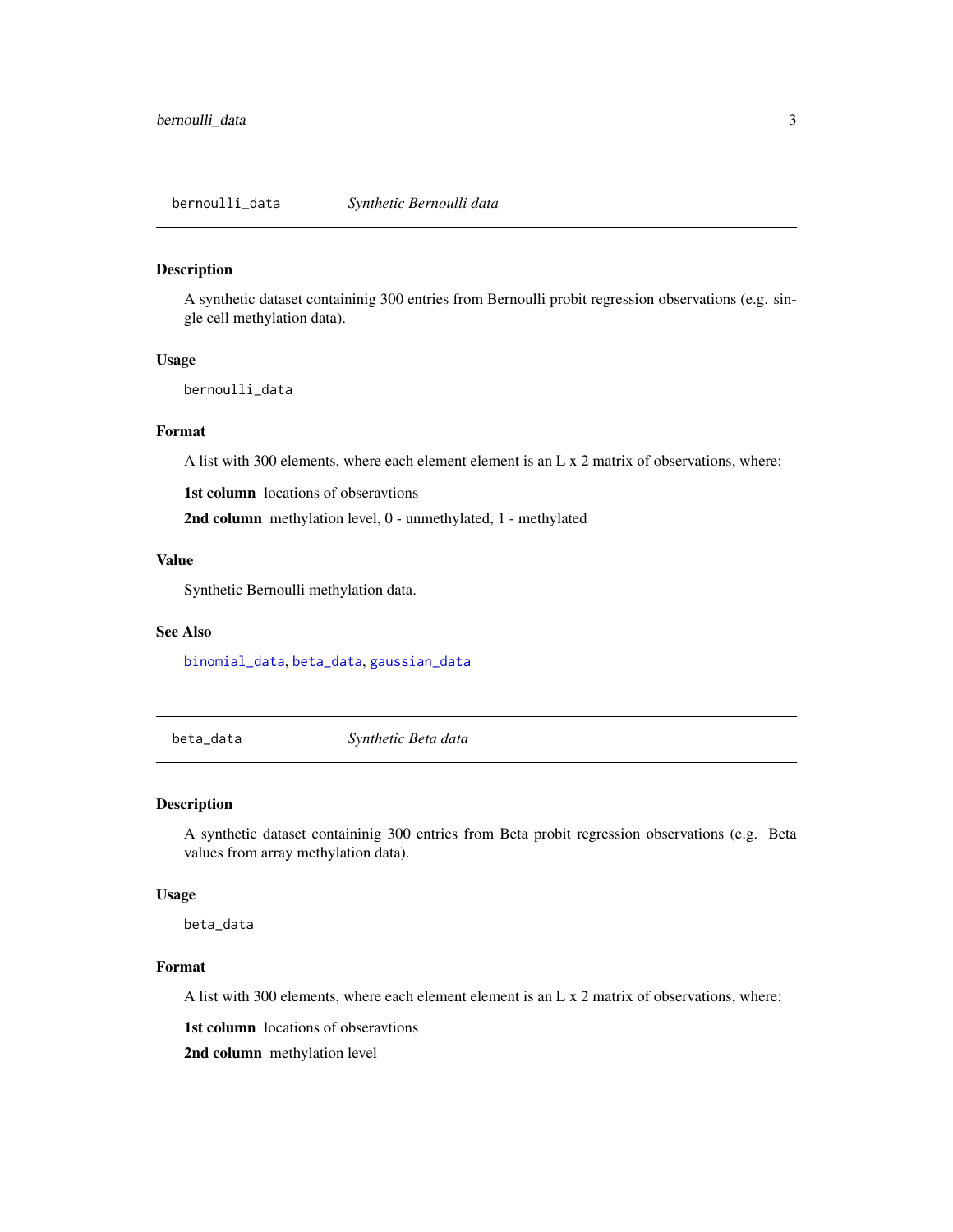<span id="page-3-0"></span>Synthetic Beta methylation data.

## Details

The beta regression model is based on alternative parameterization of the beta density in terms of the mean and dispersion parameter:<https://cran.r-project.org/web/packages/betareg/>.

## See Also

[binomial\\_data](#page-3-1), [bernoulli\\_data](#page-2-2), [gaussian\\_data](#page-26-1)

<span id="page-3-1"></span>binomial\_data *Synthetic Binomial data*

## Description

A synthetic dataset containinig 300 entries from Binomial probit regression observations (e.g. bulk methylation data).

#### Usage

binomial\_data

## Format

A list with 300 elements, where each element element is an L x 3 matrix of observations, where:

1st column locations of obseravtions

2nd column total trials

3rd column number of successes

## Value

Synthetic Binomial methylation data.

#### See Also

[bernoulli\\_data](#page-2-2), [beta\\_data](#page-2-1), [gaussian\\_data](#page-26-1)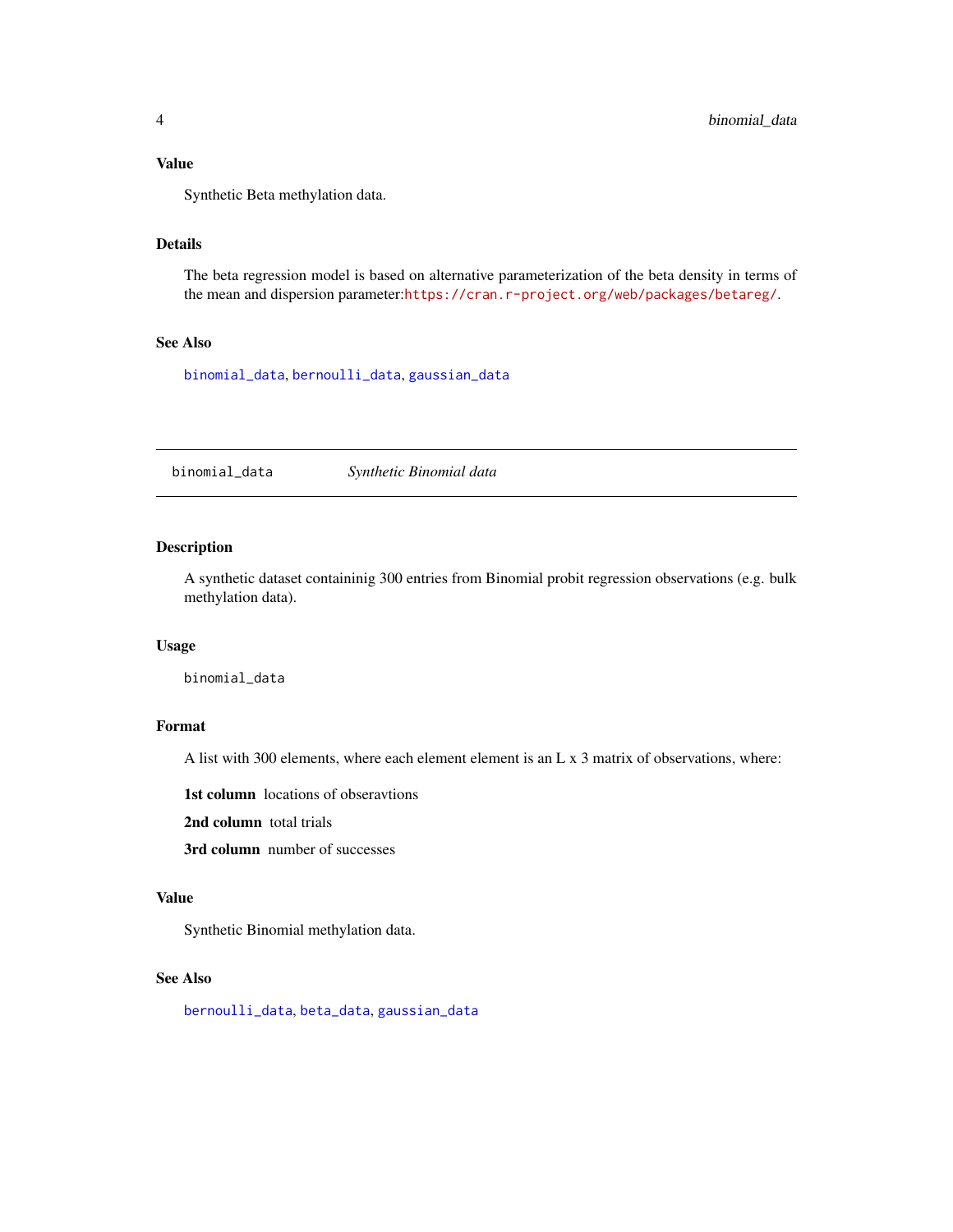## <span id="page-4-1"></span><span id="page-4-0"></span>Description

Create a boxplot of clustered gene expression levels which depend on the clustered methylation profiles. Each colour denotes a different cluster.

## Usage

```
boxplot_cluster_expr(cluster_obj, expr, anno, title = "Expression levels")
```
## Arguments

| cluster_obi | The output from cluster_profiles_vb or cluster_profiles_mle functions. |
|-------------|------------------------------------------------------------------------|
| expr        | The expression data object.                                            |
| anno        | The annotation data object.                                            |
| title       | Plot title                                                             |

## Value

A ggplot2 object.

## Author(s)

C.A.Kapourani <C.A.Kapourani@ed.ac.uk>

#### See Also

[plot\\_cluster\\_profiles](#page-42-1), [plot\\_infer\\_profiles](#page-43-1), [plot\\_predicted\\_expr](#page-44-1)

## Examples

```
# Cluster methylation profiles using 3 RBFs
basis <- create_rbf_object(M = 3)
# Perform clustering
cl_obj <- cluster_profiles_vb(X = encode_met$met, K = 3, model = "binomial",
          basis = basis, vb_max_iter = 5)
# Create plot
g <- boxplot_cluster_expr(cluster_obj = cl_obj, expr = encode_expr,
       anno = encode_met$anno)
```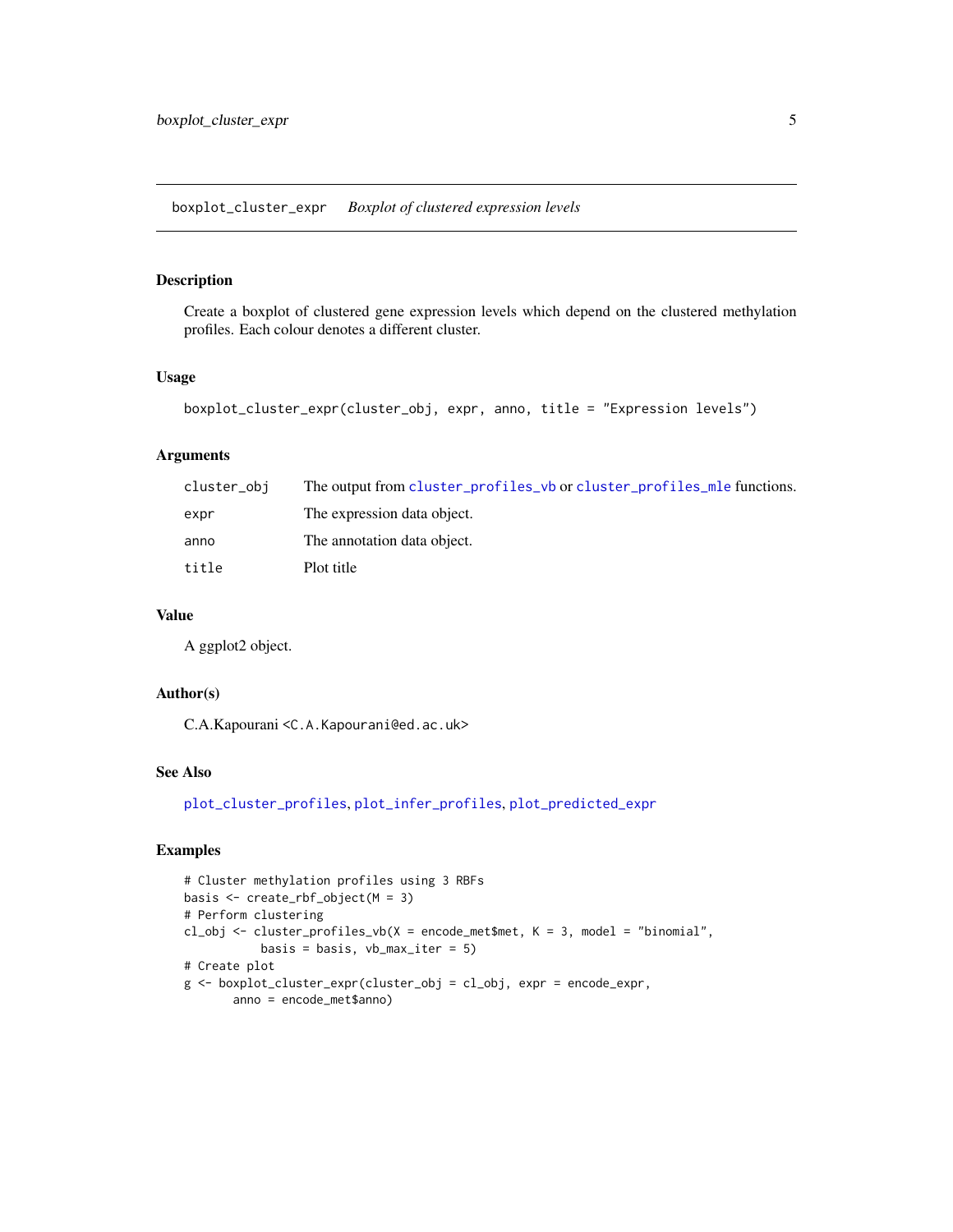<span id="page-5-0"></span>

#### Description

Higher order methylation features for clustering and prediction in epigenomic studies

#### Usage

.datatable.aware

#### Format

An object of class logical of length 1.

#### Value

BPRMeth main package documentation.

## Author(s)

C.A.Kapourani <C.A.Kapourani@ed.ac.uk>

bpr\_cluster\_wrap *(DEPRECATED) Cluster methylation profiles*

## Description

(DEPRECATED) bpr\_cluster\_wrap is a wrapper function that clusters methylation profiles using the EM algorithm. Initially, it performs parameter checking, and initializes main parameters, such as mixing proportions, basis function coefficients, then the EM algorithm is applied and finally model selection metrics are calculated, such as BIC and AIC.

## Usage

```
bpr_cluster_wrap(
 x,
 K = 3,
 pi_k = NULL,w = NULL,basis = NULL,em_max_iter = 100,
  epsilon_conv = 1e-04,
  lambda = 1/2,
  opt_method = "CG",
  opt\_itnmax = 100,
```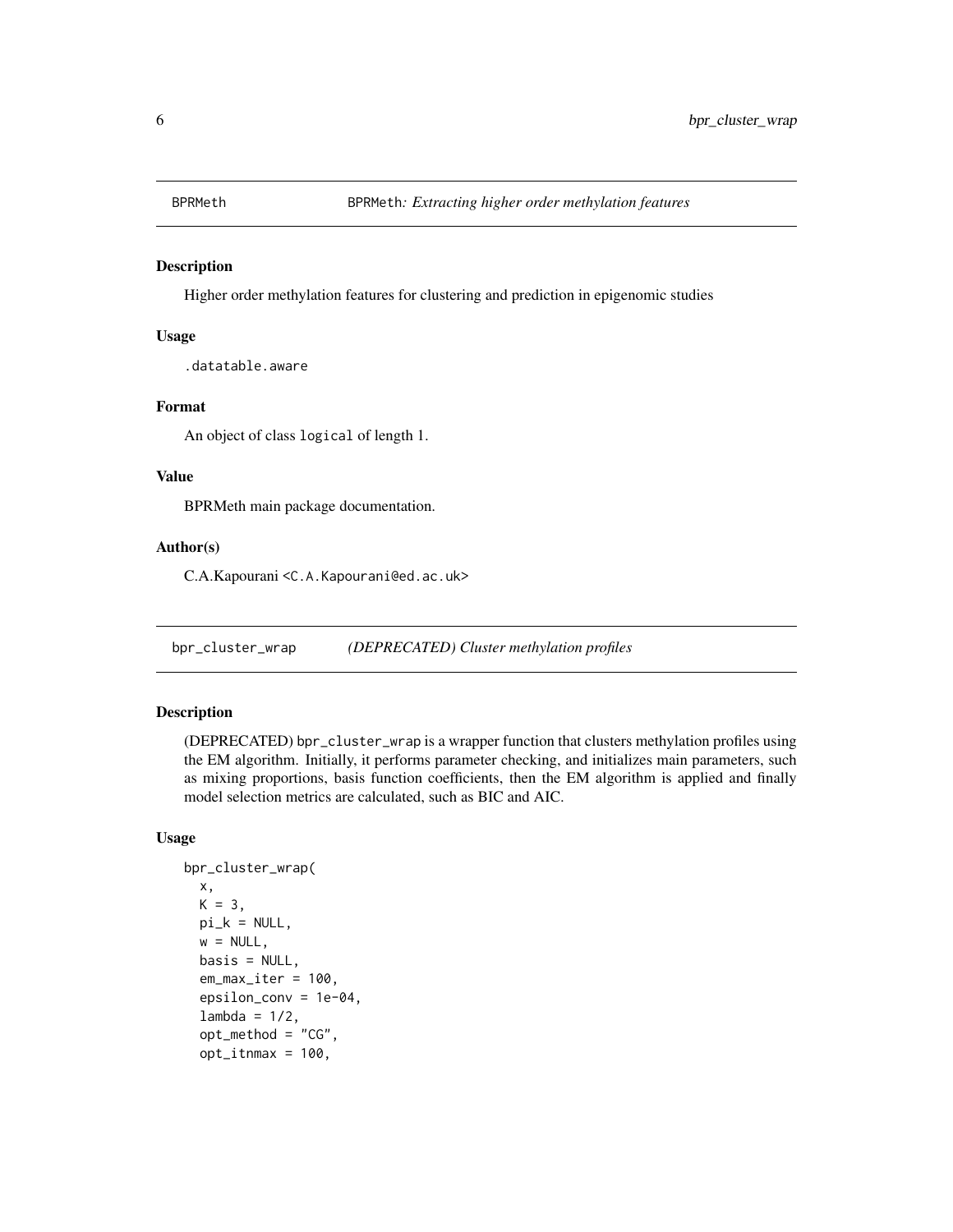```
init_opt_itnmax = 100,
is_parallel = TRUE,
no_cores = NULL,
is_verbose = FALSE
```
## Arguments

 $\lambda$ 

| $\times$        | The binomial distributed observations, which has to be a list of elements of<br>length N, where each element is an $L \times 3$ matrix of observations, where 1st<br>column contains the locations. The 2nd and 3rd columns contain the total tri-<br>als and number of successes at the corresponding locations, repsectively. See<br>process_haib_caltech_wrap on a possible way to get this data structure. |  |
|-----------------|----------------------------------------------------------------------------------------------------------------------------------------------------------------------------------------------------------------------------------------------------------------------------------------------------------------------------------------------------------------------------------------------------------------|--|
| К               | Integer denoting the number of clusters K.                                                                                                                                                                                                                                                                                                                                                                     |  |
| pi_k            | Mixing proportions.                                                                                                                                                                                                                                                                                                                                                                                            |  |
| W               | A MxK matrix, where each column consists of the basis function coefficients<br>for each corresponding cluster.                                                                                                                                                                                                                                                                                                 |  |
| basis           | A 'basis' object. E.g. see create_rbf_object.                                                                                                                                                                                                                                                                                                                                                                  |  |
| em_max_iter     | Integer denoting the maximum number of EM iterations.                                                                                                                                                                                                                                                                                                                                                          |  |
| epsilon_conv    | Numeric denoting the convergence parameter for EM.                                                                                                                                                                                                                                                                                                                                                             |  |
| lambda          | The complexity penalty coefficient for ridge regression.                                                                                                                                                                                                                                                                                                                                                       |  |
| opt_method      | The optimization method to be used. See optim for possible methods. Default<br>is "CG".                                                                                                                                                                                                                                                                                                                        |  |
| opt_itnmax      | Optional argument giving the maximum number of iterations for the correspond-<br>ing method. See optim for details.                                                                                                                                                                                                                                                                                            |  |
| init_opt_itnmax |                                                                                                                                                                                                                                                                                                                                                                                                                |  |
|                 | Optimization iterations for obtaining the initial EM parameter values.                                                                                                                                                                                                                                                                                                                                         |  |
| is_parallel     | Logical, indicating if code should be run in parallel.                                                                                                                                                                                                                                                                                                                                                         |  |
| no_cores        | Number of cores to be used, default is max_no_cores - 2.                                                                                                                                                                                                                                                                                                                                                       |  |
| is_verbose      | Logical, print results during EM iterations.                                                                                                                                                                                                                                                                                                                                                                   |  |

## Value

A 'bpr\_cluster' object which, in addition to the input parameters, consists of the following variables:

- pi\_k: Fitted mixing proportions.
- w: A MxK matrix with the fitted coefficients of the basis functions for each cluster k.
- NLL: The Negative Log Likelihood after the EM algorithm has finished.
- r\_nk: Posterior probabilities of each promoter region belonging to each cluster.
- labels: Hard clustering assignments of each observation/promoter region.
- BIC: Bayesian Information Criterion metric.
- AIC: Akaike Information Criterion metric.
- ICL: Integrated Complete Likelihood criterion metric.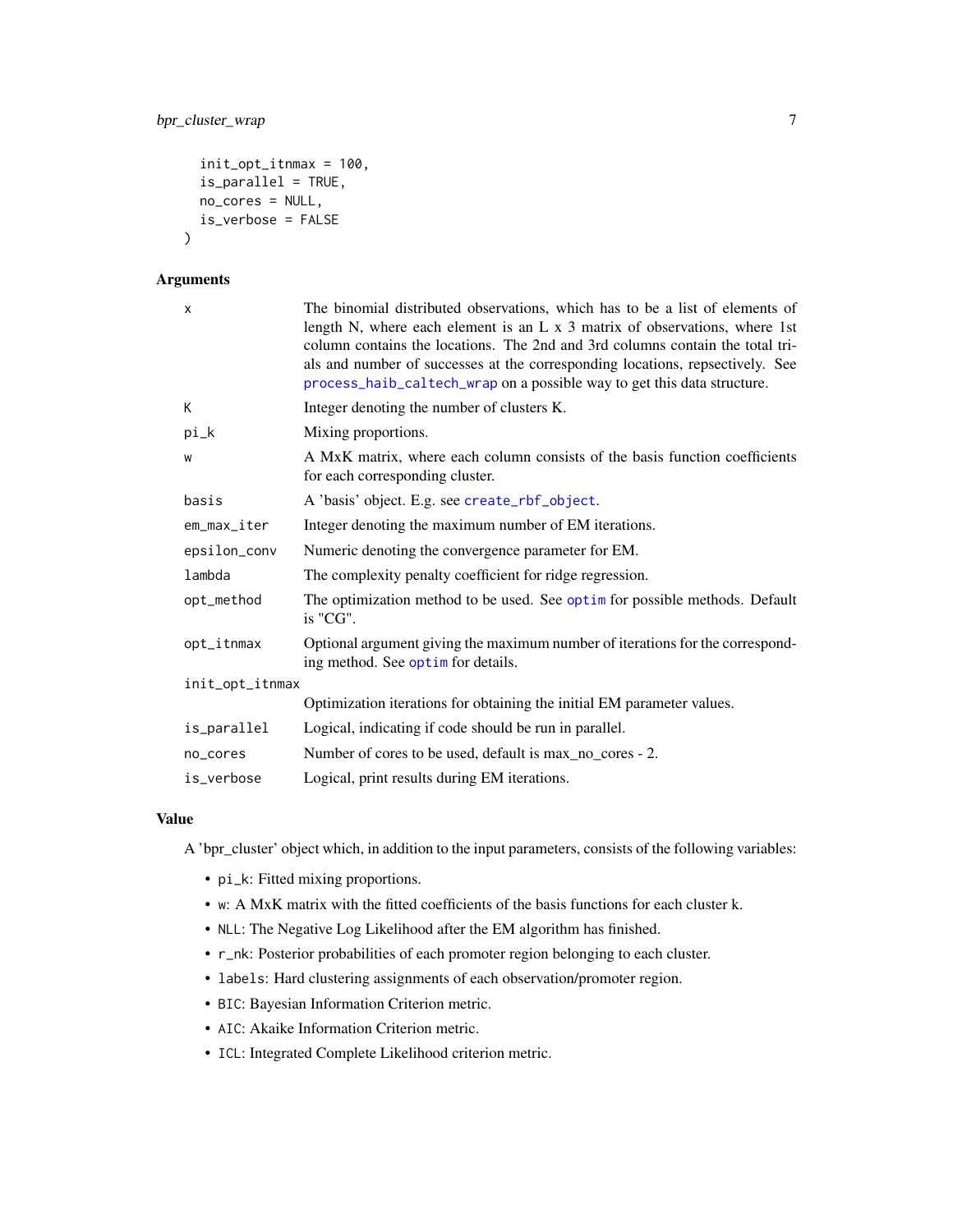#### <span id="page-7-0"></span>Author(s)

C.A.Kapourani <C.A.Kapourani@ed.ac.uk>

#### Examples

```
ex_data <- meth_data
data_clust <- bpr_{\text{cluster\_wrap}}(x = ex_{\text{data}}, em_{\text{max\_iter}} = 3, opt_{\text{inmax}} = 3,init\_opt\_itnmax = 5, is_parallel = FALSE)
```
bpr\_log\_likelihood *Compute observation model log-likelihood*

#### **Description**

These functions evaluate the model log-likelihood and gradient for different observation models. Available models are "bpr" (i.e. "bernoulli" or "binomial"), "beta" and "lr" (i.e. "gaussian"). There are also functions to compute the sum and weighted sum of the observation model likelihoods, e.g. required for the EM algorithm. These functions are written in C++ for efficiency.

#### Usage

```
bpr_log_likelihood(w, X, H, lambda, is_nll)
bpr_gradient(w, X, H, lambda, is_nll)
betareg_log_likelihood(w, X, H, lambda, is_nll)
betareg_gradient(w, X, H, lambda, is_nll)
sum_weighted_bpr_lik(w, X_list, H_list, r_nk, lambda, is_nll)
sum_weighted_bpr_grad(w, X_list, H_list, r_nk, lambda, is_nll)
sum_weighted_betareg_lik(w, X_list, H_list, r_nk, lambda, is_nll)
sum_weighted_betareg_grad(w, X_list, H_list, r_nk, lambda, is_nll)
lr_log_likelihood(w, X, H, lambda = 0.5, is_nll = FALSE)
```
#### Arguments

w A vector of parameters (i.e. coefficients of the basis functions)

X An L X C matrix, where L are the total number of observations. The first column contains the input observations x (i.e. CpG locations). If "binomial" model then C=3, and 2nd and 3rd columns contain total number of trials and number of successes respectively. If "bernoulli" or "gaussian" model, then C=2 containing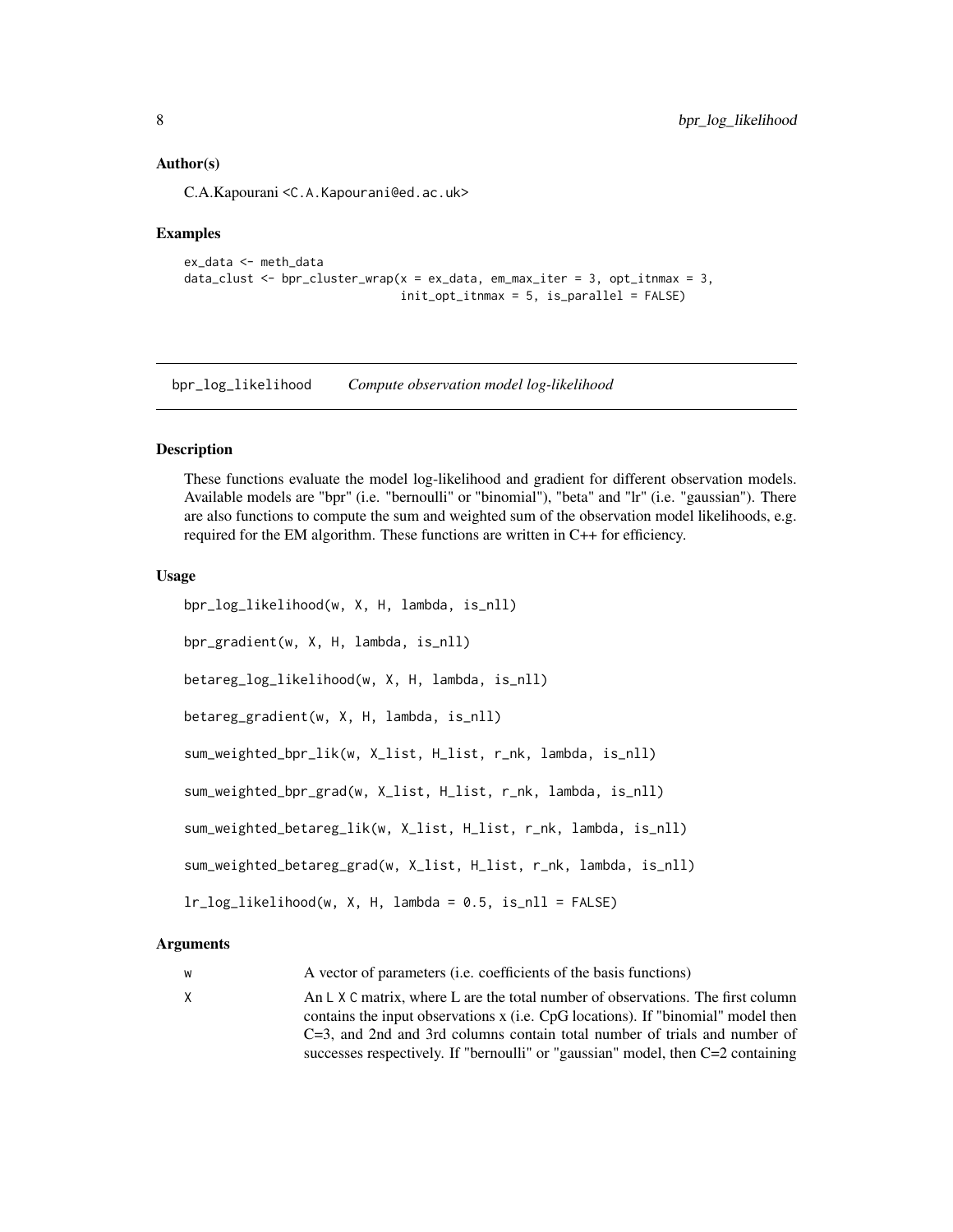<span id="page-8-0"></span>

|             | the output y (e.g. methylation level). if "beta" model, then $C=3$ , where 2nd<br>column contains output y and 3rd column the dispersion parameter. Each row<br>corresponds to each row of the design matrix H. |
|-------------|-----------------------------------------------------------------------------------------------------------------------------------------------------------------------------------------------------------------|
| H           | The $L \times M$ matrix design matrix, where L is the number of observations and M<br>the number of basis functions.                                                                                            |
| lambda      | The complexity penalty coefficient for penalized regression.                                                                                                                                                    |
| is_nll      | Logical, indicating if the Negative Log Likelihood should be returned.                                                                                                                                          |
| X_list      | A list of elements of length N, where each element is an L x K matrix of obser-<br>vations X.                                                                                                                   |
| H_list      | A list of elements of length N, where each element contains the $\mathsf{L} \times \mathsf{M}$ design<br>matrices H.                                                                                            |
| $r_{\rm n}$ | A vector of length N containing the posterior probabilities (i.e. responsibilities)<br>for each element of X_list.                                                                                              |

Returns the log likelihood or gradient of the observation model.

#### Author(s)

C.A.Kapourani <C.A.Kapourani@ed.ac.uk>

#### See Also

[eval\\_functions](#page-25-1), [infer\\_profiles\\_mle](#page-31-1)

<span id="page-8-1"></span>bpr\_optimize *(DEPRECATED) Optimize BPR negative log likelihood function*

## Description

(DEPRECATED) The function bpr\_optimize minimizes the negative log likelihood of the BPR function. Since it cannot be evaluated analytically, an optimization procedure is used. The [optim](#page-0-0) packages is used for performing optimization.

## Usage

```
bpr_optim(x, ...)
## S3 method for class 'list'
bpr_optim(
 x,
 w = NULL,
 basis = NULL,
  lambda = 1/2,
  opt_method = "CG",
```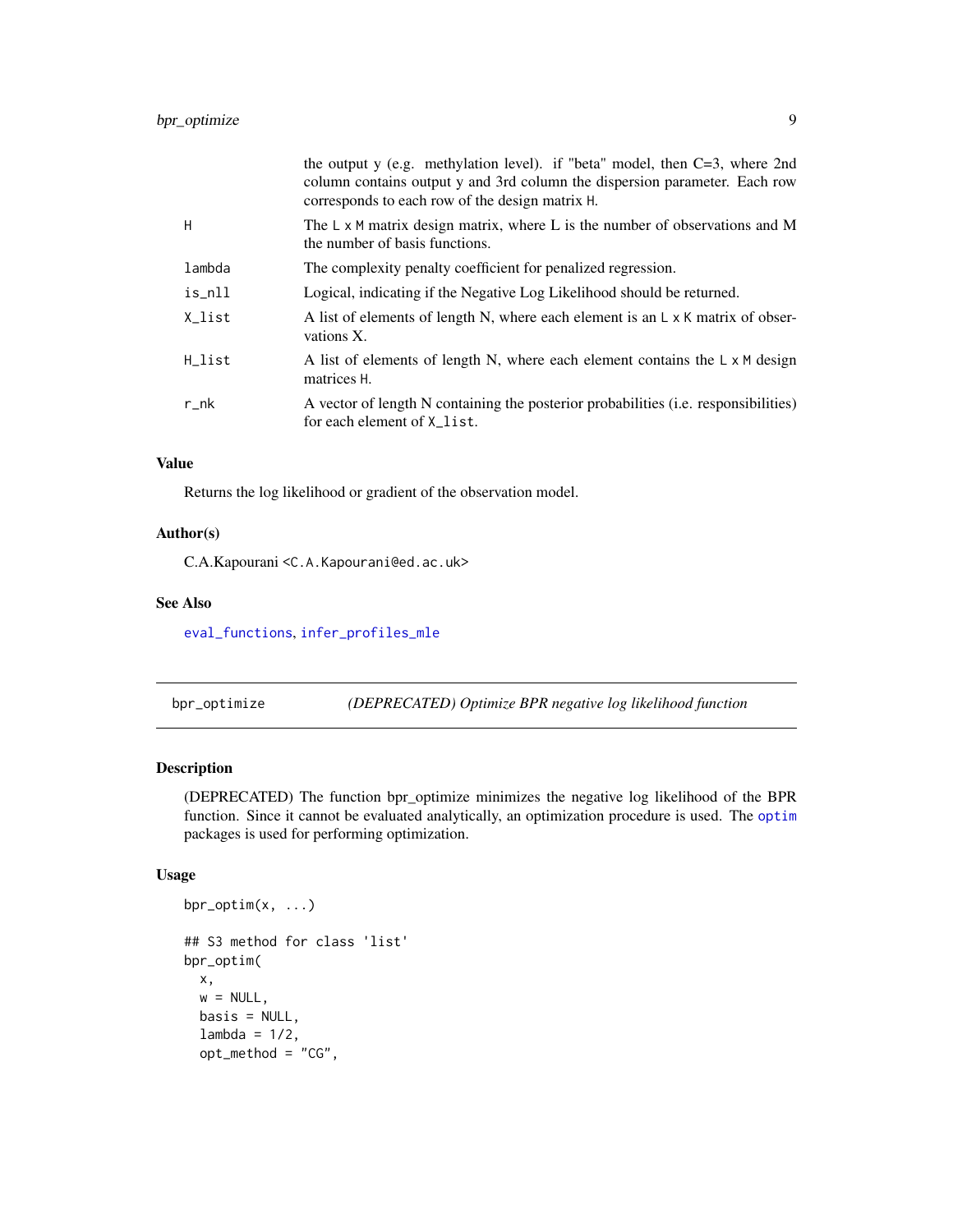```
opt\_itnmax = 100,
  is_parallel = TRUE,
 no_cores = NULL,
  ...
\mathcal{L}## S3 method for class 'matrix'
bpr_optim(
 x,
 w = NULL,basis = NULL,lambda = 1/2,
 opt_method = "CG",
 opt\_itnmax = 100,
  ...
)
```
#### Arguments

| X             | The input object, either a matrix or a list.                                                                        |
|---------------|---------------------------------------------------------------------------------------------------------------------|
| $\ddots$      | Additional parameters.                                                                                              |
| W             | A vector of parameters ( <i>i.e.</i> coefficients of the basis functions)                                           |
| basis         | A 'basis' object. E.g. see create_rbf_object.                                                                       |
| lambda        | The complexity penalty coefficient for ridge regression.                                                            |
| opt_method    | The optimization method to be used. See optim for possible methods. Default<br>$i$ s "CG".                          |
| $opt_i$ tnmax | Optional argument giving the maximum number of iterations for the correspond-<br>ing method. See optim for details. |
| is_parallel   | Logical, indicating if code should be run in parallel.                                                              |
| no_cores      | Number of cores to be used, default is max_no_cores - 2.                                                            |
|               |                                                                                                                     |

#### Value

Depending on the input object x:

- If x is a [list](#page-0-0): An object containing the following elements:
	- W\_opt: An Nx(M+1) matrix with the optimized parameter values. Each row of the matrix corresponds to each element of the list x. The columns are of the same length as the parameter vector w (i.e. number of basis functions).
	- Mus: An N x M matrix with the RBF centers if basis object is [create\\_rbf\\_object](#page-19-1), otherwise NULL.
	- basis: The basis object.
	- w: The initial values of the parameters w.
- If x is a [matrix](#page-0-0): An object containing the following elements:
	- w\_opt: Optimized values for the coefficient vector w. The length of the result is the same as the length of the vector w.

<span id="page-9-0"></span>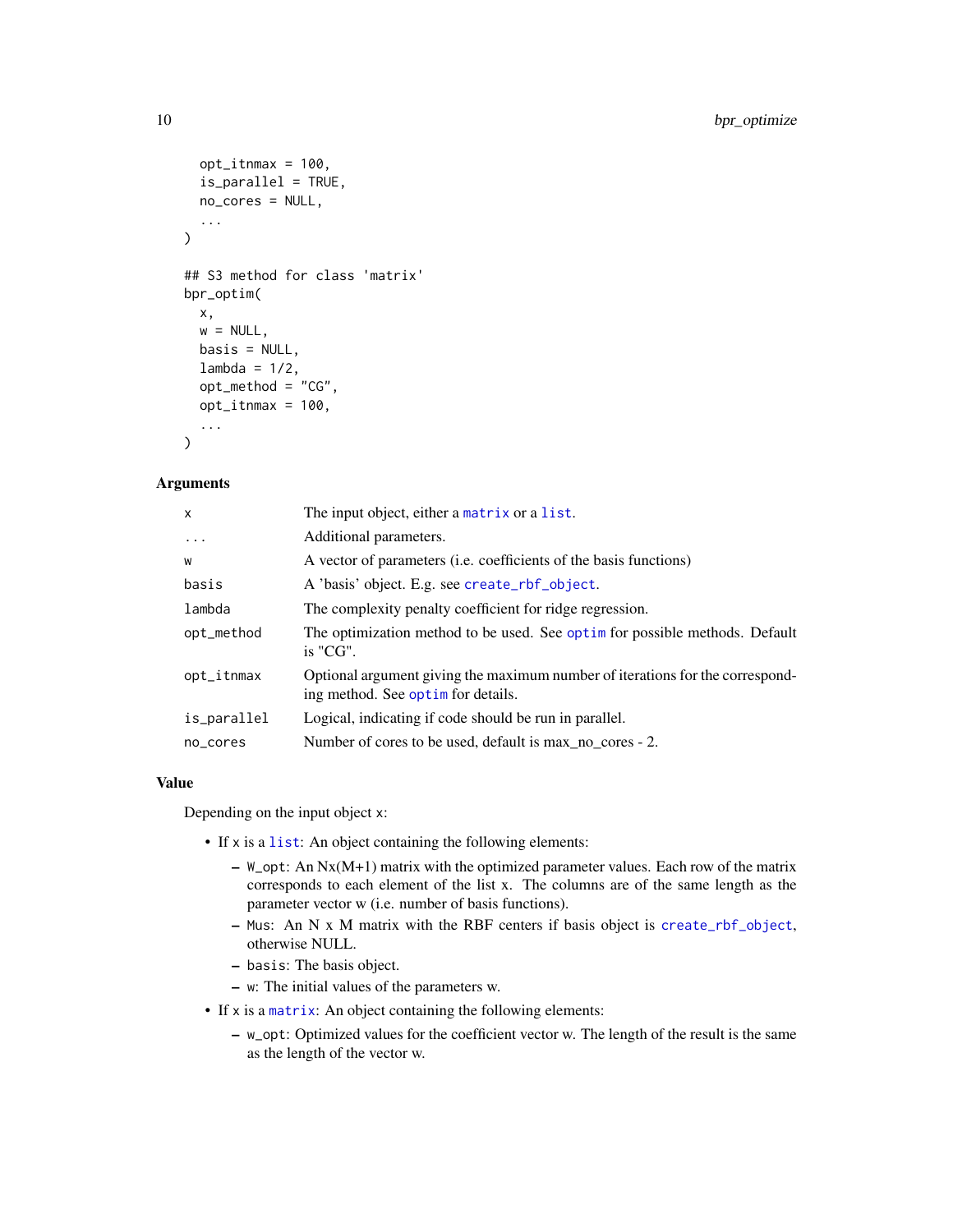- <span id="page-10-0"></span>– basis: The basis object.
- If calling bpr\_optim\_fast just the optimal weight matrix W\_opt.

## Author(s)

C.A.Kapourani <C.A.Kapourani@ed.ac.uk>

#### See Also

[create\\_basis](#page-19-2), [eval\\_functions](#page-25-1)

#### Examples

```
# Example of optimizing parameters for synthetic data using default values
data <- meth_data
out_opt \leq bpr_optim(x = data, is_parallel = FALSE, opt_itnmax = 3)
#-------------------------------------
# Example of optimizing parameters for synthetic data using 3 RBFs
ex_data <- meth_data
basis <- create_rbf_object(M=3)
out_opt <- bpr\_optim(x = ex_data, is\_parallel = FALSE, basis = basis,opt_itnmax = 3)
#-------------------------------------
# Example of of specific promoter region using 2 RBFs
basis <- create_rbf_object(M=2)
w \leq -c(0.1, 0.1, 0.1)data <- meth_data[[1]]
out_opt <- bpr\_optim(x = data, w = w, basis = basis, fit_feature = "NLL",
                     opt_itnmax = 3)
```
bpr\_predict\_wrap *(DEPRECATED) Predict gene expression from methylation profiles*

#### Description

(DEPRECATED) bpr\_predict\_wrap is a function that wraps all the necessary subroutines for performing prediction on gene expression levels. Initially, it optimizes the parameters of the basis functions so as to learn the methylation profiles. Then, uses the learned parameters / coefficients of the basis functions as input features for performing regression in order to predict the corresponding gene expression levels.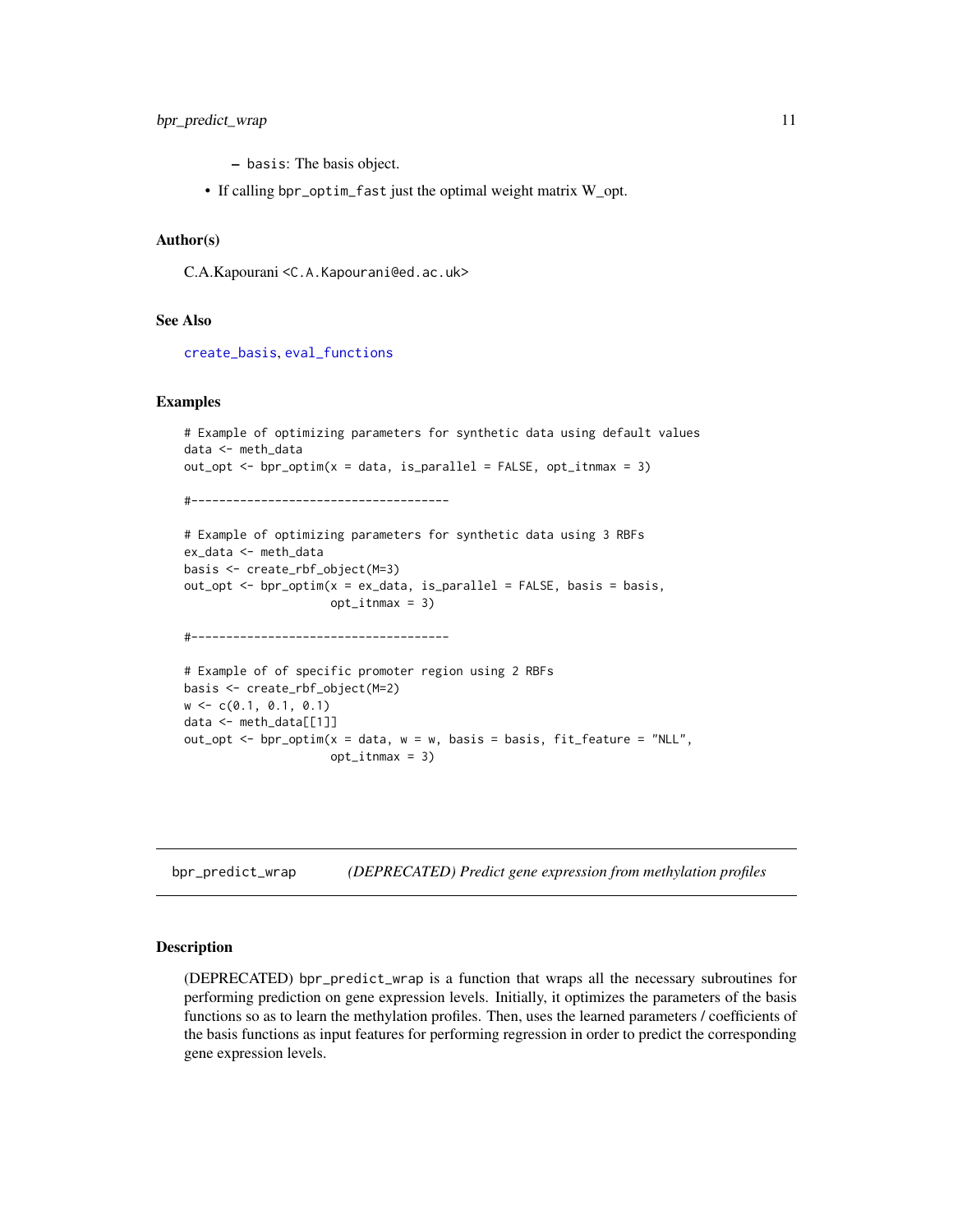## Usage

```
bpr_predict_wrap(
 formula = NULL,
 x,
 y,
 model_name = "swm",w = NULL,basis = NULL,train_ind = NULL,
 train_perc = 0.7,
 fit_feature = "RMSE",
 cov_feature = TRUE,
 opt_method = "CG",
 opt\_itnmax = 100,
 is_parallel = TRUE,
 no_cores = NULL,
 is_summary = TRUE
)
```
## Arguments

| formula     | An object of class formula, e.g. see lm function. If NULL, the simple linear<br>regression model is used.                                                                                                                                                                                                                                                                                                      |
|-------------|----------------------------------------------------------------------------------------------------------------------------------------------------------------------------------------------------------------------------------------------------------------------------------------------------------------------------------------------------------------------------------------------------------------|
| x           | The binomial distributed observations, which has to be a list of elements of<br>length N, where each element is an $L \times 3$ matrix of observations, where 1st<br>column contains the locations. The 2nd and 3rd columns contain the total tri-<br>als and number of successes at the corresponding locations, repsectively. See<br>process_haib_caltech_wrap on a possible way to get this data structure. |
| y           | Corresponding gene expression data for each element of the list x.                                                                                                                                                                                                                                                                                                                                             |
| model_name  | A string denoting the regression model. Currently, available models are: "svm",<br>"randomForest", "rlm", "mars" and "lm".                                                                                                                                                                                                                                                                                     |
| W           | Optional vector of initial parameter / coefficient values.                                                                                                                                                                                                                                                                                                                                                     |
| basis       | Optional basis function object, default is an 'rbf' object, see create_rbf_object.                                                                                                                                                                                                                                                                                                                             |
| train_ind   | Optional vector containing the indices for the train set.                                                                                                                                                                                                                                                                                                                                                      |
| train_perc  | Optional parameter for defining the percentage of the dataset to be used for<br>training set, the remaining will be the test set.                                                                                                                                                                                                                                                                              |
| fit_feature | Return additional feature on how well the profile fits the methylation data. Ei-<br>ther NULL for ignoring this feature or one of the following: 1) "RMSE" for<br>returning the fit of the profile using the RMSE as measure of error or 2) "NLL"<br>for returning the fit of the profile using the Negative Log Likelihood as measure<br>of error.                                                            |
| cov_feature | Logical, whether to return an additional feature for the CpG coverage across the<br>promoter region.                                                                                                                                                                                                                                                                                                           |
| opt_method  | The optimization method to be used. See optim for possible methods. Default<br>is "CG".                                                                                                                                                                                                                                                                                                                        |

<span id="page-11-0"></span>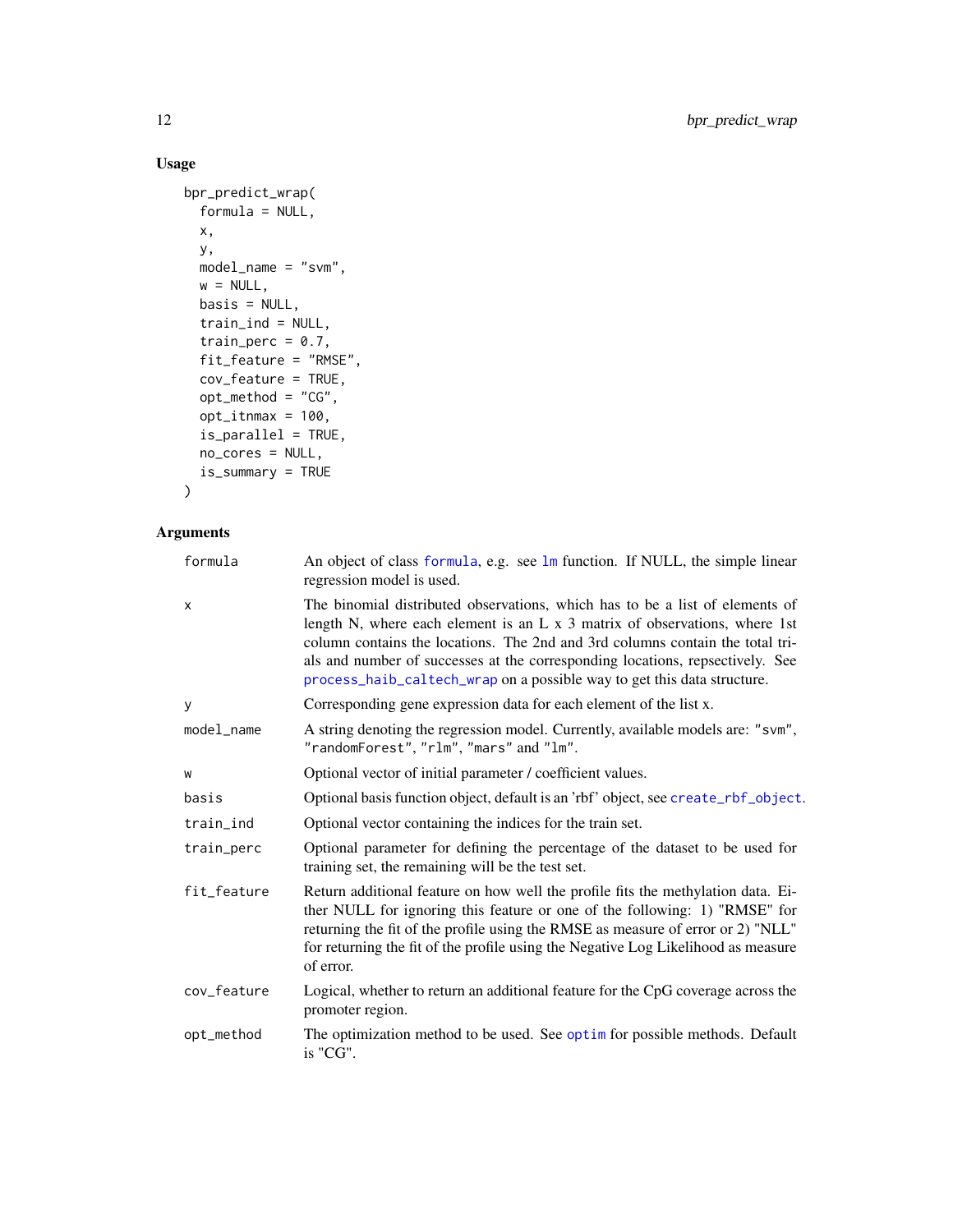<span id="page-12-0"></span>

| opt_itnmax  | Optional argument giving the maximum number of iterations for the correspond-<br>ing method. See optime for details. |
|-------------|----------------------------------------------------------------------------------------------------------------------|
| is_parallel | Logical, indicating if code should be run in parallel.                                                               |
| no_cores    | Number of cores to be used, default is max no cores - 2.                                                             |
| is_summary  | Logical, print the summary statistics.                                                                               |

A 'bpr\_predict' object which, in addition to the input parameters, consists of the following variables:

- W\_opt: An  $Nx(M+1)$  matrix with the optimized parameter values. Each row of the matrix corresponds to each element of the list x. The columns are of the same length as the parameter vector w (i.e. number of basis functions).
- Mus: An N x M matrix with the RBF centers if basis object is [create\\_rbf\\_object](#page-19-1), otherwise NULL.
- train: The training data.
- test: The test data.
- gex\_model: The fitted regression model.
- train\_pred The predicted values for the training data.
- test\_pred The predicted values for the test data.
- train\_errors: The training error metrics.
- test\_errors: The test error metrics.

## Author(s)

C.A.Kapourani <C.A.Kapourani@ed.ac.uk>

## See Also

[bpr\\_optimize](#page-8-1), [create\\_basis](#page-19-2)

## Examples

```
obs <- meth_data
y <- gex_data
basis \leq create_rbf_object(M = 5)
out \leq bpr_predict_wrap(x = obs, y = y, basis = basis,
                          is_parallel = FALSE, opt_itnmax = 3)
```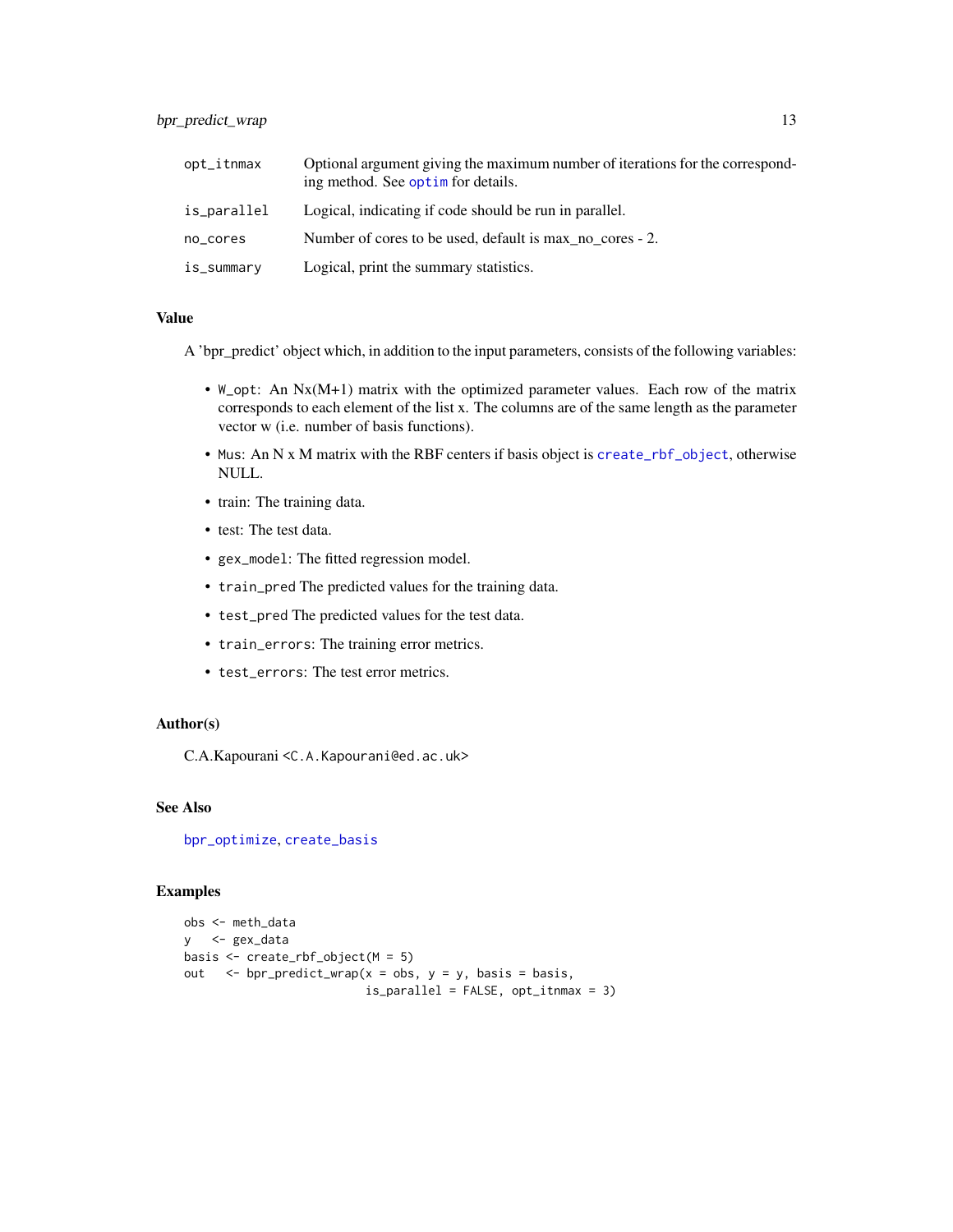<span id="page-13-1"></span><span id="page-13-0"></span>cluster\_profiles\_mle *Cluster methylation profiles using EM*

#### Description

General purpose functions for clustering latent profiles for different observation models using maximum likelihood estimation (MLE) and the EM algorithm. Initially, it performs parameter checking, and initializes main parameters, such as mixing proportions, basis function coefficients, then the EM algorithm is applied and finally model selection metrics are calculated, such as BIC and AIC.

#### Usage

```
cluster_profiles_mle(
  X,
 K = 3,model = NULL,basis = NULL,H = NULL,pi_k = NULL,lambda = 0.5,
  beta_dispersion = 5,
  gaussian_sigma = rep(0.2, K),w = NULL,em_max_iter = 50,
  epsilon_conv = 1e-04,
  opt_method = "CG",
  opt\_itnmax = 50,
  init_opt_itnmax = 30,
  is_parallel = FALSE,
  no_cores = NULL,
  is_verbose = FALSE,
  ...
)
```
## Arguments

| χ     | The input data, which has to be a list of elements of length N, where each                                                                                     |
|-------|----------------------------------------------------------------------------------------------------------------------------------------------------------------|
|       | element is an L X C matrix, where L are the total number of observations. The                                                                                  |
|       | first column contains the input observations x (i.e. CpG locations). If "binomial"                                                                             |
|       | model then $C=3$ , and 2nd and 3rd columns contain total number of trials and                                                                                  |
|       | number of successes respectively. If "bernoulli" or "gaussian" model, then $C=2$                                                                               |
|       | containing the output y (e.g. methylation level). If "beta" model, then $C=3$ ,<br>where 2nd column contains output y and 3rd column the dispersion parameter. |
| K     | Integer denoting the total number of clusters K.                                                                                                               |
| model | Observation model name as character string. It can be either 'bernoulli', 'bino-<br>mial', 'beta' or 'gaussian'.                                               |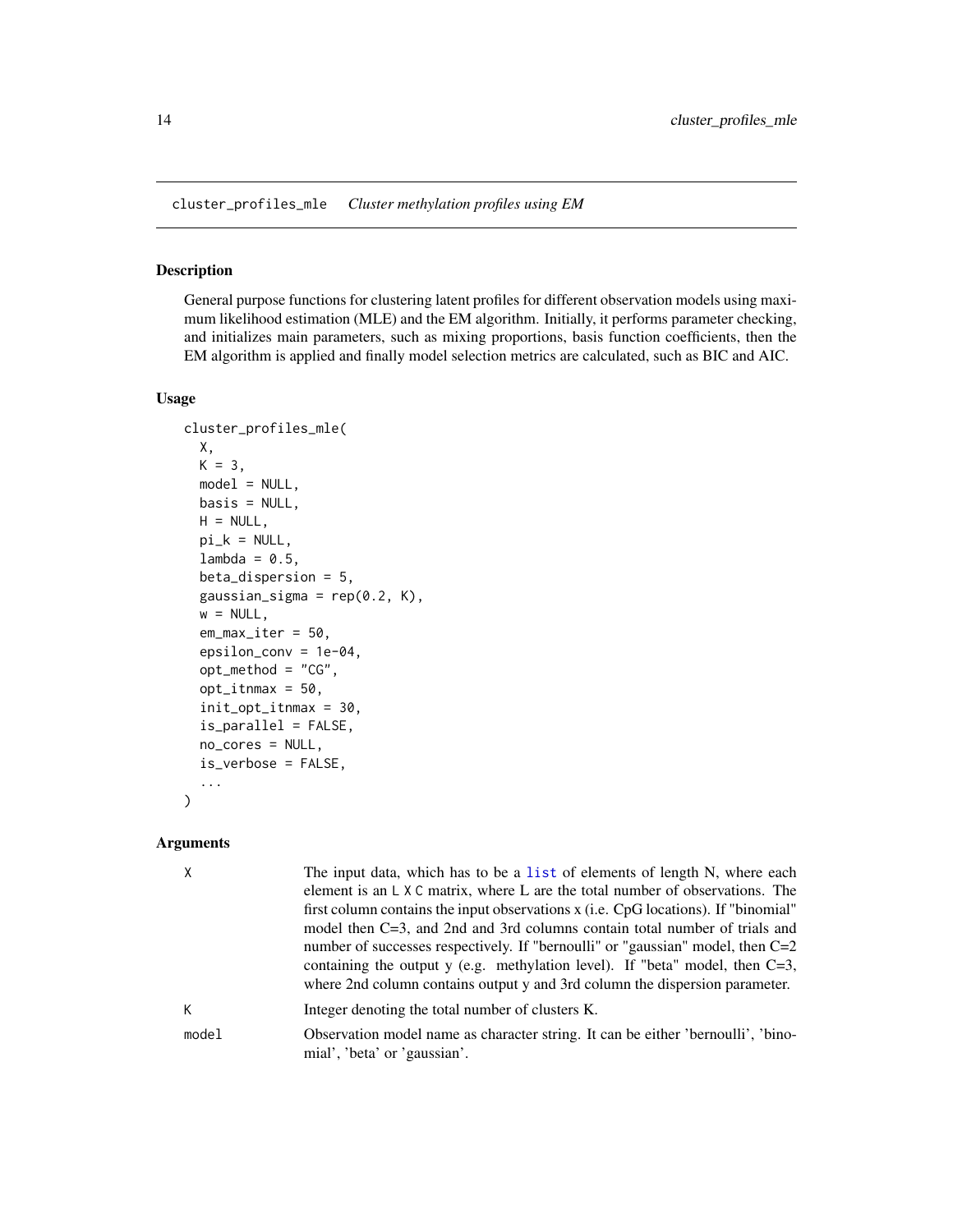<span id="page-14-0"></span>

| basis           | A 'basis' object. E.g. see create_basis. If NULL, will an RBF object will be<br>created.                                                                                                                        |  |
|-----------------|-----------------------------------------------------------------------------------------------------------------------------------------------------------------------------------------------------------------|--|
| H               | Optional, design matrix of the input data X. If NULL, H will be computed inside<br>the function.                                                                                                                |  |
| pi_k            | Vector of length K, denoting the mixing proportions.                                                                                                                                                            |  |
| lambda          | The complexity penalty coefficient for ridge regression.                                                                                                                                                        |  |
| beta_dispersion |                                                                                                                                                                                                                 |  |
|                 | Dispersion parameter, only used for Beta distribution and will be the same for<br>all observations.                                                                                                             |  |
| gaussian_sigma  | Initial standard deviation of the noise term, only used when having "gaussian"<br>observation model.                                                                                                            |  |
| W               | Optional, an $(M+1)xK$ matrix of the initial parameters, where each column con-<br>sists of the basis function coefficients for each corresponding cluster k. If NULL,<br>will be assigned with default values. |  |
| em_max_iter     | Integer denoting the maximum number of EM iterations.                                                                                                                                                           |  |
| epsilon_conv    | Numeric denoting the convergence threshold for EM.                                                                                                                                                              |  |
| opt_method      | The optimization method to be used. See optim for possible methods. Default<br>is "CG".                                                                                                                         |  |
| opt_itnmax      | Optional argument giving the maximum number of iterations for the correspond-<br>ing method. See optim for details.                                                                                             |  |
| init_opt_itnmax |                                                                                                                                                                                                                 |  |
|                 | Optimization iterations for obtaining the initial EM parameter values.                                                                                                                                          |  |
| is_parallel     | Logical, indicating if code should be run in parallel.                                                                                                                                                          |  |
| no_cores        | Number of cores to be used, default is max no cores - 1.                                                                                                                                                        |  |
| is_verbose      | Logical, print results during EM iterations.                                                                                                                                                                    |  |
| $\cdots$        | Additional parameters.                                                                                                                                                                                          |  |

An object of class cluster\_profiles\_mle\_"obs\_model" with the following elements:

- W: An (M+1) X K matrix with the optimized parameter values for each cluster. Each column of the matrix corresponds a different cluster k. M are the number of basis functions.
- pi\_k: Mixing proportions.
- r\_nk: An (N X K) responsibility matrix of each observations being explained by a specific cluster.
- basis: The basis object.
- nll: The negative log likelihood vector.
- labels: Cluster assignment labels.
- bic: Bayesian Information Criterion metric.
- aic: Akaike Information Criterion metric.
- icl: Integrated Complete Likelihood criterion metric.
- gaussian\_sigma: Optimized standard deviation for gaussian observation model.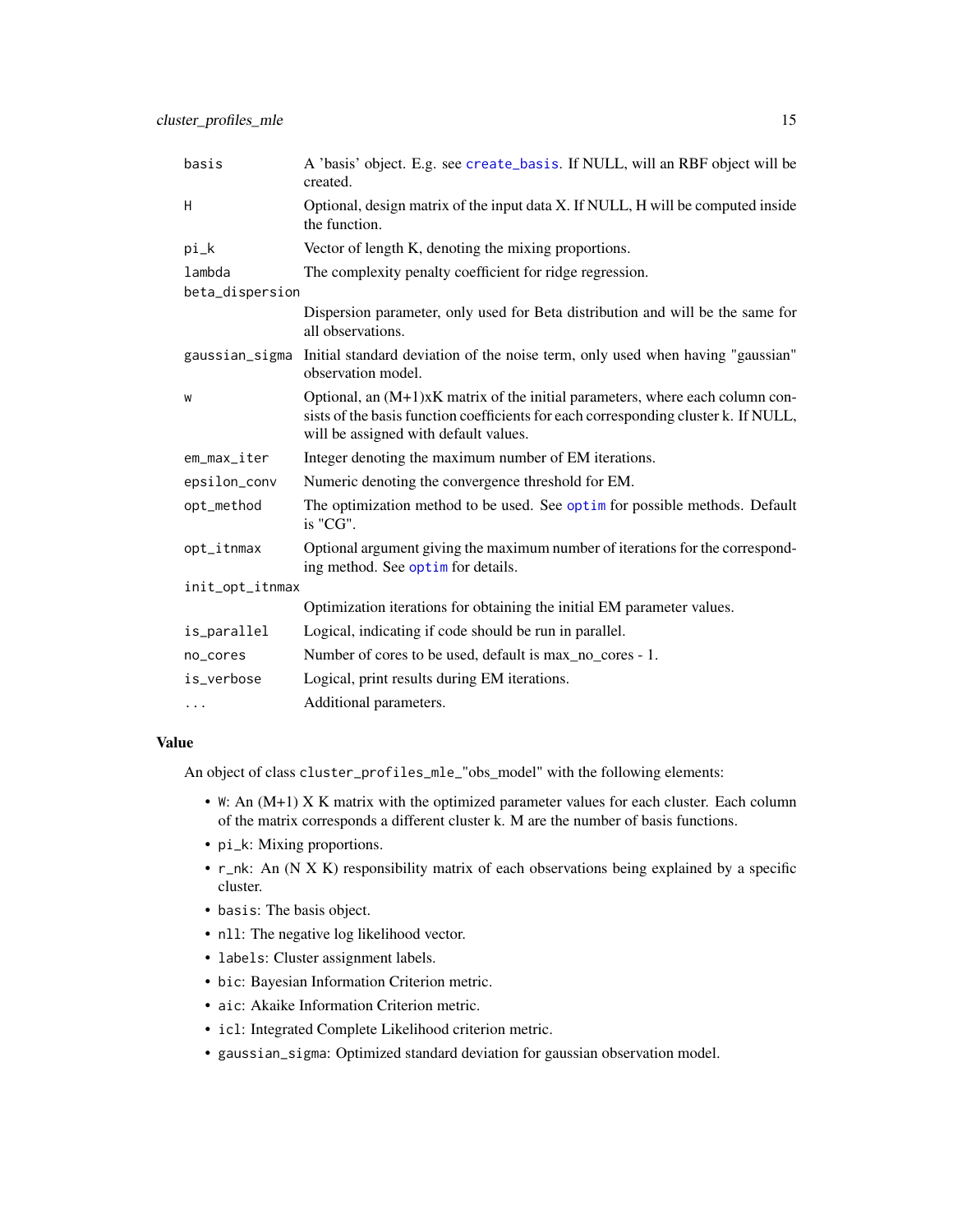## <span id="page-15-0"></span>Details

The beta regression model is based on alternative parameterization of the beta density in terms of the mean and dispersion parameter: <https://cran.r-project.org/web/packages/betareg/>. For modelling details for Binomial/Bernoulli observation model check the paper for BPRMeth: <https://academic.oup.com/bioinformatics/article/32/17/i405/2450762> .

#### Author(s)

C.A.Kapourani <C.A.Kapourani@ed.ac.uk>

#### See Also

```
create_basis, cluster_profiles_vb infer_profiles_vb, infer_profiles_mle, infer_profiles_gibbs,
create_region_object
```
#### Examples

# Example of optimizing parameters for synthetic data using 3 RBFs

```
basis <- create_rbf_object(M=3)
out <- cluster_profiles_mle(X = binomial_data, model = "binomial",
 basis=basis, em_max_iter = 5, opt_itnmax = 5, init_opt_itnmax=5,
 is_parallel = FALSE)
```
#-------------------------------------

```
basis <- create_rbf_object(M=3)
out <- cluster_profiles_mle(X = gaussian_data, model = "gaussian",
 basis=basis, em_max_iter = 5, opt_itnmax = 5, init_opt_itnmax=5,
 is_parallel = FALSE)
```
<span id="page-15-1"></span>cluster\_profiles\_vb *Cluster methylation profiles using VB*

#### **Description**

General purpose functions for clustering latent profiles for different observation models using Variational Bayes (VB) EM-like algorithm.

## Usage

```
cluster_profiles_vb(
 X,
 K = 3,
 model = NULL,basis = NULL,H = NULL,
```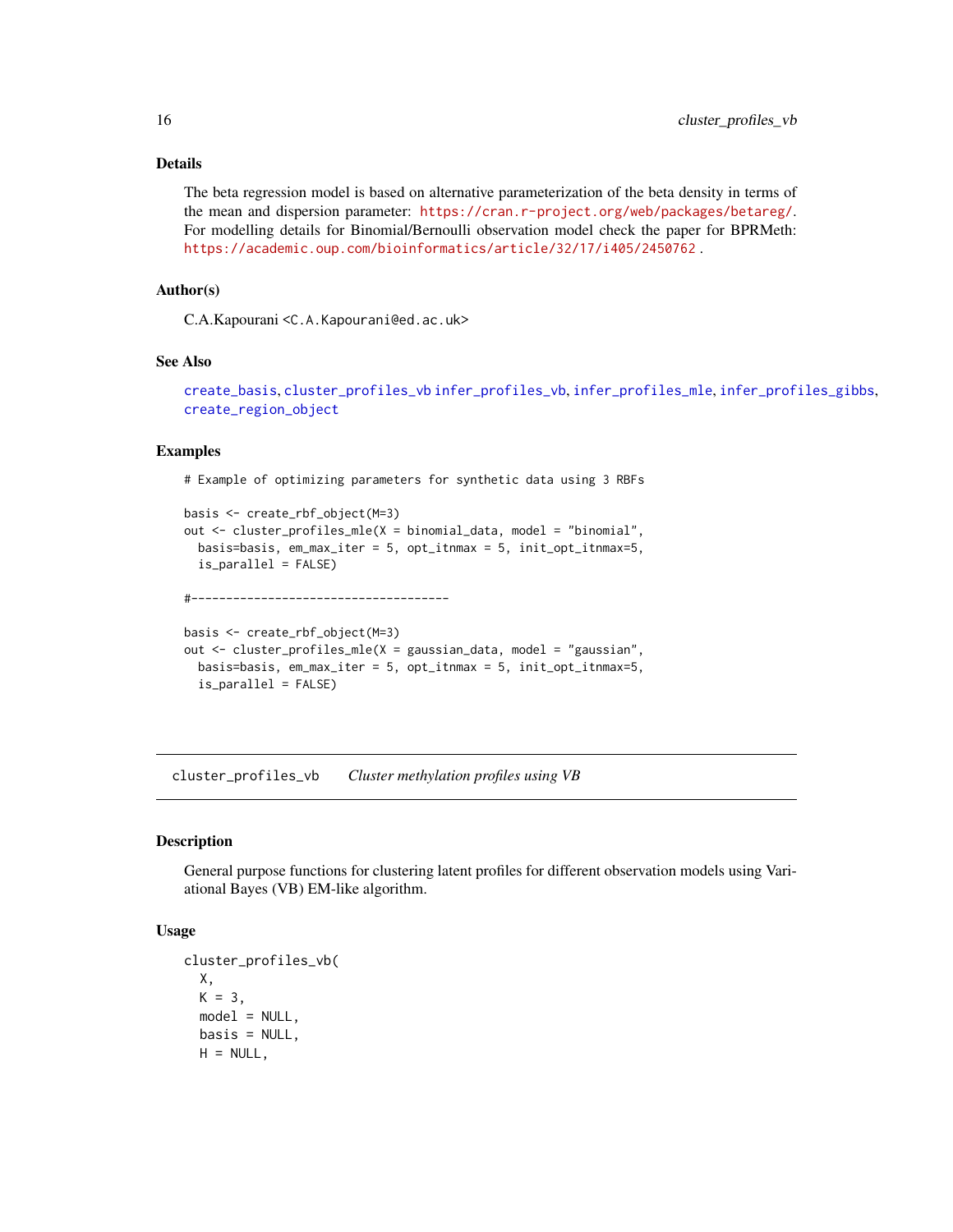```
delta_0 = NULL,w = NULL,gaussian_l = 50,
alpha_0 = 0.5,
beta_0 = 0.1,
vb_max\_iter = 100,
epsilon_conv = 1e-04,
is_verbose = FALSE,
...
```
## Arguments

 $\mathcal{L}$ 

| X            | The input data, which has to be a list of elements of length N, where each<br>element is an $L \times C$ matrix, where L are the total number of observations. The<br>first column contains the input observations x (i.e. CpG locations). If "binomial"<br>model then C=3, and 2nd and 3rd columns contain total number of trials and<br>number of successes respectively. If "bernoulli" or "gaussian" model, then C=2 |
|--------------|--------------------------------------------------------------------------------------------------------------------------------------------------------------------------------------------------------------------------------------------------------------------------------------------------------------------------------------------------------------------------------------------------------------------------|
|              | containing the output y (e.g. methylation level).                                                                                                                                                                                                                                                                                                                                                                        |
| К            | Integer denoting the total number of clusters K.                                                                                                                                                                                                                                                                                                                                                                         |
| model        | Observation model name as character string. It can be either 'bernoulli', 'bino-<br>mial', 'beta' or 'gaussian'.                                                                                                                                                                                                                                                                                                         |
| basis        | A 'basis' object. E.g. see create_basis. If NULL, will an RBF object will be<br>created.                                                                                                                                                                                                                                                                                                                                 |
| Н            | Optional, design matrix of the input data X. If NULL, H will be computed inside<br>the function.                                                                                                                                                                                                                                                                                                                         |
| delta_0      | Parameter vector of the Dirichlet prior on the mixing proportions pi.                                                                                                                                                                                                                                                                                                                                                    |
| W            | Optional, an $(M+1)xK$ matrix of the initial parameters, where each column con-<br>sists of the basis function coefficients for each corresponding cluster k. If NULL,<br>will be assigned with default values.                                                                                                                                                                                                          |
| gaussian_l   | Noise precision parameter, only used when having "gaussian" observation model.                                                                                                                                                                                                                                                                                                                                           |
| alpha_0      | Hyperparameter: shape parameter for Gamma distribution. A Gamma distribu-<br>tion is used as prior for the precision parameter tau.                                                                                                                                                                                                                                                                                      |
| beta_0       | Hyperparameter: rate parameter for Gamma distribution. A Gamma distribution<br>is used as prior for the precision parameter tau.                                                                                                                                                                                                                                                                                         |
| vb_max_iter  | Integer denoting the maximum number of VB iterations.                                                                                                                                                                                                                                                                                                                                                                    |
| epsilon_conv | Numeric denoting the convergence threshold for VB.                                                                                                                                                                                                                                                                                                                                                                       |
| is_verbose   | Logical, print results during VB iterations.                                                                                                                                                                                                                                                                                                                                                                             |
| $\cdots$     | Additional parameters.                                                                                                                                                                                                                                                                                                                                                                                                   |

## Value

An object of class cluster\_profiles\_vb\_"obs\_model" with the following elements:

• W: An (M+1) X K matrix with the optimized parameter values for each cluster, M are the number of basis functions. Each column of the matrix corresponds a different cluster k.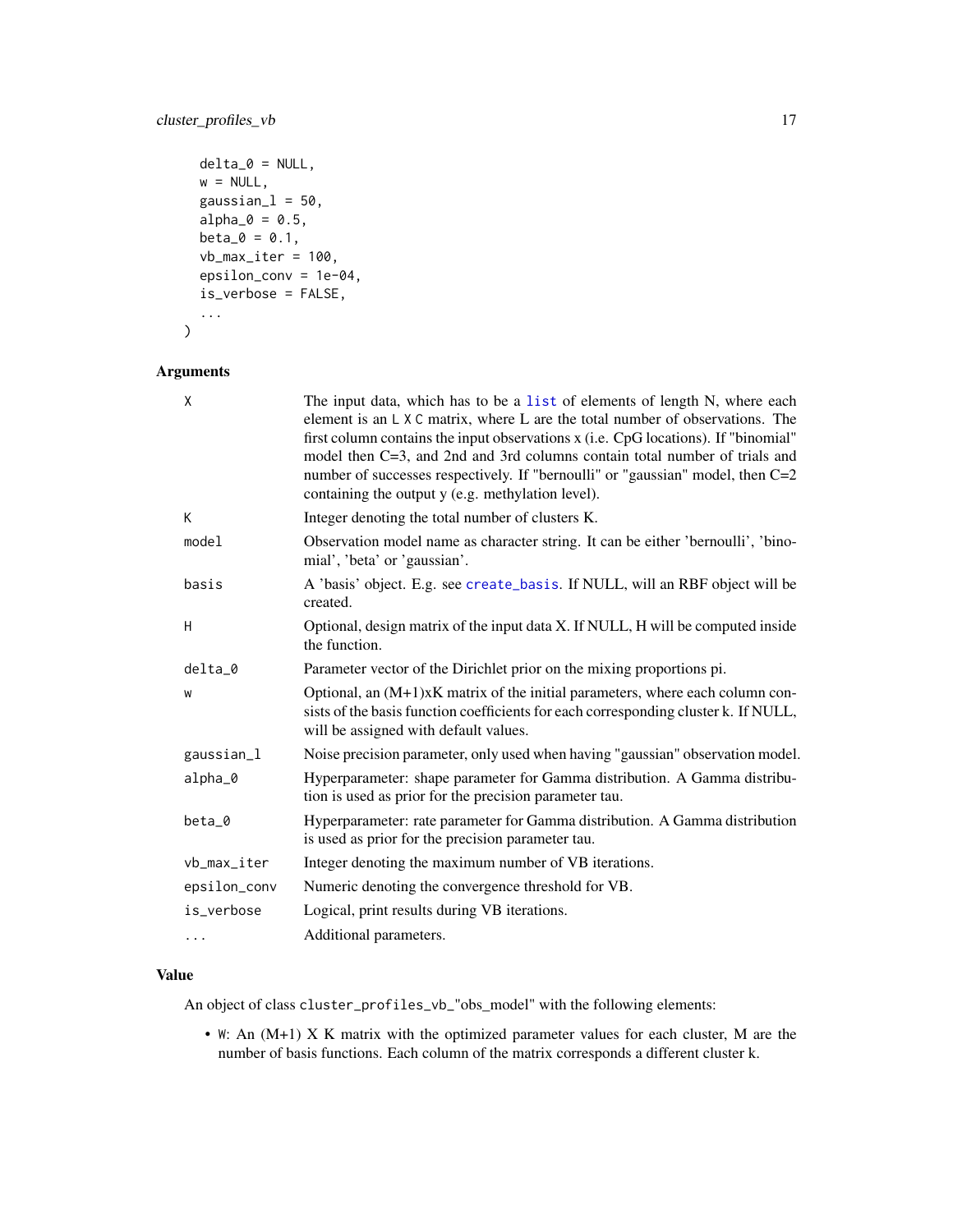- <span id="page-17-0"></span>• W\_Sigma: A list with the covariance matrices of the posterior parmateter W for each cluster k.
- r\_nk: An (N X K) responsibility matrix of each observations being explained by a specific cluster.
- delta: Optimized Dirichlet paramter for the mixing proportions.
- alpha: Optimized shape parameter of Gamma distribution.
- beta: Optimized rate paramter of the Gamma distribution
- basis: The basis object.
- lb: The lower bound vector.
- labels: Cluster assignment labels.
- pi\_k: Expected value of mixing proportions.

#### Details

The modelling and mathematical details for clustering profiles using mean-field variational inference are explained here: <http://rpubs.com/cakapourani/>. More specifically:

- For Binomial/Bernoulli observation model check: <http://rpubs.com/cakapourani/vb-mixture-bpr>
- For Gaussian observation model check: <http://rpubs.com/cakapourani/vb-mixture-lr>

## Author(s)

C.A.Kapourani <C.A.Kapourani@ed.ac.uk>

## See Also

```
create_basis, cluster_profiles_mle infer_profiles_vb, infer_profiles_mle, infer_profiles_gibbs,
create_region_object
```
#### Examples

```
# Example of optimizing parameters for synthetic data using 3 RBFs
basis <- create_rbf_object(M=3)
out <- cluster_profiles_vb(X = binomial_data, model = "binomial",
  basis=basis, vb_max_iter = 10)
#-------------------------------------
```

```
basis <- create_rbf_object(M=3)
out <- cluster_profiles_vb(X = gaussian_data, model = "gaussian",
 basis=basis, vb_max_iter = 10)
```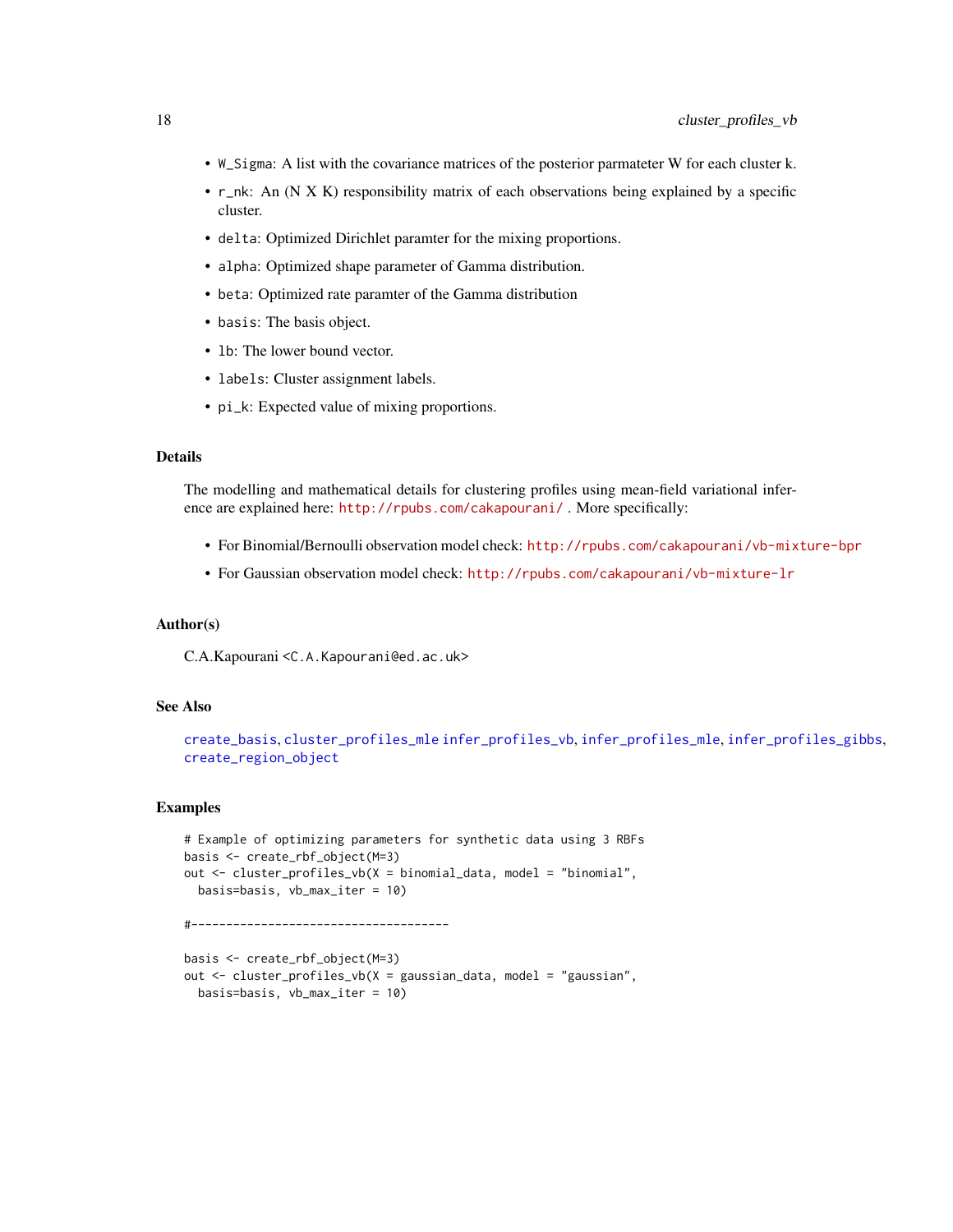## <span id="page-18-1"></span><span id="page-18-0"></span>Description

create\_anno\_region creates annotation regions from annotation data, using the central point of the annotation features as ground truth labels we create genomic regions N bp upstream and M bp downstream of central location.

#### Usage

```
create_anno_region(
  anno,
  chrom_size = NULL,
  is_centre = FALSE,
  is_window = TRUE,
  upstream = -5000,
  downstream = 5000
)
```
#### Arguments

| anno       | A GRanges object containing the annotation data, this normally would be the<br>output from read_anno function.                                                                                                                                                                                              |
|------------|-------------------------------------------------------------------------------------------------------------------------------------------------------------------------------------------------------------------------------------------------------------------------------------------------------------|
| chrom_size | Object containing genome chromosome sizes, normally would be the output of<br>read_chrom_size function.                                                                                                                                                                                                     |
| is_centre  | Logical, whether 'start' and 'end' locations are pre-centred. If TRUE, the mean<br>of the locations will be chosen as centre. If FALSE, the 'start' will be chosen as<br>the center; e.g. for genes the 'start' denotes the TSS and we use this as centre to<br>obtain K-bp upstream and downstream of TSS. |
| is_window  | Whether to consider a predefined window region around centre. If TRUE, then<br>'upstream' and 'downstream' parameters are used, otherwise we consider the<br>whole region from start to end location.                                                                                                       |
| upstream   | Integer defining the length of bp upstream of 'centre' for creating the genomic<br>region. If is_window = FALSE, this parameter is ignored.                                                                                                                                                                 |
| downstream | Integer defining the length of bp downstream of 'centre' for creating the genomic<br>region. If is_window = FALSE, this parameter is ignored.                                                                                                                                                               |

## Value

A GRanges object containing the genomic regions.

The GRanges object contains two or three additional metadata column:

- id: Genomic region id.
- centre: Central location of each genomic region.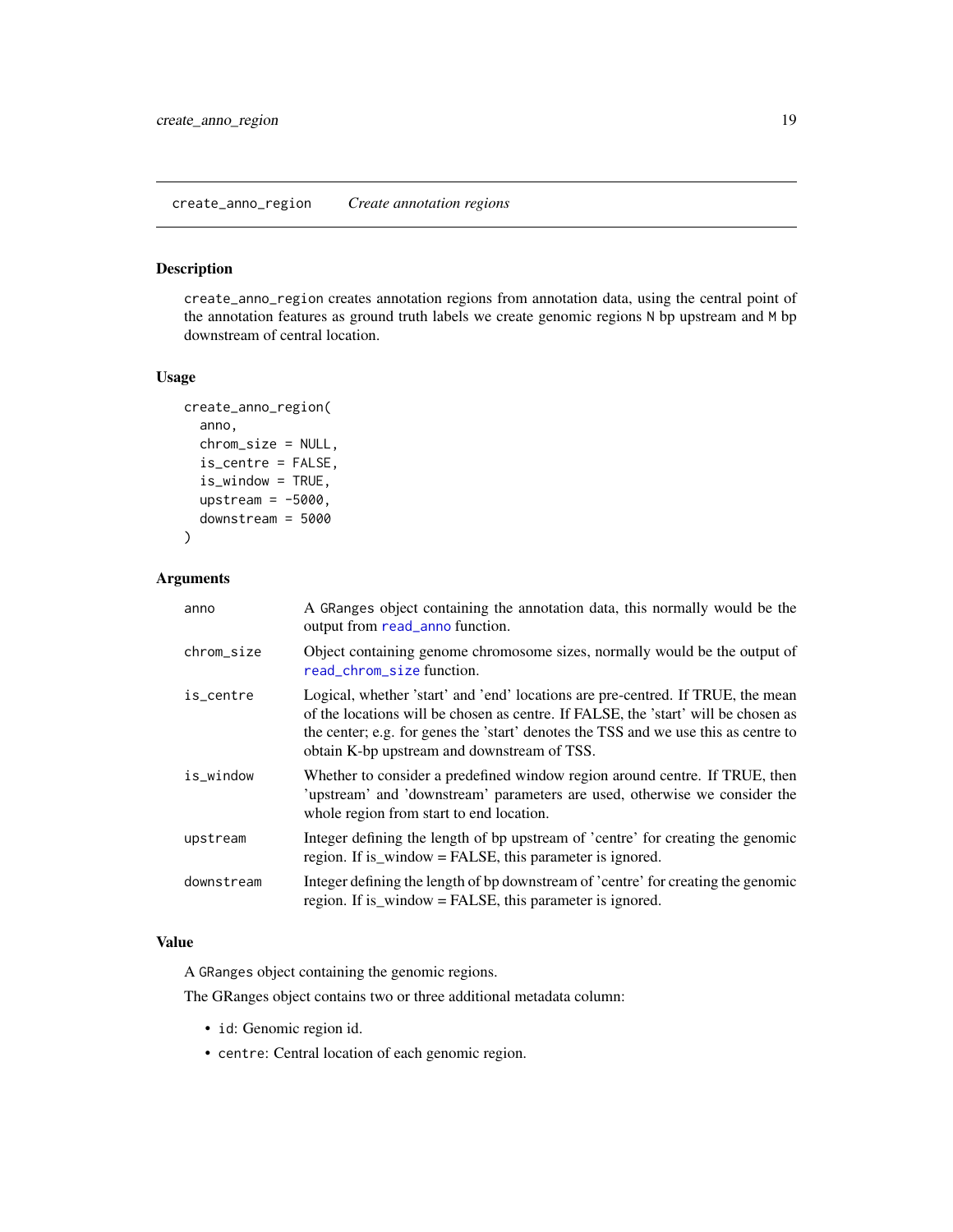<span id="page-19-0"></span>• name: (Optional) Genomic region name.

This column can be accessed as follows: granges\_object\$tss

## Author(s)

C.A.Kapourani <C.A.Kapourani@ed.ac.uk>

#### See Also

[create\\_region\\_object](#page-20-1), [read\\_anno](#page-54-1)

## Examples

```
# Obtain the path to files
file <- system.file("extdata", "dummy_anno.bed", package = "BPRMeth")
anno_dt <- read_anno(file, is_anno_region = FALSE)
# Create genomic region
gen_region <- create_anno_region(anno_dt)
# Extract ID
id <- gen_region$id
```
<span id="page-19-2"></span>

| create_basis | Create basis objects |
|--------------|----------------------|
|--------------|----------------------|

## <span id="page-19-1"></span>Description

These functions create different basis objects, which can be used as input to complex functions in order to perform computations depending on the class of the basis function.

## Usage

```
create_rbf_object(
 M = 2,
 gamma = NULL,
 mus = NULL,eq_spaced_mus = TRUE,
 whole_region = TRUE
)
create_polynomial_object(M = 1)
create_fourier\_object(M = 2, period = 2)
```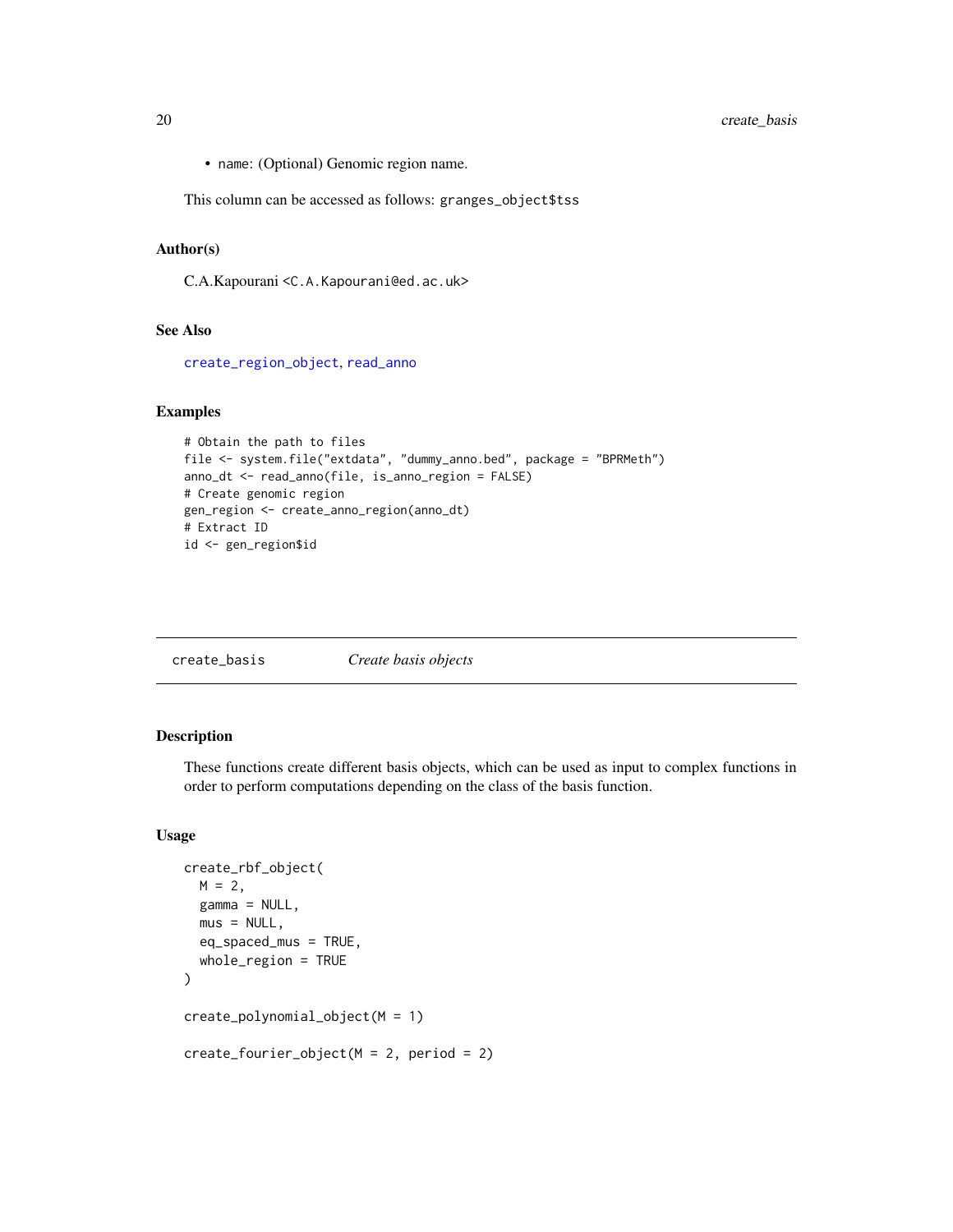## <span id="page-20-0"></span>Arguments

| M             | The number of the basis functions. In case of Fourier basis, this number should<br>be even, since we need to have pairs of sines and cosines and the constant term<br>is added by default. |
|---------------|--------------------------------------------------------------------------------------------------------------------------------------------------------------------------------------------|
| gamma         | Inverse width of radial basis function.                                                                                                                                                    |
| mus           | Optional centers of the RBF.                                                                                                                                                               |
| eq_spaced_mus | Logical, if TRUE, equally spaced centers are created, otherwise centers are cre-<br>ated using kmeans algorithm.                                                                           |
| whole_region  | Logical, indicating if the centers will be evaluated equally spaced on the whole<br>region, or between the min and max of the observation values.                                          |
| period        | The period, that is the basis functions are periodic on a specific interval. Best<br>choice is the range of the points used for regression.                                                |

#### Value

A basis object of class 'rbf', 'polynomial' or 'fourier'.

## Author(s)

C.A.Kapourani <C.A.Kapourani@ed.ac.uk>

## See Also

[eval\\_functions](#page-25-1), [design\\_matrix](#page-22-1)

## Examples

(obj <- create\_rbf\_object(M = 2)) #--------------------------------- (obj <- create\_polynomial\_object(M = 2)) (obj <- create\_fourier\_object(M = 2, period = 1))

<span id="page-20-1"></span>create\_region\_object *Create genomic region data*

## Description

create\_region\_object creates genomic regions (e.g. forms methylation regions data) using as input methylation and annotation data with genomic regions of interest.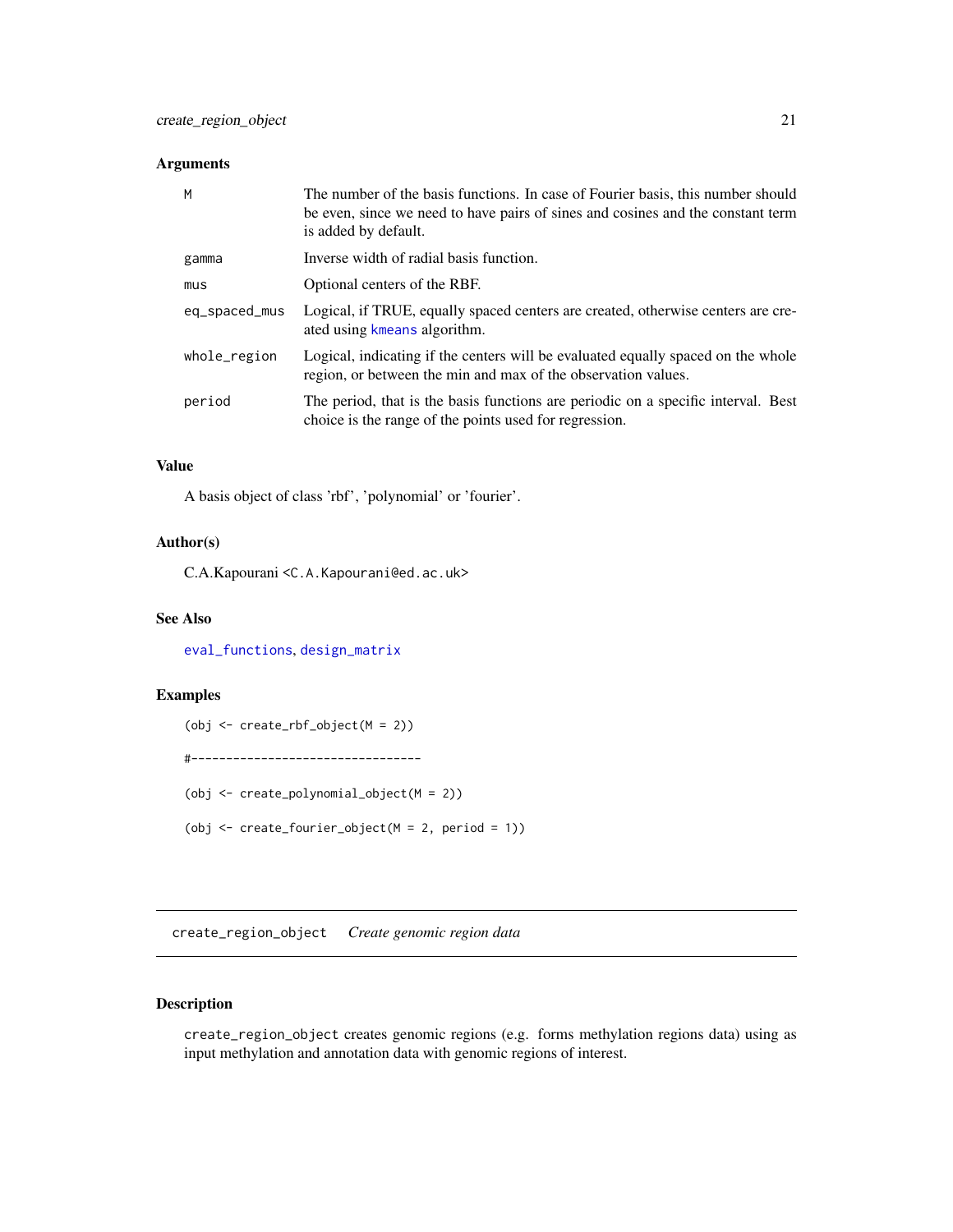#### Usage

```
create_region_object(
  met_dt,
  anno_dt,
  cov = 5,
  sd_{th}resh = 0.1,
  ignore_strand = TRUE,
  filter_empty_region = TRUE,
  fmin = -1,
  fmax = 1)
```
## Arguments

| met_dt              | A GRanges object with methylation data, whose format should be similar to<br>read_met function.                                                                    |
|---------------------|--------------------------------------------------------------------------------------------------------------------------------------------------------------------|
| anno_dt             | A GRanges object with annotation data, whose format should be similar to<br>read_anno.                                                                             |
| cov                 | Integer defining the minimum coverage of CpGs that each region must contain.                                                                                       |
| sd_thresh           | Optional numeric defining the minimum standard deviation of the methylation<br>change in a region. This is used to filter regions with no methylation variability. |
| ignore_strand       | Logical, whether or not to ignore strand information.                                                                                                              |
| filter_empty_region |                                                                                                                                                                    |
|                     | Logical, whether to discard genomic regions that have no CpG coverage or do<br>not pass filtering options.                                                         |
| fmin                | Minimum range value for location scaling. Under this version, it should be left<br>to its default value -1.                                                        |
| fmax                | Maximum range value for location scaling. Under this version, it should be left<br>to its default value 1.                                                         |
|                     |                                                                                                                                                                    |

## Value

A list object containing the two elements:

- met: A list containing methylation region data, where each entry in the list is an  $L_iXD$ dimensional matrix, where  $L_i$  denotes the number of CpGs found in region i. The columns contain the following information:
	- 1. 1st column: Contains the locations of CpGs relative to centre. Note that the actual locations are scaled to the (fmin, fmax) region.
	- 2. 2nd column: If "bulk" data (i.e. binomial) it contains the total number of reads at each CpG location, otherwise the methylation level.
	- 3. 3rd column: If "bulk" data, the methylated reads at each CpG location, otherwise this D = 2 and this column is absent.
	- . Rownames of each matrix contain the actual CpG genomic coordinates as <chr>:<location>.
- anno: The annotation object.

Note: The lengths of met and anno should match.

<span id="page-21-0"></span>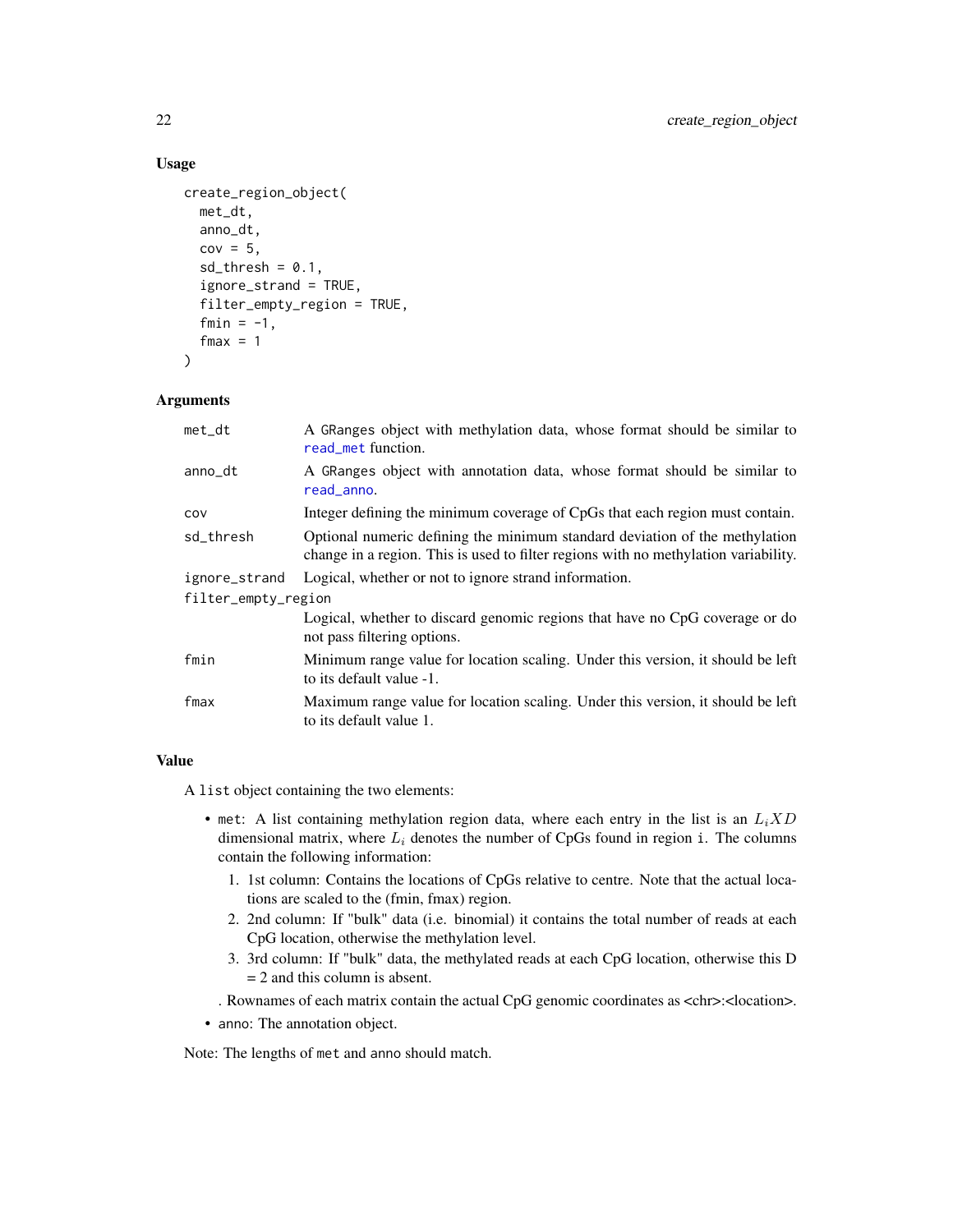## <span id="page-22-0"></span>design\_matrix 23

#### Author(s)

C.A.Kapourani <C.A.Kapourani@ed.ac.uk>

## See Also

[read\\_met](#page-59-1), [read\\_anno](#page-54-1)

#### Examples

```
## Not run:
# Download the files and change the working directory to that location
met_dt <- read_met("name_of_met_file")
anno_dt <- read_anno("name_of_anno_file")
obj <- create_region_object(met_dt, anno_dt)
# Extract methylation regions
met <- obj$met
## End(Not run)
```
<span id="page-22-1"></span>design\_matrix *Generic function for creating design matrices*

## Description

These functions call the appropriate methods depending on the class of the object obj to create RBF, polynomial or Fourier design matrices.

#### Usage

```
design_matrix(obj, ...)
## Default S3 method:
design_matrix(obj, ...)
## S3 method for class 'polynomial'
design_matrix(obj, obs, ...)
## S3 method for class 'rbf'
design_matrix(obj, obs, ...)
## S3 method for class 'fourier'
design_matrix(obj, obs, ...)
```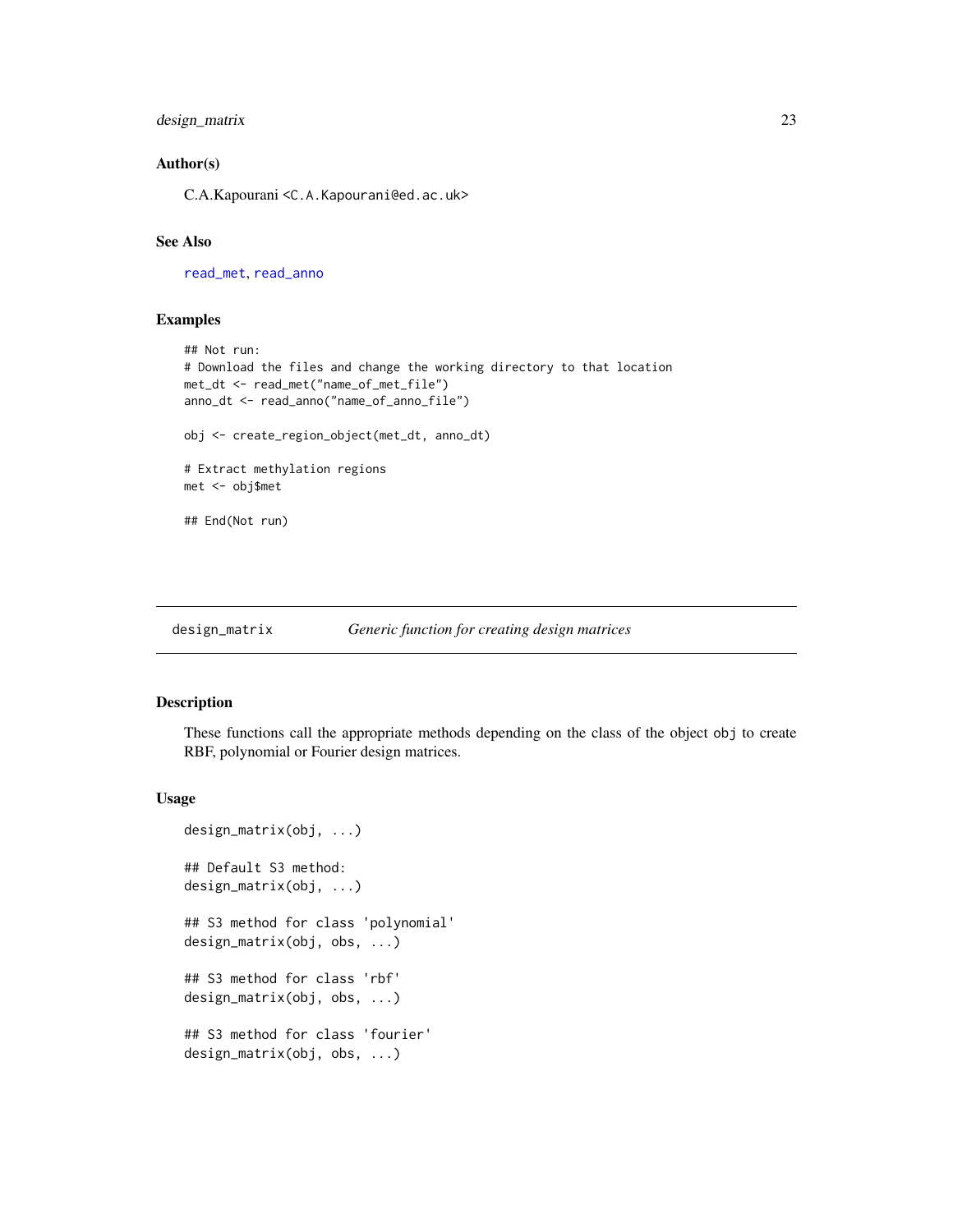#### <span id="page-23-0"></span>Arguments

| obi | A basis function object.  |
|-----|---------------------------|
| .   | Additional parameters.    |
| obs | A vector of observations. |

#### Value

A design matrix object

## Author(s)

C.A.Kapourani <C.A.Kapourani@ed.ac.uk>

#### See Also

[create\\_basis](#page-19-2), [eval\\_functions](#page-25-1)

## Examples

```
obj <- create_polynomial_object(M=2)
obs \leq c(0, 2, .5)poly <- design_matrix(obj, obs)
#----------------
obj <- create_rbf_object(M=2)
obs \leq c(0, .2, .5)rbf <- design_matrix(obj, obs)
#----------------
```
obj <- create\_fourier\_object(M=2) obs  $\leq c(0, .2, .5)$ fourier <- design\_matrix(obj, obs)

encode\_expr *Processed ENCODE expression data*

## Description

Small subset of ENCODE expression data already in pre-processed format, which are used as a case study for the vignette.

#### Usage

encode\_expr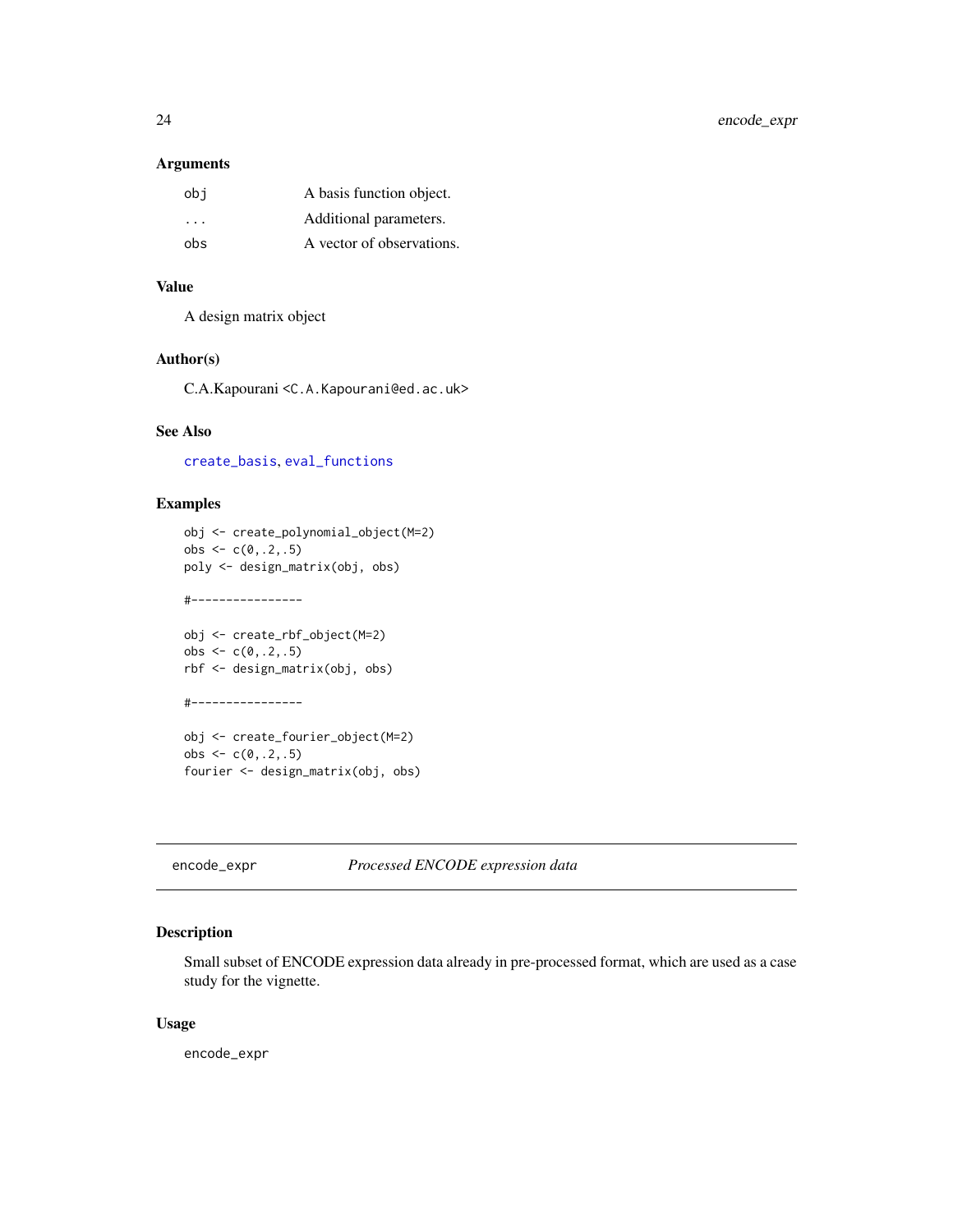## <span id="page-24-0"></span>encode\_met 25

## Format

Expression data in format as the output of [read\\_expr](#page-58-1) fucntion, i.e. a data.table with two columns: "id", "expr".

#### Value

Encode expression data

## See Also

[create\\_region\\_object](#page-20-1), [read\\_met](#page-59-1), [read\\_anno](#page-54-1), [read\\_expr](#page-58-1)

encode\_met *Processed ENCODE methylation data*

## Description

Small subset of ENCODE methylation data already in pre-processed format, which are used as a case study for the vignette.

#### Usage

encode\_met

## Format

A list object containing methylation regions and annotation data. This in general would be the output of the [create\\_region\\_object](#page-20-1) function. It has the following two objects:

- met: A list containing the methylation regions, each element of the list is a different genomic region.
- anno: Corresponding annotation data.

## Value

Encode methylation data

#### See Also

[create\\_region\\_object](#page-20-1), [read\\_met](#page-59-1), [read\\_anno](#page-54-1), [read\\_expr](#page-58-1)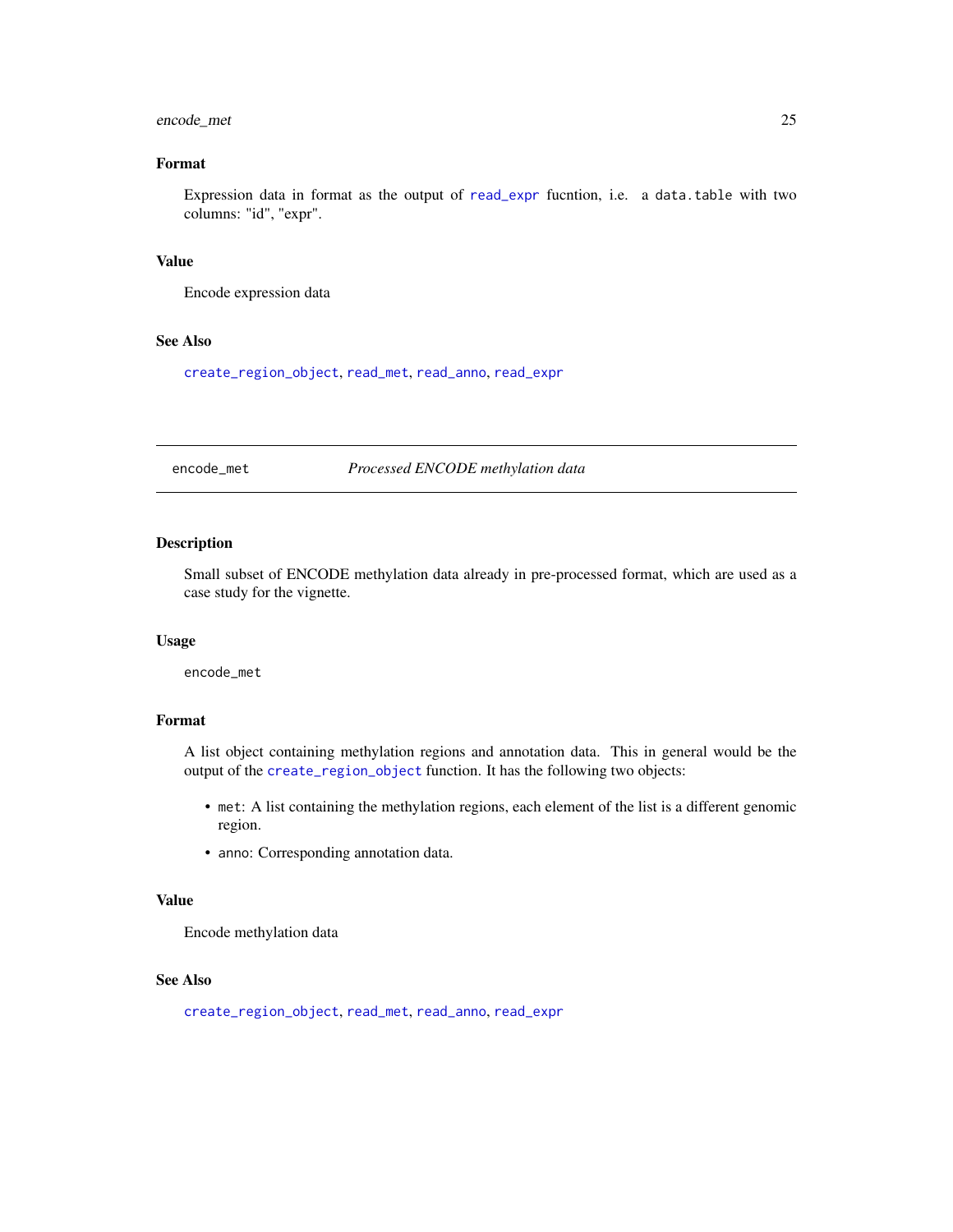## <span id="page-25-1"></span><span id="page-25-0"></span>Description

Method for evaluating an M basis function model with observation data obs and coefficients w.

## Usage

```
eval_probit_function(obj, ...)
eval_function(obj, ...)
## S3 method for class 'rbf'
eval_function(obj, obs, w, ...)
## S3 method for class 'polynomial'
eval_function(obj, obs, w, ...)
## S3 method for class 'fourier'
eval_function(obj, obs, w, ...)
```
## Arguments

| obi | The basis function object.                                                            |
|-----|---------------------------------------------------------------------------------------|
| .   | Optional additional parameters                                                        |
| obs | Observation data.                                                                     |
|     | Vector of length M, containing the coefficients of an $M^{th}$ -order basis function. |
|     |                                                                                       |

## Value

The evaluated function values.

NOTE that the eval\_probit\_function computes the probit transformed basis function values.

## Author(s)

C.A.Kapourani <C.A.Kapourani@ed.ac.uk>

## See Also

[create\\_basis](#page-19-2), [design\\_matrix](#page-22-1)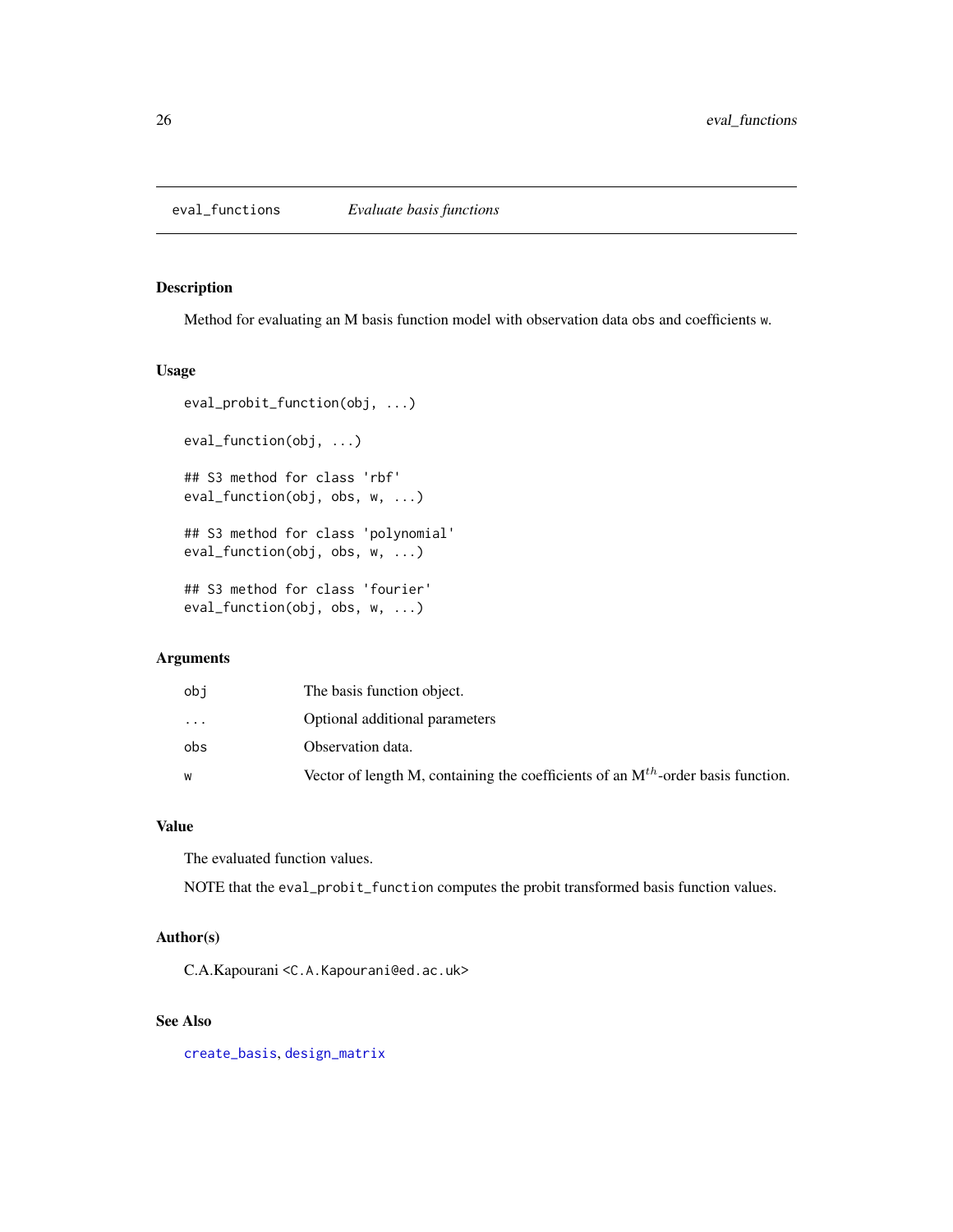## <span id="page-26-0"></span>gaussian\_data 27

#### Examples

```
# Evaluate the probit transformed basis function values
obj <- create_rbf_object(M=2)
obs <- c(1,2,3)
w \leq -c(0.1, 0.3, -0.6)out <- eval_probit_function(obj, obs, w)
# -------------------------
# Evaluate the RBF basis function values
obj \le create_rbf_object(M=2, mus = c(2,2.5))
obs <- c(1,2,3)
w <- c(0.1, 0.3, -0.6)
out <- eval_function(obj, obs, w)
# -------------------------
# Evaluate the Polynomial basis function values
obj <- create_polynomial_object(M=2)
obs \leq c(1, 2, 3)w \leq -c(0.1, 0.3, -0.6)out <- eval_function(obj, obs, w)
# -------------------------
# Evaluate the Fourier basis function values
obj <- create_fourier_object(M=2)
obs <- c(1,2,3)
w \leq c(0.1, 0.3, -0.6)out <- eval_function(obj, obs, w)
```
<span id="page-26-1"></span>gaussian\_data *Synthetic Gaussian data*

#### Description

A synthetic dataset containinig 300 entries from Gaussian (i.e. linear) regression observations (e.g. M-values from array methylation data).

#### Usage

gaussian\_data

## Format

A list with 300 elements, where each element element is an L x 2 matrix of observations, where:

1st column locations of obseravtions

2nd column methylation level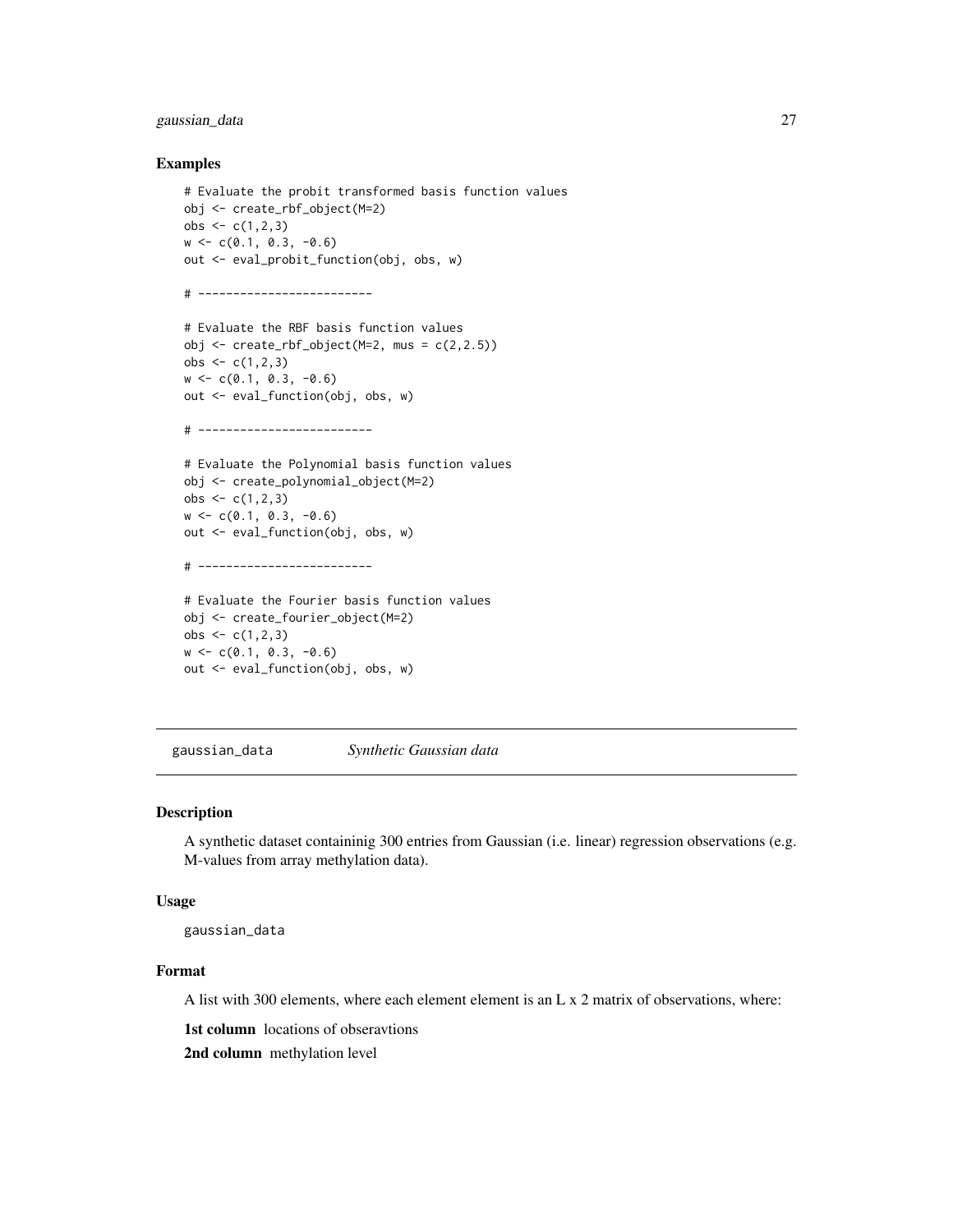<span id="page-27-0"></span>Synthetic Bernoulli methylation data.

## See Also

[binomial\\_data](#page-3-1), [beta\\_data](#page-2-1), [bernoulli\\_data](#page-2-2)

<span id="page-27-1"></span>gex\_data *Synthetic expression data*

## Description

Corresponding gene expression data for the [meth\\_data](#page-37-1)

#### Usage

gex\_data

## Format

A vector of length 600

## Value

Synthetic gene expression data

#### See Also

[meth\\_data](#page-37-1), [bernoulli\\_data](#page-2-2), [binomial\\_data](#page-3-1), [beta\\_data](#page-2-1), [gaussian\\_data](#page-26-1)

<span id="page-27-2"></span>impute\_bulk\_met *Impute/predict bulk methylation states*

## Description

Make predictions of missing methylation states, i.e. perfrom imputation using BPRmeth This requires keepin a subset of data as a held out test set during BPRMeth inference or providing a different file that contains chromosome and CpG locations.

#### Usage

```
impute_bulk_met(obj, anno, test_data = NULL, return_test = FALSE)
```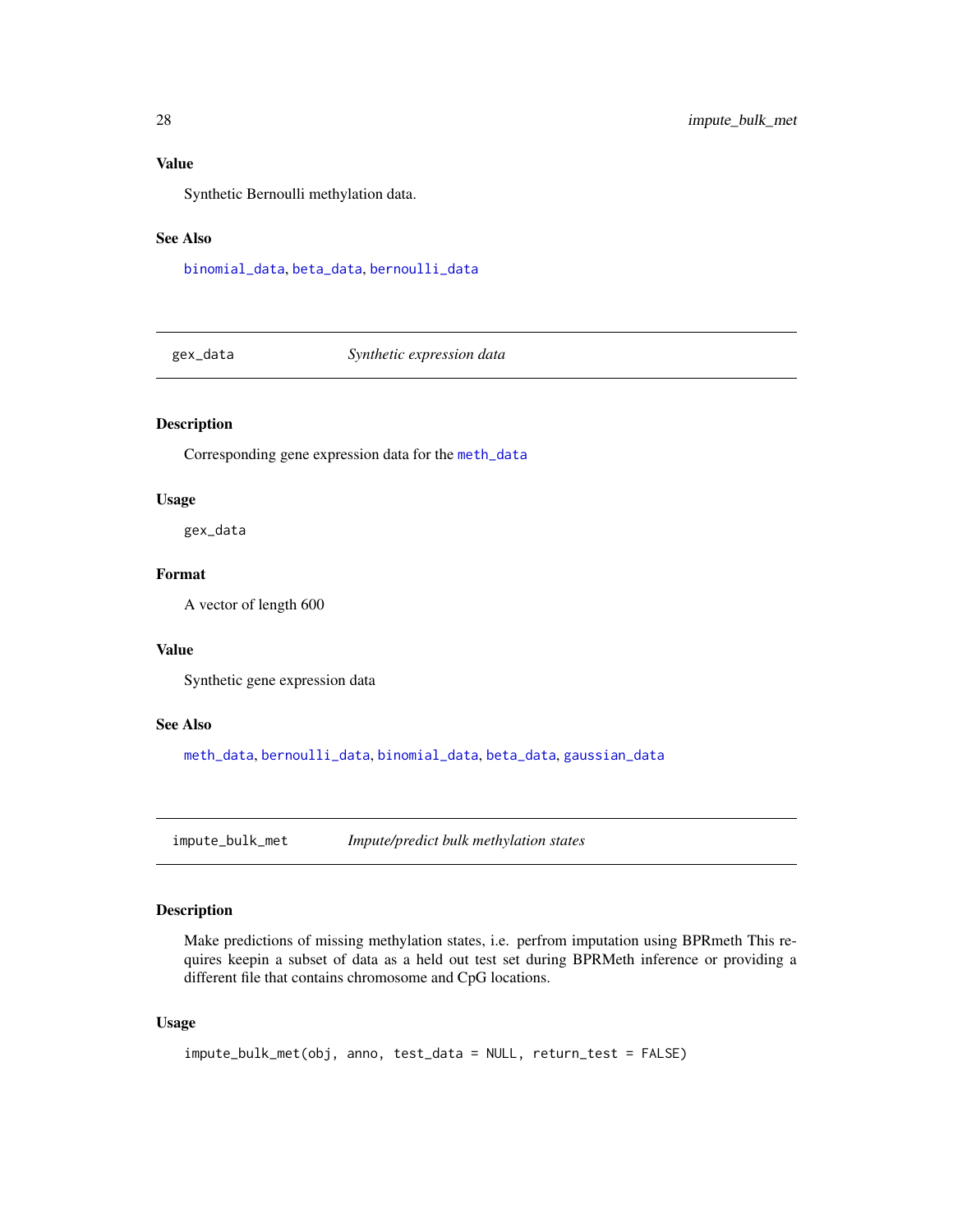#### <span id="page-28-0"></span>**Arguments**

| obi         | Output of BPRMeth inference object.                                                    |
|-------------|----------------------------------------------------------------------------------------|
| anno        | A GRanges object with annotation data, whose format should be similar to<br>read_anno. |
| test_data   | Test data to evaluate performance.                                                     |
| return_test | Whether or not to return a list with the predictions.                                  |

## Value

A list containing two vectors, the true methylation state and the predicted/imputed methylation states.

#### Author(s)

C.A.Kapourani <C.A.Kapourani@ed.ac.uk>

#### See Also

[partition\\_bulk\\_dataset](#page-41-1)

#### Examples

```
# Extract synthetic data
dt <- encode_met
# Partition to train and test set
dt <- partition_bulk_dataset(dt)
# Create basis object
basis_obj <- create_rbf_object(M = 3)
# Run BPRMeth
fit <- infer_profiles_mle(X = dt$met, model = "binomial",
   basis = basis_obj, is_parallel = FALSE, opt_itnmax = 10)
# Perform imputation
imputation_obj <- impute_bulk_met(obj = fit, anno = dt$anno,
                                  test_data = dt$met_test)
```
<span id="page-28-1"></span>infer\_profiles\_gibbs *Infer methylation profiles using Gibbs sampling*

#### Description

General purpose functions for inferring latent profiles for different observation models using Gibbs sampling. Currently implemented observation models are: 'bernoulli' and 'binomial' and the auxiliary variable approach is used.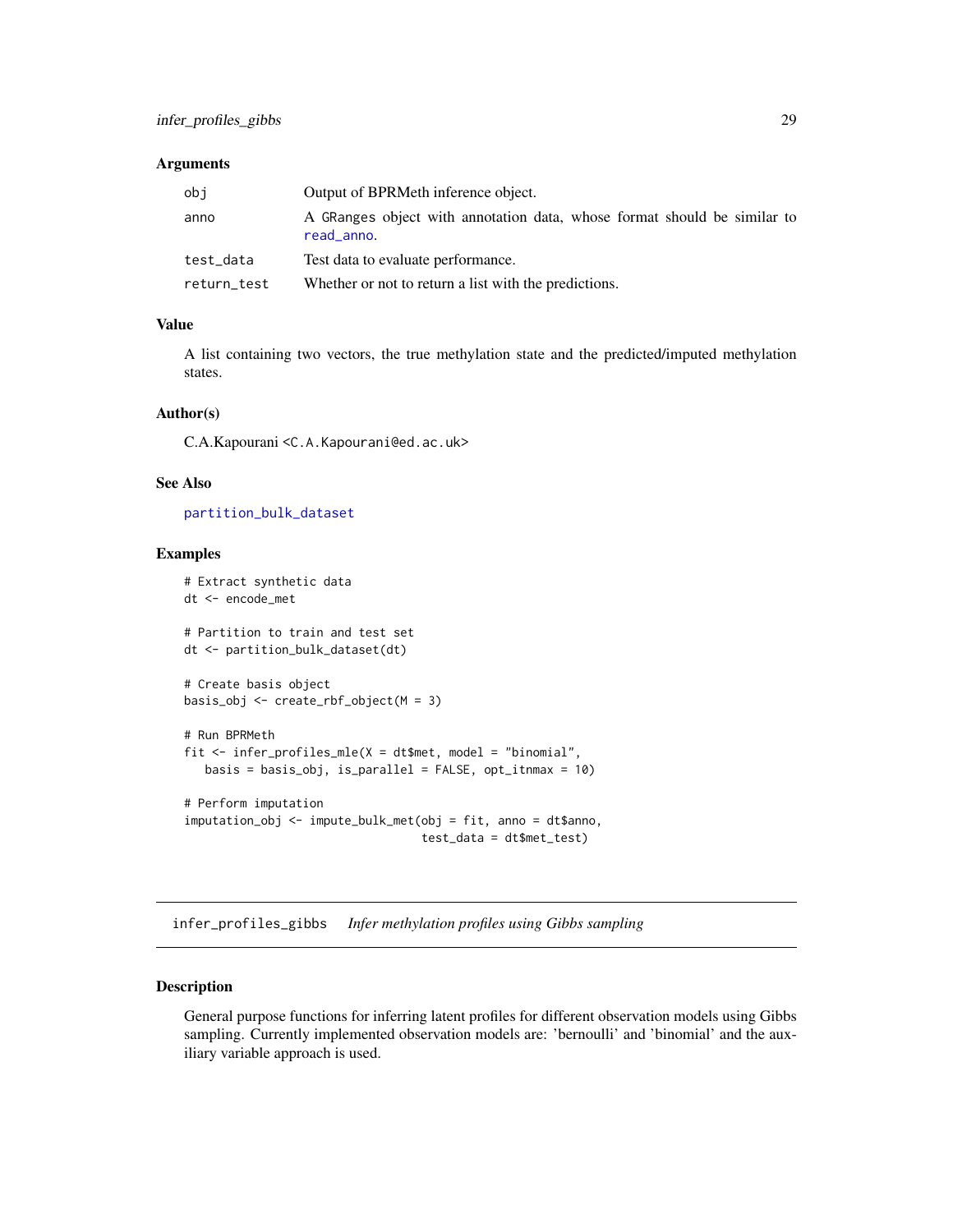## Usage

```
infer_profiles_gibbs(
 X,
 model = NULL,
 basis = NULL,
 H = NULL,w = NULL,mu_0 = NULL,cov_0 = NULL,gibbs_nsim = 500,
 gibbs_burn_in = 100,
 store_gibbs_draws = FALSE,
 is_parallel = FALSE,
 no_cores = NULL,
  ...
\mathcal{L}
```
## Arguments

| $\mathsf{X}$      | The input data, either a matrix or a list of elements of length N, where each<br>element is an L X C matrix, where L are the total number of observations. The<br>first column contains the input observations x (i.e. CpG locations). If "binomial"<br>model then C=3, and 2nd and 3rd columns contain total number of trials and<br>number of successes respectively. If "bernoulli" then C=2 containing the output<br>y (e.g. methylation level). |  |
|-------------------|------------------------------------------------------------------------------------------------------------------------------------------------------------------------------------------------------------------------------------------------------------------------------------------------------------------------------------------------------------------------------------------------------------------------------------------------------|--|
| model             | Observation model name as character string. It can be either 'bernoulli' or 'bi-<br>nomial'.                                                                                                                                                                                                                                                                                                                                                         |  |
| basis             | A 'basis' object. E.g. see create_basis. If NULL, will an RBF object will be<br>created.                                                                                                                                                                                                                                                                                                                                                             |  |
| H                 | Optional, design matrix of the input data X. If NULL, H will be computed inside<br>the function.                                                                                                                                                                                                                                                                                                                                                     |  |
| W                 | A vector of initial parameters (i.e. coefficients of the basis functions). If NULL,<br>it will be initialized inside the function.                                                                                                                                                                                                                                                                                                                   |  |
| $mu_0$            | The prior mean hyperparameter vector for w.                                                                                                                                                                                                                                                                                                                                                                                                          |  |
| $cov_0$           | The prior covariance hyperparameter matrix for w.                                                                                                                                                                                                                                                                                                                                                                                                    |  |
| gibbs_nsim        | Total number of simulations for the Gibbs sampler.                                                                                                                                                                                                                                                                                                                                                                                                   |  |
| gibbs_burn_in     | Burn in period of the Gibbs sampler.                                                                                                                                                                                                                                                                                                                                                                                                                 |  |
| store_gibbs_draws |                                                                                                                                                                                                                                                                                                                                                                                                                                                      |  |
|                   | Logical indicating if we should keep the whole MCMC chain for further analy-<br>sis.                                                                                                                                                                                                                                                                                                                                                                 |  |
| is_parallel       | Logical, indicating if code should be run in parallel.                                                                                                                                                                                                                                                                                                                                                                                               |  |
| no_cores          | Number of cores to be used, default is max_no_cores - 1.                                                                                                                                                                                                                                                                                                                                                                                             |  |
| $\cdots$          | Additional parameters.                                                                                                                                                                                                                                                                                                                                                                                                                               |  |

<span id="page-29-0"></span>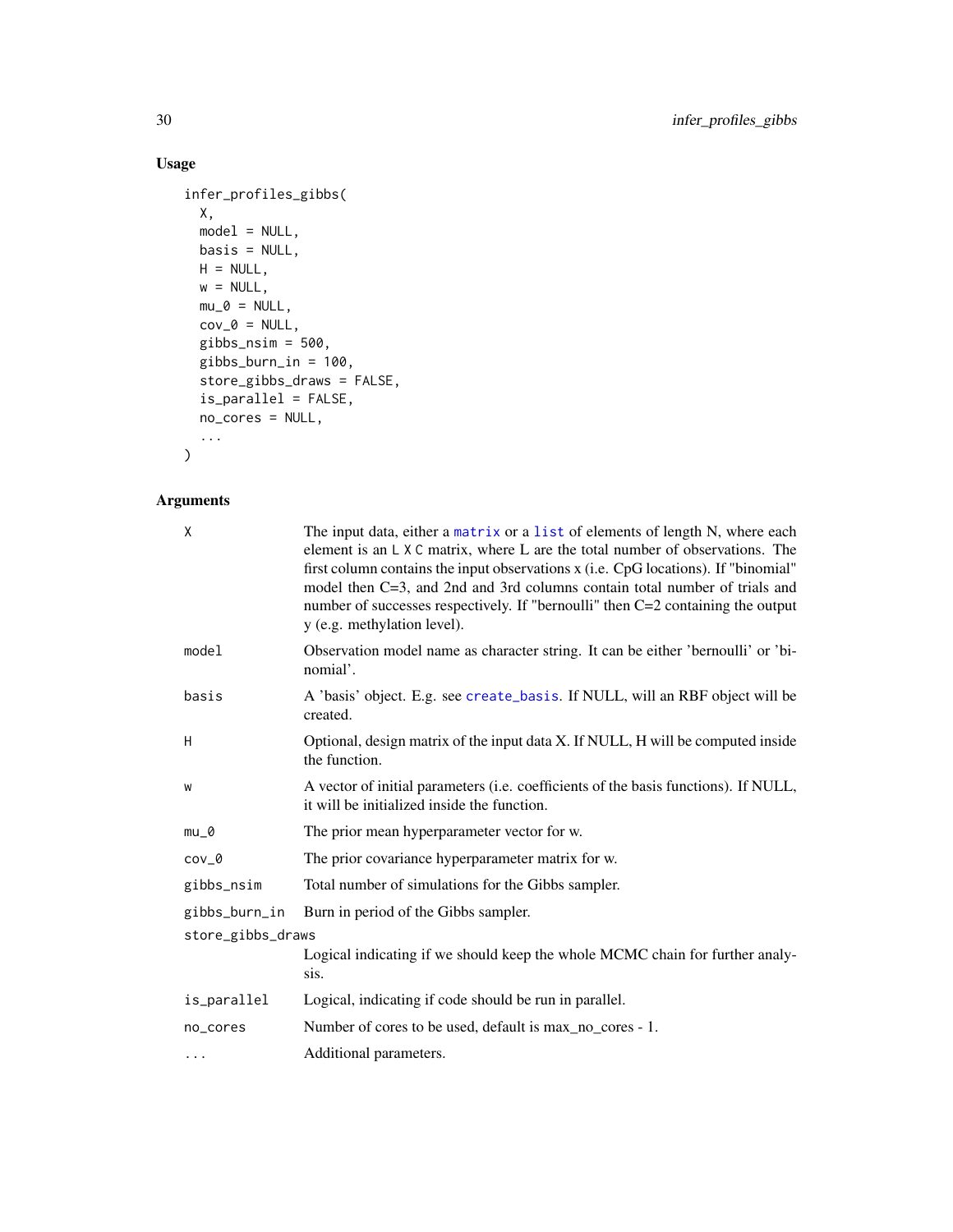<span id="page-30-0"></span>An object of class infer\_profiles\_gibbs\_"obs\_model" with the following elements:

- W: An Nx(M+1) matrix with the posterior mean of the parameters w. Each row of the matrix corresponds to each element of the list X; if X is a matrix, then  $N = 1$ . The columns are of the same length as the parameter vector w (i.e. number of basis functions).
- W\_sd: An Nx(M+1) matrix with the posterior standard deviation (sd) of the parameters W.
- basis: The basis object.
- nll\_feat: NLL fit feature.
- rmse\_feat: RMSE fit feature.
- coverage\_feat: CpG coverage feature.
- W\_draws: Optional, draws of the Gibbs sampler.

#### Details

The modelling and mathematical details for inferring profiles using Gibbs sampling are explained here: <http://rpubs.com/cakapourani/>. More specifically:

- For Binomial observation model check: <http://rpubs.com/cakapourani/bayesian-bpr-model>
- For Bernoulli observation model check: <http://rpubs.com/cakapourani/bayesian-bpr-model>

## Author(s)

C.A.Kapourani <C.A.Kapourani@ed.ac.uk>

#### See Also

[create\\_basis](#page-19-2), [infer\\_profiles\\_mle](#page-31-1), [infer\\_profiles\\_vb](#page-33-1), [create\\_region\\_object](#page-20-1)

## Examples

```
# Example of inferring parameters for synthetic data using 3 RBFs
basis <- create_rbf_object(M=3)
out <- infer_profiles_gibbs(X = binomial_data, model = "binomial",
  basis = basis, is_parallel = FALSE, gibbs_nsim = 10, gibbs_burn_in = 5)
```
#-------------------------------------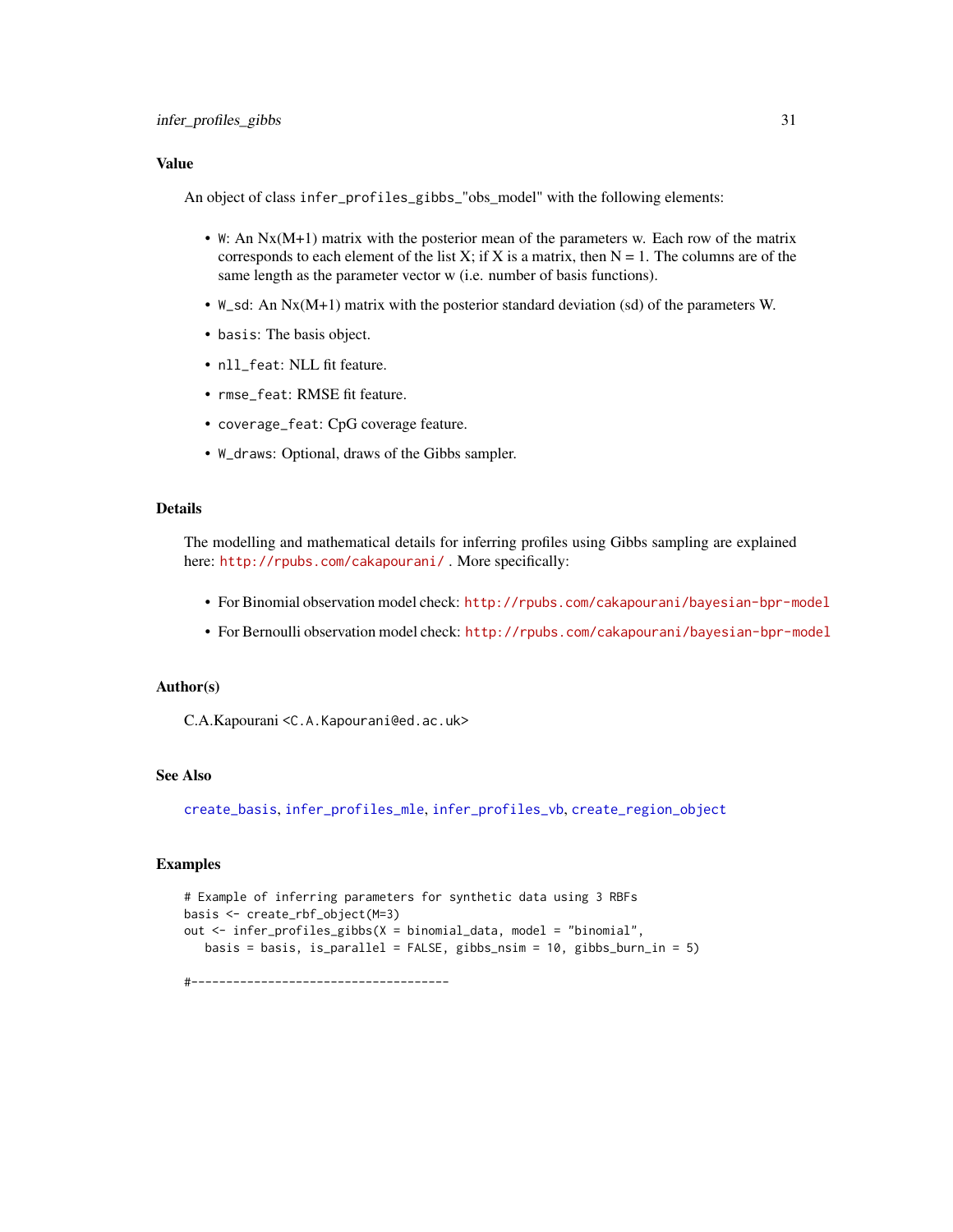<span id="page-31-1"></span><span id="page-31-0"></span>infer\_profiles\_mle *Infer methylation profiles using MLE*

## Description

General purpose functions for inferring latent profiles for different observation models using maximum likelihood estimation (MLE). Current observation models are: 'bernoulli', 'binomial', 'beta' or 'gaussian'. For most models we cannot obtain an analytically tractable solution, hence an optimization procedure is used. The [optim](#page-0-0) package is used for performing optimization.

## Usage

```
infer_profiles_mle(
 X,
 model = NULL,basis = NULL,H = NULL,lambda = 0.5,
 w = NULL,beta_dispersion = 5,
 opt\_method = "CG",opt_itnmax = 100,
 is_parallel = FALSE,
 no_cores = NULL,
  ...
)
```
## Arguments

| The input data, either a matrix or a list of elements of length N, where each<br>element is an $L \times C$ matrix, where L are the total number of observations. The<br>first column contains the input observations x (i.e. CpG locations). If "binomial"<br>model then C=3, and 2nd and 3rd columns contain total number of trials and<br>number of successes respectively. If "bernoulli" or "gaussian" model, then C=2<br>containing the output y (e.g. methylation level). If "beta" model, then $C=3$ ,<br>where 2nd column contains output y and 3rd column the dispersion parameter. |
|-----------------------------------------------------------------------------------------------------------------------------------------------------------------------------------------------------------------------------------------------------------------------------------------------------------------------------------------------------------------------------------------------------------------------------------------------------------------------------------------------------------------------------------------------------------------------------------------------|
| Observation model name as character string. It can be either 'bernoulli', 'bino-<br>mial', 'beta' or 'gaussian'.                                                                                                                                                                                                                                                                                                                                                                                                                                                                              |
| A 'basis' object. E.g. see create_basis. If NULL, will an RBF object will be<br>created.                                                                                                                                                                                                                                                                                                                                                                                                                                                                                                      |
| Optional, design matrix of the input data X. If NULL, H will be computed inside<br>the function.                                                                                                                                                                                                                                                                                                                                                                                                                                                                                              |
| The complexity penalty coefficient for ridge regression.                                                                                                                                                                                                                                                                                                                                                                                                                                                                                                                                      |
| A vector of initial parameters (i.e. coefficients of the basis functions).                                                                                                                                                                                                                                                                                                                                                                                                                                                                                                                    |
|                                                                                                                                                                                                                                                                                                                                                                                                                                                                                                                                                                                               |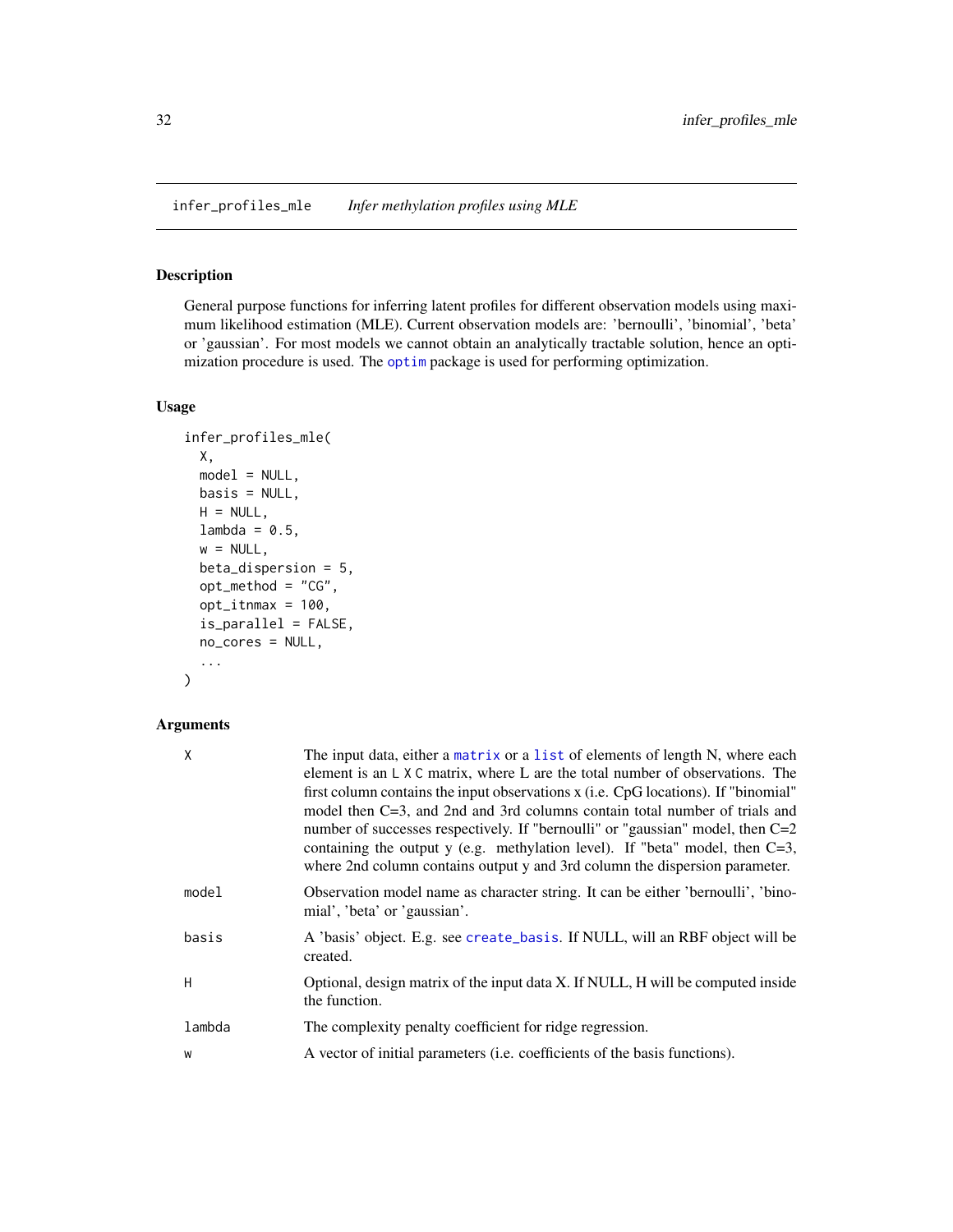<span id="page-32-0"></span>

| beta_dispersion |                                                                                                                     |
|-----------------|---------------------------------------------------------------------------------------------------------------------|
|                 | Dispersion parameter, only used for Beta distribution and will be the same for<br>all observations.                 |
| opt_method      | The optimization method to be used. See optim for possible methods. Default<br>$i$ s "CG".                          |
| opt_itnmax      | Optional argument giving the maximum number of iterations for the correspond-<br>ing method. See optim for details. |
| is_parallel     | Logical, indicating if code should be run in parallel.                                                              |
| no_cores        | Number of cores to be used, default is max no cores - 1.                                                            |
| $\ddots$        | Additional parameters.                                                                                              |

An object of class infer\_profiles\_mle\_"obs\_model" with the following elements:

- W: An Nx(M+1) matrix with the optimized parameter values. Each row of the matrix corresponds to each element of the list X; if X is a matrix, then  $N = 1$ . The columns are of the same length as the parameter vector w (i.e. number of basis functions).
- basis: The basis object.
- nll\_feat: NLL fit feature.
- rmse\_feat: RMSE fit feature.
- coverage\_feat: CpG coverage feature.

#### Details

The beta regression model is based on alternative parameterization of the beta density in terms of the mean and dispersion parameter: <https://cran.r-project.org/web/packages/betareg/> . For modelling details for Binomial/Bernoulli observation model check the paper for BPRMeth: <https://academic.oup.com/bioinformatics/article/32/17/i405/2450762> .

## Author(s)

C.A.Kapourani <C.A.Kapourani@ed.ac.uk>

## See Also

[create\\_basis](#page-19-2), [infer\\_profiles\\_vb](#page-33-1), [infer\\_profiles\\_gibbs](#page-28-1), [create\\_region\\_object](#page-20-1)

#### Examples

```
# Example of optimizing parameters for synthetic data using 3 RBFs
basis <- create_rbf_object(M=3)
out <- infer_profiles_mle(X = binomial_data, model = "binomial",
  basis = basis, is\_parallel = FALSE, opt\_itmmax = 10)
```
#-------------------------------------

basis <- create\_rbf\_object(M=3)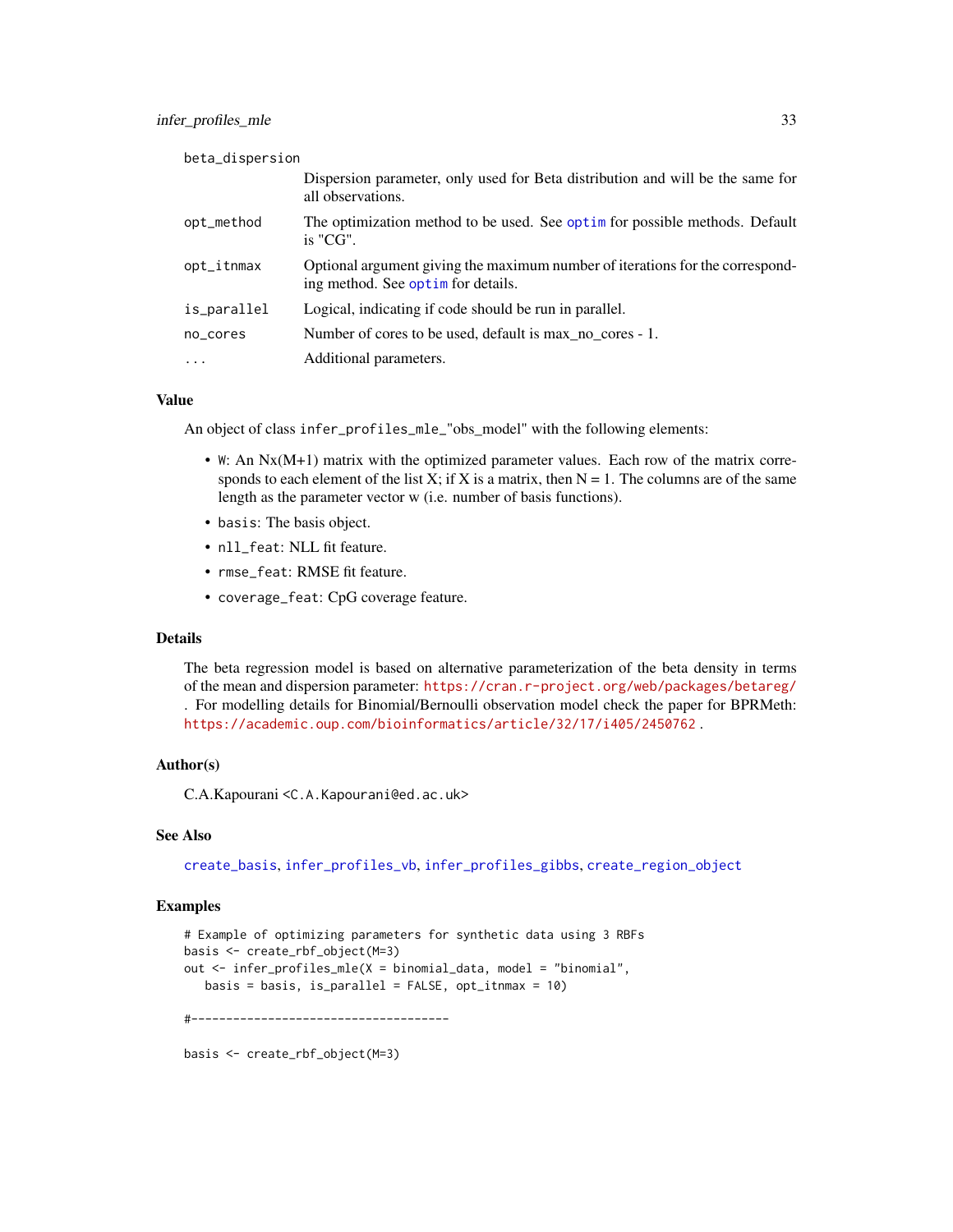```
out <- infer_profiles_mle(X = beta_data, model = "beta",
   basis = basis, is_parallel = FALSE, opt_itnmax = 10)
#-------------------------------------
basis <- create_rbf_object(M=3)
out <- infer_profiles_mle(X = gaussian_data[[1]], model = "gaussian",
  basis = basis, is_parallel = FALSE, opt_itnmax = 10)
```
<span id="page-33-1"></span>infer\_profiles\_vb *Infer methylation profiles using VB*

## Description

General purpose functions for inferring latent profiles for different observation models using Variational Bayes (VB). Current observation models are: 'bernoulli', 'binomial' or 'gaussian'.

#### Usage

```
infer_profiles_vb(
 X,
 model = NULL,
 basis = NULL,H = NULL,w = NULL,gaussianl = 50,
 alpha_0 = 0.5,
 beta_0 = 0.1,
 vb_max\_iter = 100,
  epsilon_conv = 1e-05,
  is_parallel = FALSE,
 no_cores = NULL,
 is_verbose = FALSE,
  ...
\mathcal{L}
```
#### Arguments

| X     | The input data, either a matrix or a list of elements of length N, where each<br>element is an $L \times C$ matrix, where L are the total number of observations. The |
|-------|-----------------------------------------------------------------------------------------------------------------------------------------------------------------------|
|       | first column contains the input observations x (i.e. CpG locations). If "binomial"                                                                                    |
|       | model then C=3, and 2nd and 3rd columns contain total number of trials and                                                                                            |
|       | number of successes respectively. If "bernoulli" or "gaussian" model, then $C=2$<br>containing the output y (e.g. methylation level).                                 |
| model | Observation model name as character string. It can be either 'bernoulli', 'bino-<br>mial', 'beta' or 'gaussian'.                                                      |

<span id="page-33-0"></span>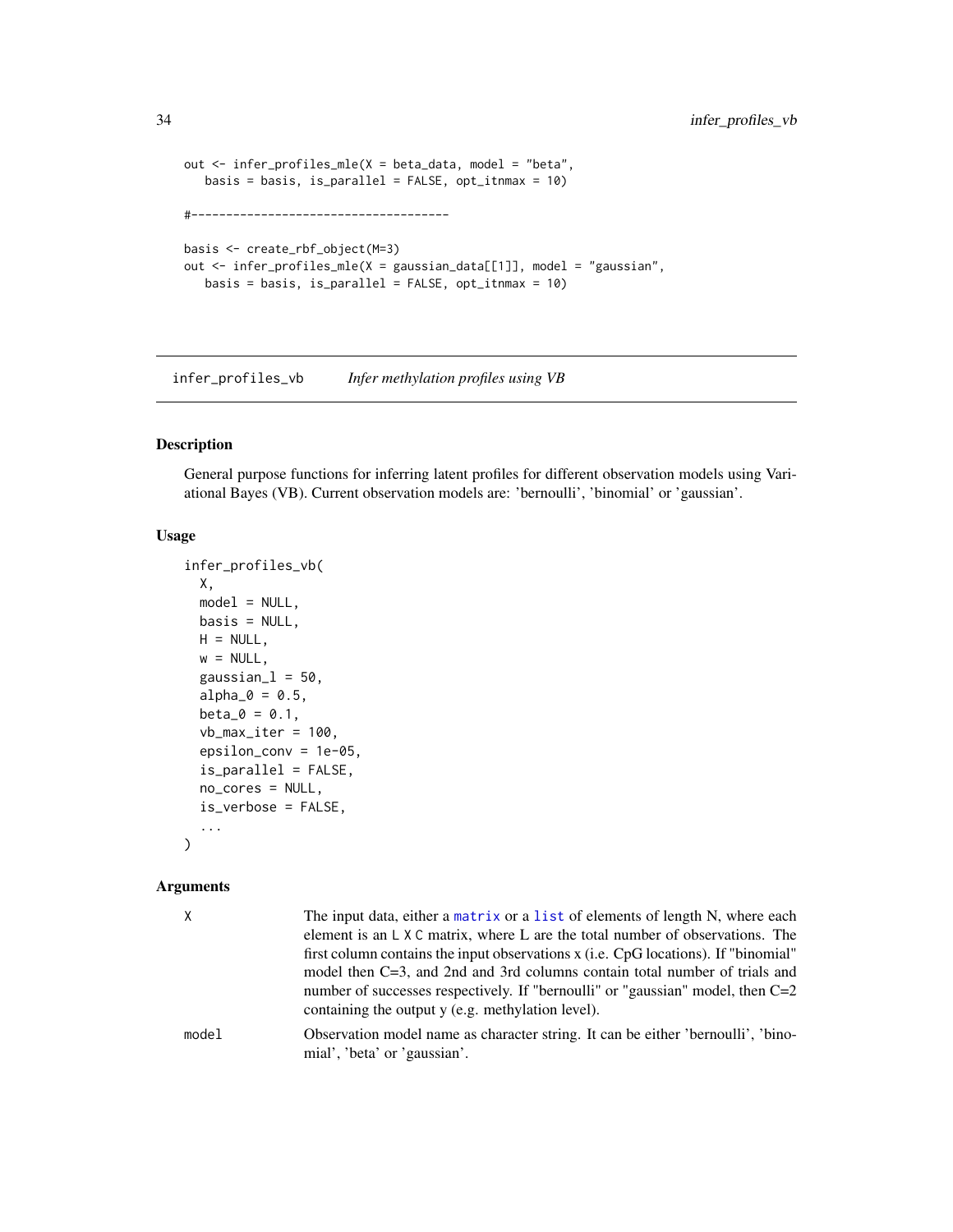<span id="page-34-0"></span>

| basis        | A 'basis' object. E.g. see create_basis. If NULL, will an RBF object will be<br>created.                                            |
|--------------|-------------------------------------------------------------------------------------------------------------------------------------|
| H            | Optional, design matrix of the input data X. If NULL, H will be computed inside<br>the function.                                    |
| W            | A vector of initial parameters (i.e. coefficients of the basis functions). If NULL,<br>it will be initialized inside the function.  |
| gaussian_l   | Noise precision parameter, only used when having "gaussian" observation model.                                                      |
| alpha_0      | Hyperparameter: shape parameter for Gamma distribution. A Gamma distribu-<br>tion is used as prior for the precision parameter tau. |
| beta_0       | Hyperparameter: rate parameter for Gamma distribution. A Gamma distribution<br>is used as prior for the precision parameter tau.    |
| vb_max_iter  | Integer denoting the maximum number of VB iterations.                                                                               |
| epsilon_conv | Numeric denoting the convergence threshold for VB.                                                                                  |
| is_parallel  | Logical, indicating if code should be run in parallel.                                                                              |
| no_cores     | Number of cores to be used, default is max_no_cores - 1.                                                                            |
| is_verbose   | Logical, print results during VB iterations.                                                                                        |
| .            | Additional parameters.                                                                                                              |

An object of class infer\_profiles\_vb\_"obs\_model" with the following elements:

- W: An Nx(M+1) matrix with the optimized parameter values. Each row of the matrix corresponds to each element of the list X; if X is a matrix, then  $N = 1$ . The columns are of the same length as the parameter vector w (i.e. number of basis functions).
- W\_Sigma: A list with covariance matrices for each element row in W.
- basis: The basis object.
- nll\_feat: NLL fit feature.
- rmse\_feat: RMSE fit feature.
- coverage\_feat: CpG coverage feature.
- lb\_feat: Lower Bound feature.

#### Details

The modelling and mathematical details for inferring profiles using mean-field variational inference are explained here: <http://rpubs.com/cakapourani/> . More specifically:

- For Binomial/Bernoulli observation model check: <http://rpubs.com/cakapourani/variational-bayes-bpr>
- For Gaussian observation model check: <http://rpubs.com/cakapourani/variational-bayes-lr>

#### Author(s)

C.A.Kapourani <C.A.Kapourani@ed.ac.uk>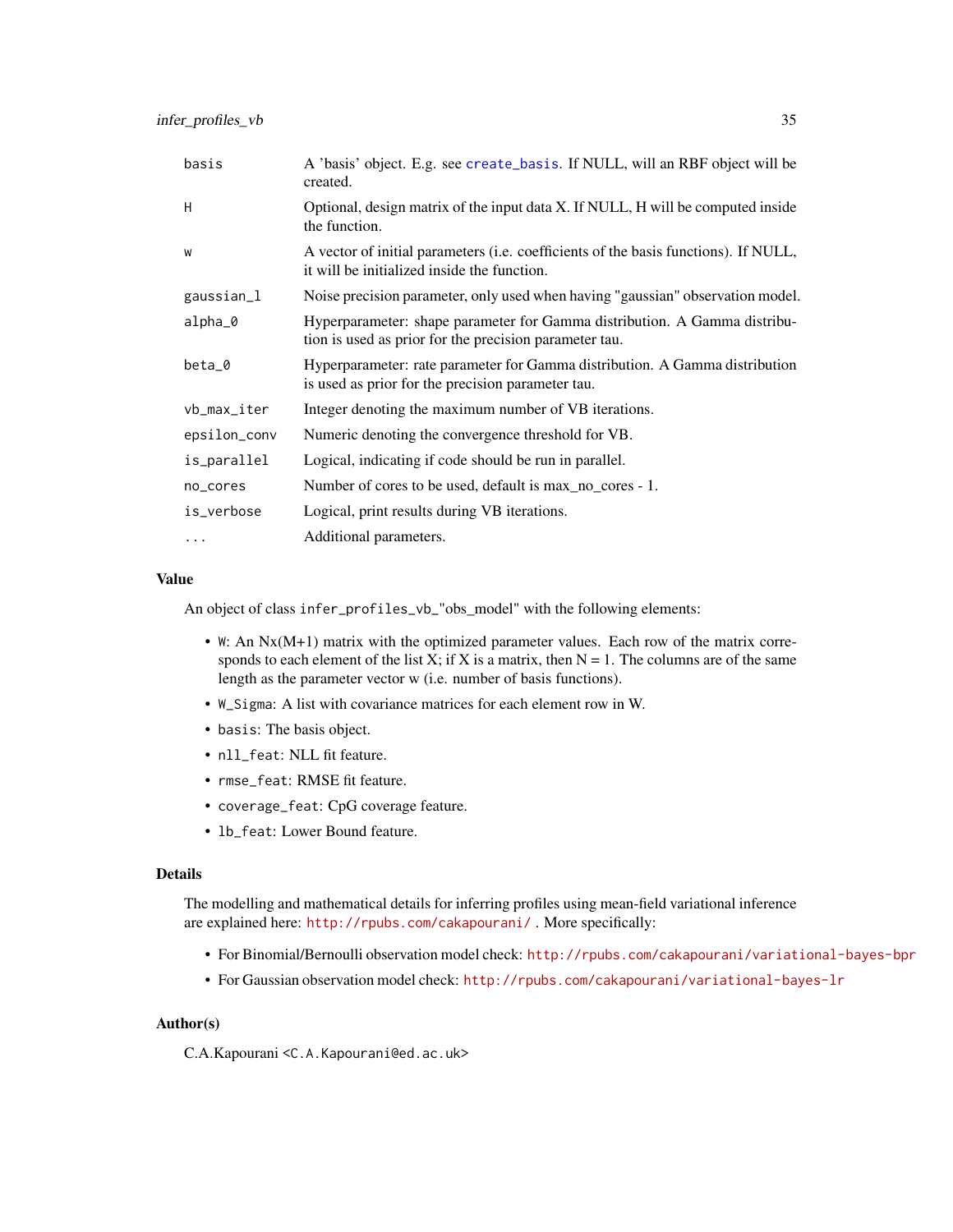## <span id="page-35-0"></span>See Also

```
create_basis, infer_profiles_mle, predict_expr, create_region_object
```
#### Examples

```
# Example of inferring parameters for synthetic data using 3 RBFs
basis <- create_rbf_object(M=3)
out <- infer_profiles_vb(X = binomial_data, model = "binomial",
   basis = basis, is_parallel = FALSE, vb_max_iter = 10)
#-------------------------------------
basis <- create_rbf_object(M=3)
out <- infer_profiles_vb(X = gaussian_data, model = "gaussian",
   basis = basis, is_parallel = FALSE, vb_max_iter = 10)
```
inner\_predict\_model\_expr *(INNER) Predict expression*

## Description

This functions makes predictions of gene expression levels using a model trained on methylation features extracted from genomic regions.

## Usage

```
inner_predict_model_expr(model, test, is_summary = TRUE)
```
#### Arguments

| model      | The fitted regression model, i.e. the output of inner_train_model_expr. |
|------------|-------------------------------------------------------------------------|
| test       | The testing data.                                                       |
| is_summary | Logical, print the summary statistics.                                  |

#### Value

A list containing the following elements:

- test\_pred: The predicted values for the test data.
- test\_errors: The test error metrics.

#### Author(s)

C.A.Kapourani <C.A.Kapourani@ed.ac.uk>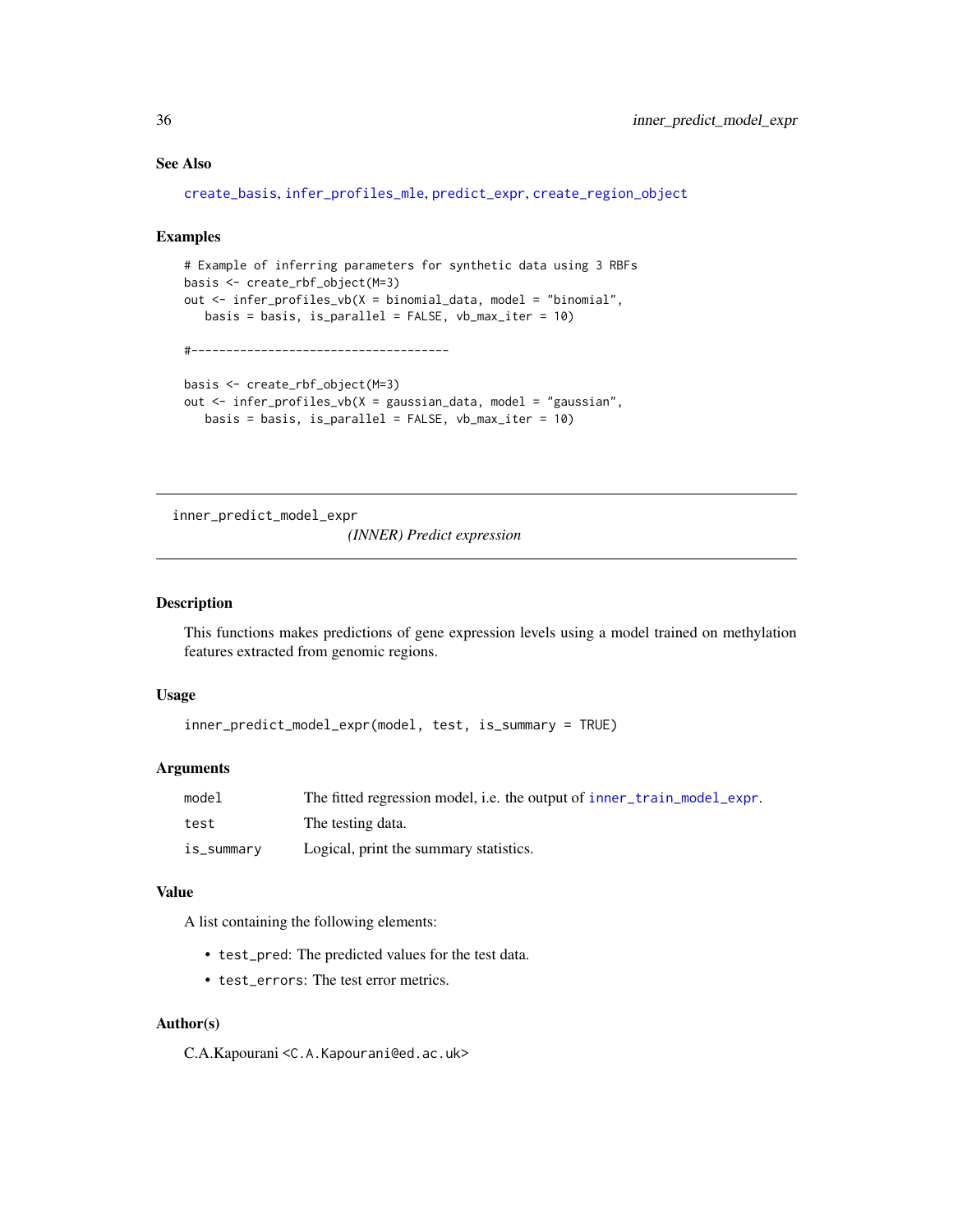## <span id="page-36-0"></span>inner\_train\_model\_expr 37

## See Also

[predict\\_expr](#page-46-1)

## Examples

```
# Create synthetic data
train_data \leftarrow data-frame(x = norm(20), y=rnorm(20, 1, 4))test_data <- data.frame(x = rnorm(40), y=rnorm(20, 1, 3))# Train the model
train_model <- inner_train_model_expr(formula = y~., model_name="svm",
                                      train = train_data)
# Make predictions
```

```
res <- inner_predict_model_expr(model = train_model$model, test = test_data)
```
<span id="page-36-1"></span>inner\_train\_model\_expr

*(INNER) Train expression model from methylation profiles*

## Description

This function trains a regression model for predicting gene expression levels by taking as input the higher order methylation features extracted from specific genomic regions.

## Usage

```
inner_train_model_expr(
  formula = NULL,model_name = "lm",
 train,
  is_summary = TRUE
)
```
#### Arguments

| formula    | An object of class formula, e.g. see lm function. If NULL, the simple linear<br>model is used.                                    |
|------------|-----------------------------------------------------------------------------------------------------------------------------------|
| model name | A string denoting the regression model. Currently, available models are: "sym",<br>"randomForest", "rlm", "mars", "gp", and "lm". |
| train      | The training data.                                                                                                                |
| is_summary | Logical, print the summary statistics.                                                                                            |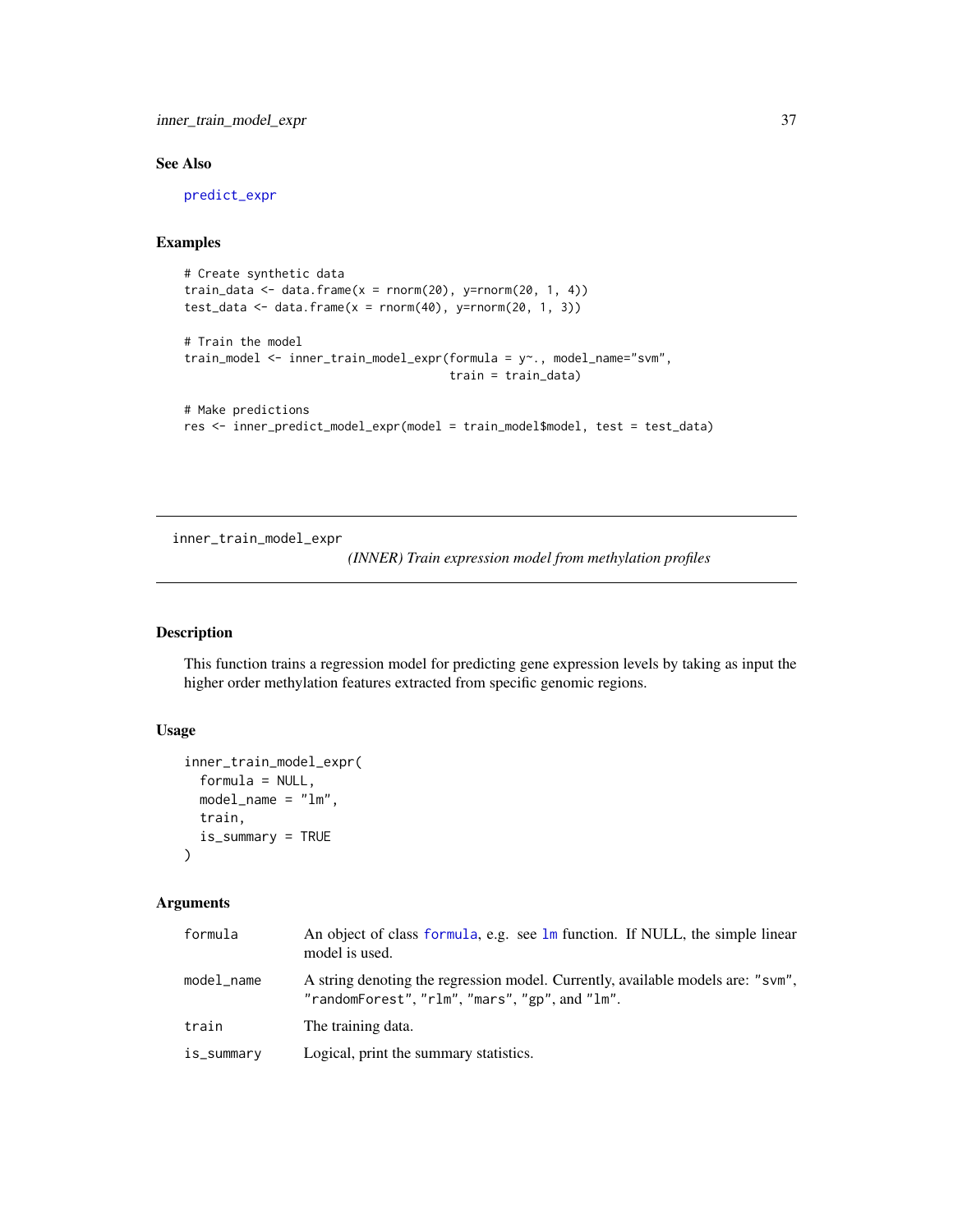<span id="page-37-0"></span>A list containing the following elements:

- formula: The formula that was used.
- gex\_model: The fitted model.
- train\_pred The predicted values for the training data.
- train\_errors: The training error metrics.

## Author(s)

C.A.Kapourani <C.A.Kapourani@ed.ac.uk>

## See Also

[predict\\_expr](#page-46-1)

#### Examples

```
# Create synthetic data
train_data <- data.frame(x = rnorm(20), y=rnorm(20, 1, 4))res <- inner_train_model_expr(formula = y~., train = train_data)
# Using a different model
res <- inner_train_model_expr(model_name = "randomForest",
                              train = train_data)
```
<span id="page-37-1"></span>meth\_data *Synthetic bulk methylation data*

#### Description

A synthetic dataset containinig 600 entries.

#### Usage

meth\_data

#### Format

A list with 600 elements, where each element element is an L x 3 matrix of observations, where:

1st column locations of obseravtions

2nd column total trials

3rd column number of successes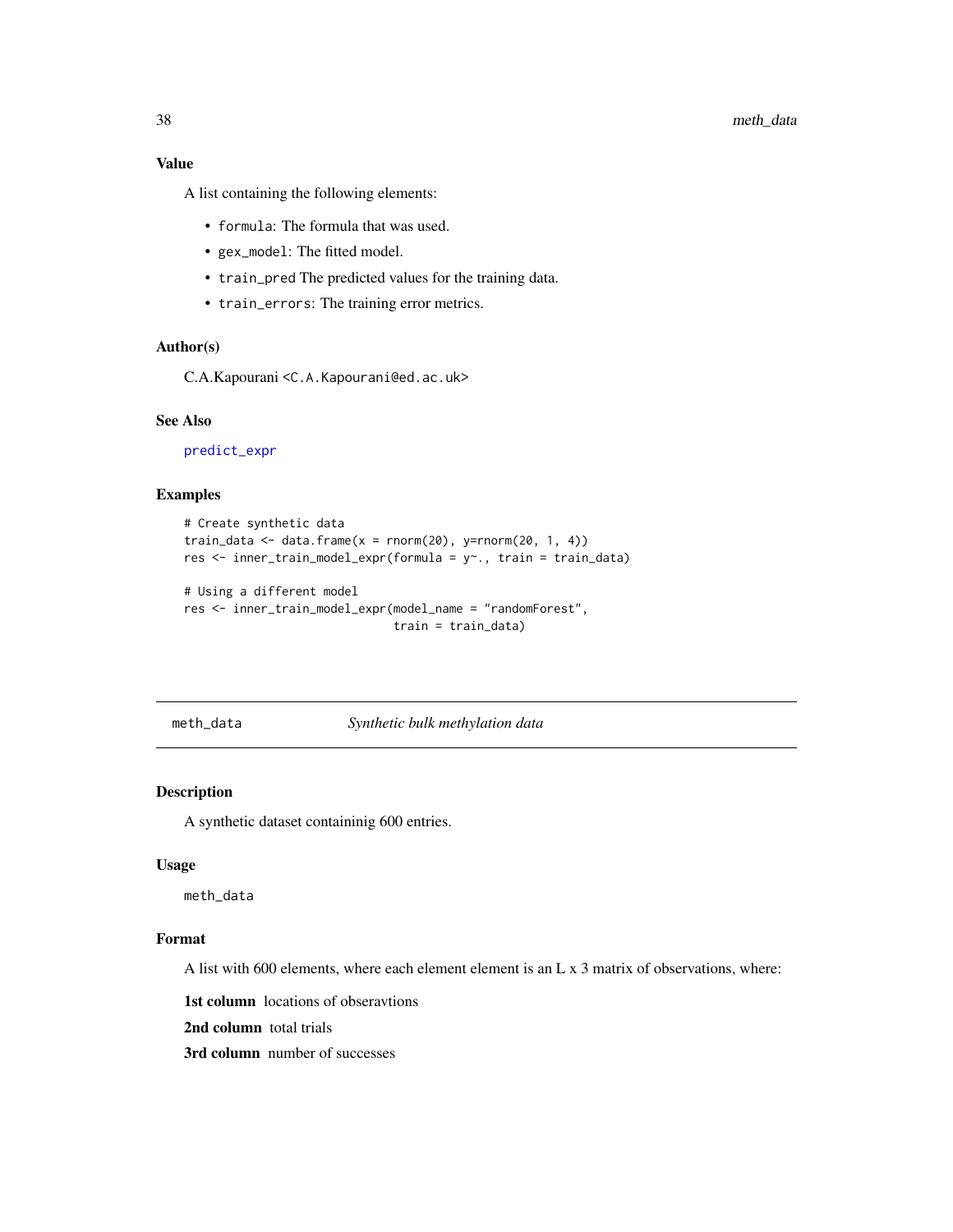<span id="page-38-0"></span>Synthetic bulk methylation data

## See Also

[gex\\_data](#page-27-1), [bernoulli\\_data](#page-2-2), [binomial\\_data](#page-3-1), [beta\\_data](#page-2-1), [gaussian\\_data](#page-26-1)

<span id="page-38-1"></span>old\_boxplot\_cluster\_gex

*(DEPRECATED) Boxplot of clustered expression levels*

## Description

(DEPRECATED) boxplot\_cluster\_gex creates a boxplot of clustered gene expression levels which depend on the clustered methylation profiles. Each colour denotes a different cluster.

## Usage

```
old_boxplot_cluster_gex(
  bpr_cluster_obj,
  gex,
  main_lab = "Gene expression levels"
\mathcal{E}
```
#### Arguments

| bpr_cluster_obj |                                                              |
|-----------------|--------------------------------------------------------------|
|                 | The output of the bpr_cluster_wrap function.                 |
| gex             | The vector of gene expression data for each promoter region. |
| main_lab        | The title of the plot                                        |

## Value

The figure to be plotted in the device.

## Author(s)

C.A.Kapourani <C.A.Kapourani@ed.ac.uk>

## See Also

[old\\_plot\\_cluster\\_prof](#page-39-1), [old\\_plot\\_fitted\\_profiles](#page-40-1)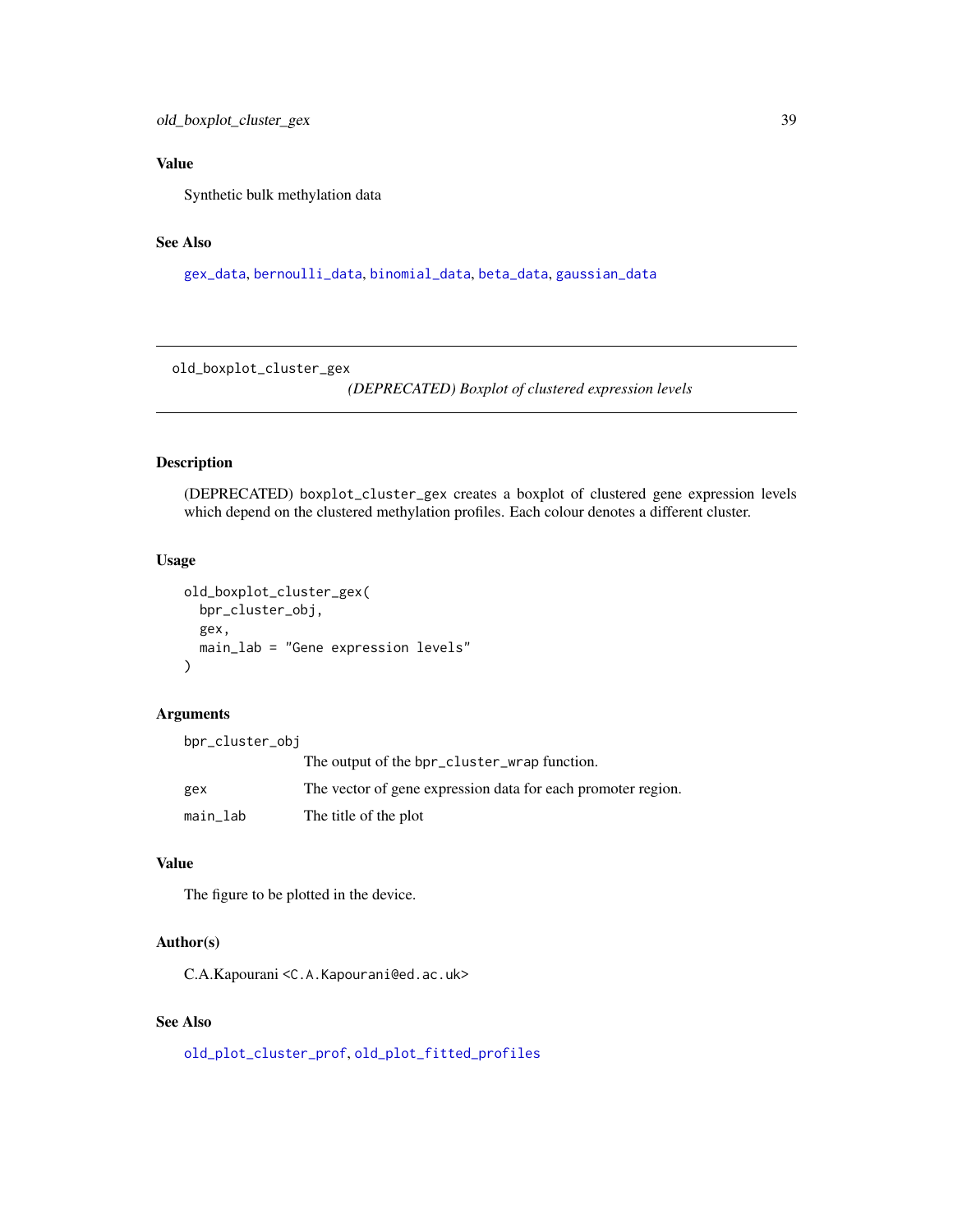## Examples

```
# Cluster methylation profiles using 4 RBFs
obs <- meth_data
basis \leq create_rbf_object(M = 4)
res \le bpr_cluster_wrap(x = obs, K = 3, em_max_iter = 2, opt_itnmax = 3,
                          init_opt_itnmax = 2, is_parallel = FALSE)
# Create the plot
old_boxplot_cluster_gex(bpr_cluster_obj = res, gex = gex_data)
```
<span id="page-39-1"></span>old\_plot\_cluster\_prof *(DEPRECATED) Plot of clustered methylation profiles*

## Description

(DEPRECATED) plot\_cluster\_prof creates a plot of cluster methylation profiles, where each colour denotes a different cluster.

#### Usage

```
old_plot_cluster_prof(
 bpr_cluster_obj,
 main_lab = "Clustered methylation profiles"
\lambda
```
## Arguments

bpr\_cluster\_obj The output of the bpr\_cluster\_wrap function. main\_lab The title of the plot

## Value

The figure to be plotted in the device.

## Author(s)

C.A.Kapourani <C.A.Kapourani@ed.ac.uk>

#### See Also

[old\\_plot\\_fitted\\_profiles](#page-40-1), [old\\_boxplot\\_cluster\\_gex](#page-38-1)

<span id="page-39-0"></span>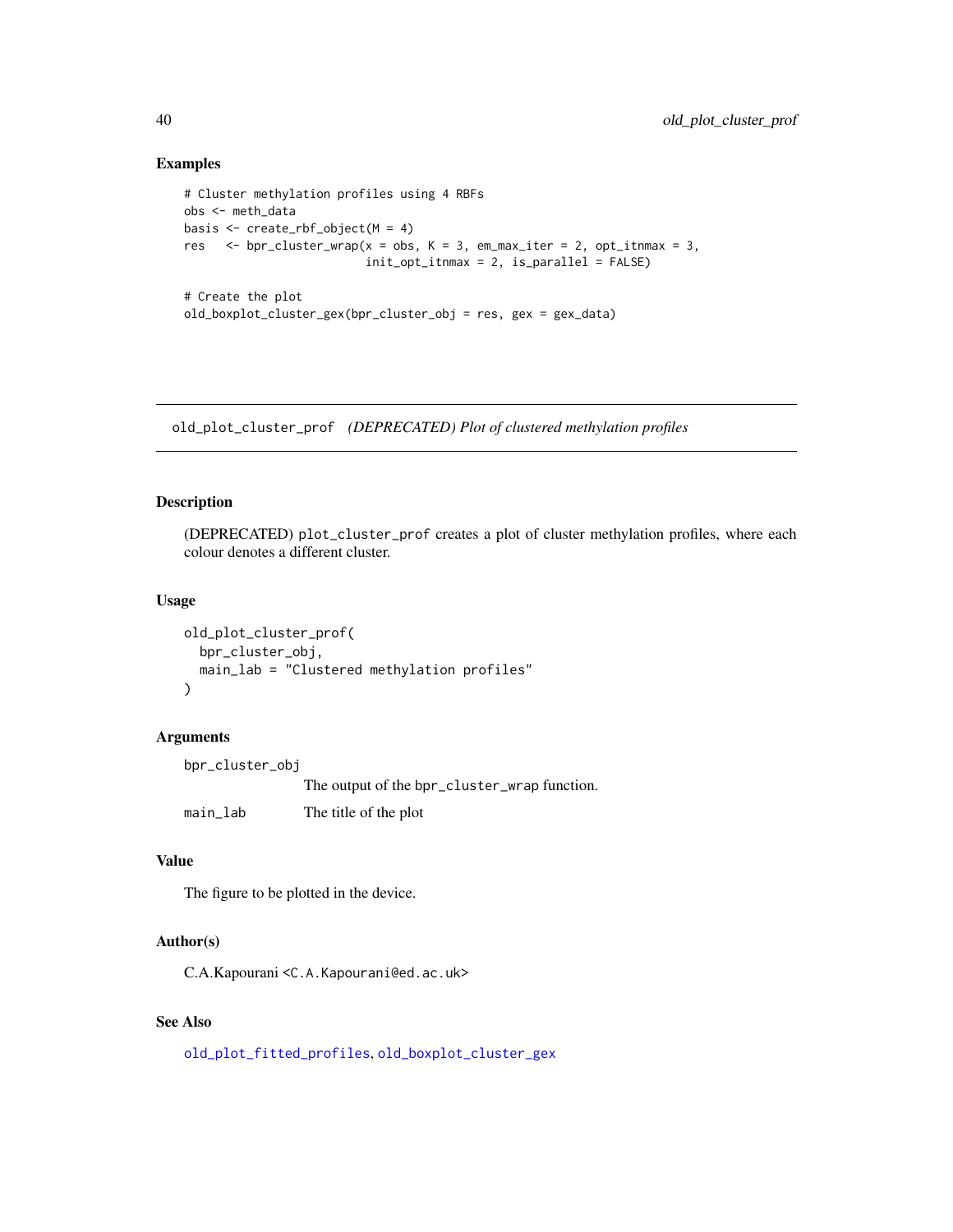## <span id="page-40-0"></span>Examples

```
# Cluster methylation profiles using 4 RBFs
obs <- meth_data
basis \leq create_rbf_object(M = 4)
res \le bpr_cluster_wrap(x = obs, K = 3, em_max_iter = 2, opt_itnmax = 3,
                          init\_opt\_itmmax = 2, is\_parallel = FALSE)# Create the plot
```
old\_plot\_cluster\_prof(bpr\_cluster\_obj = res)

<span id="page-40-1"></span>old\_plot\_fitted\_profiles

*(DEPRECATED) Plot the fit of methylation profiles across a region*

## Description

(DEPRECATED) plot\_fitted\_profiles is a simple function for plotting the methylation data across a give region, together with the fit of the methylation profiles.

## Usage

```
old_plot_fitted_profiles(
  region,
 X,
 fit_prof,
 fit_mean = NULL,
 title = "Gene promoter",
  ...
)
```
## Arguments

| region   | Promoter region number        |
|----------|-------------------------------|
| x        | Methylation data observations |
| fit_prof | Fitted profile                |
| fit_mean | Fitted mean function          |
| title    | Title of the plot             |
|          | Additional parameters         |

## Value

The figure to be plotted in the device.

#### Author(s)

C.A.Kapourani <C.A.Kapourani@ed.ac.uk>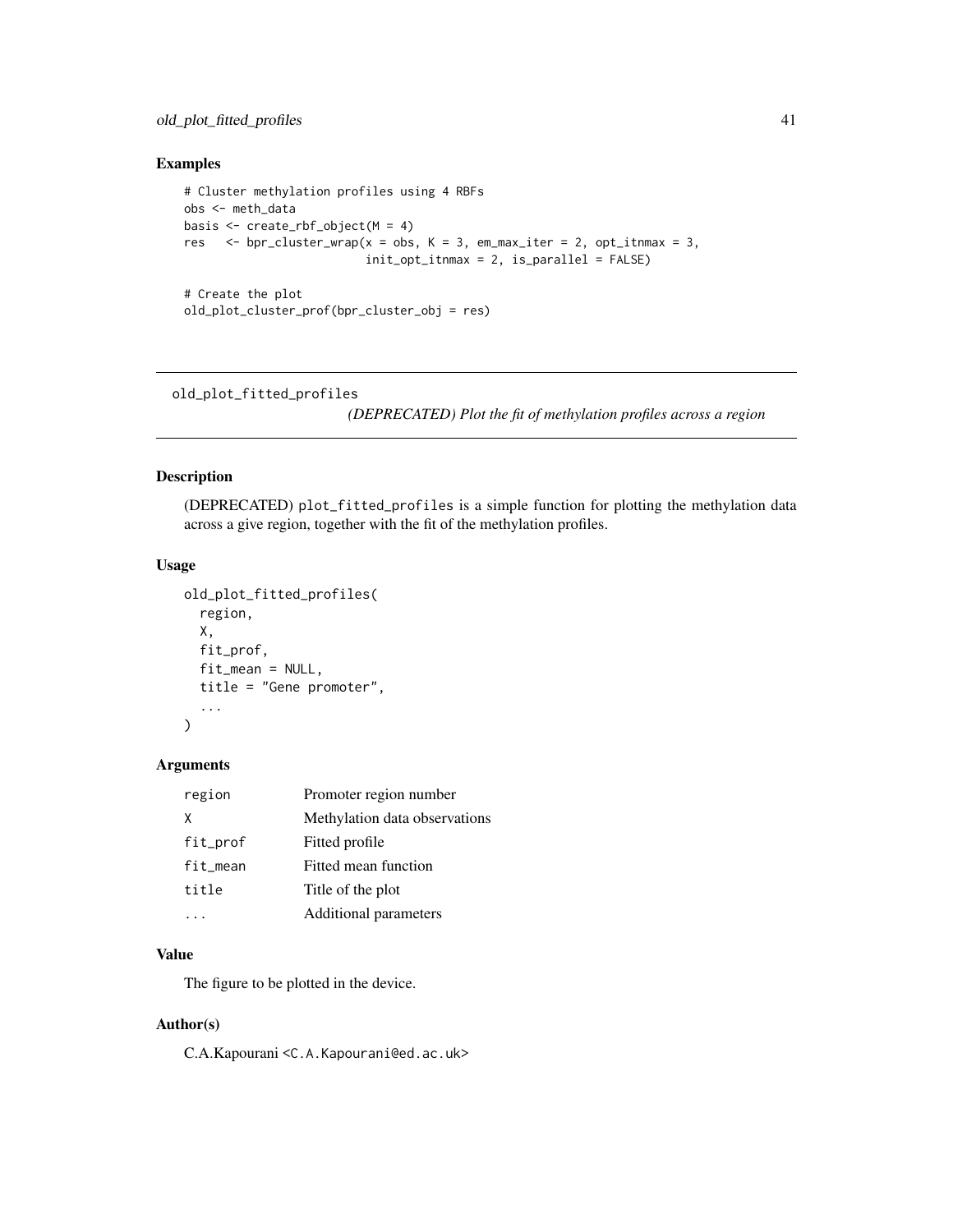#### See Also

[old\\_plot\\_cluster\\_prof](#page-39-1)

#### Examples

```
# Fit methylation profiles using 3 RBFs
obs <- meth_data
y <- gex_data
basis <- create_rbf_object(M = 3)
out \leq bpr_predict_wrap(x = obs, y = y, basis = basis,
                          is\_parallel = FALSE, opt\_itmmax = 5)# Create the plot
old_plot_fitted_profiles(region = 16, X = meth_data, fit_prof = out)
```
<span id="page-41-1"></span>partition\_bulk\_dataset

*Partition bulk methylation dataset to training and test set*

## Description

Partition bulk methylation dataset to training and test set

#### Usage

```
partition_bulk_dataset(dt_obj, cpg_train_prcg = 0.5)
```
#### Arguments

dt\_obj BPRMeth data 'region\_object' object

cpg\_train\_prcg Fraction of CpGs in each genomic region to keep for training set.

#### Value

The BPRMeth data 'region\_object' object with the following changes. The 'met' element will now contain only the 'training' data. An additional element called 'met\_test' will store the data that will be used during testing to evaluate the imputation performance. These data will not be seen from BPRMeth during inference.

## Author(s)

C.A.Kapourani <C.A.Kapourani@ed.ac.uk>

## See Also

[create\\_region\\_object](#page-20-1), [read\\_met](#page-59-1), [impute\\_bulk\\_met](#page-27-2)

<span id="page-41-0"></span>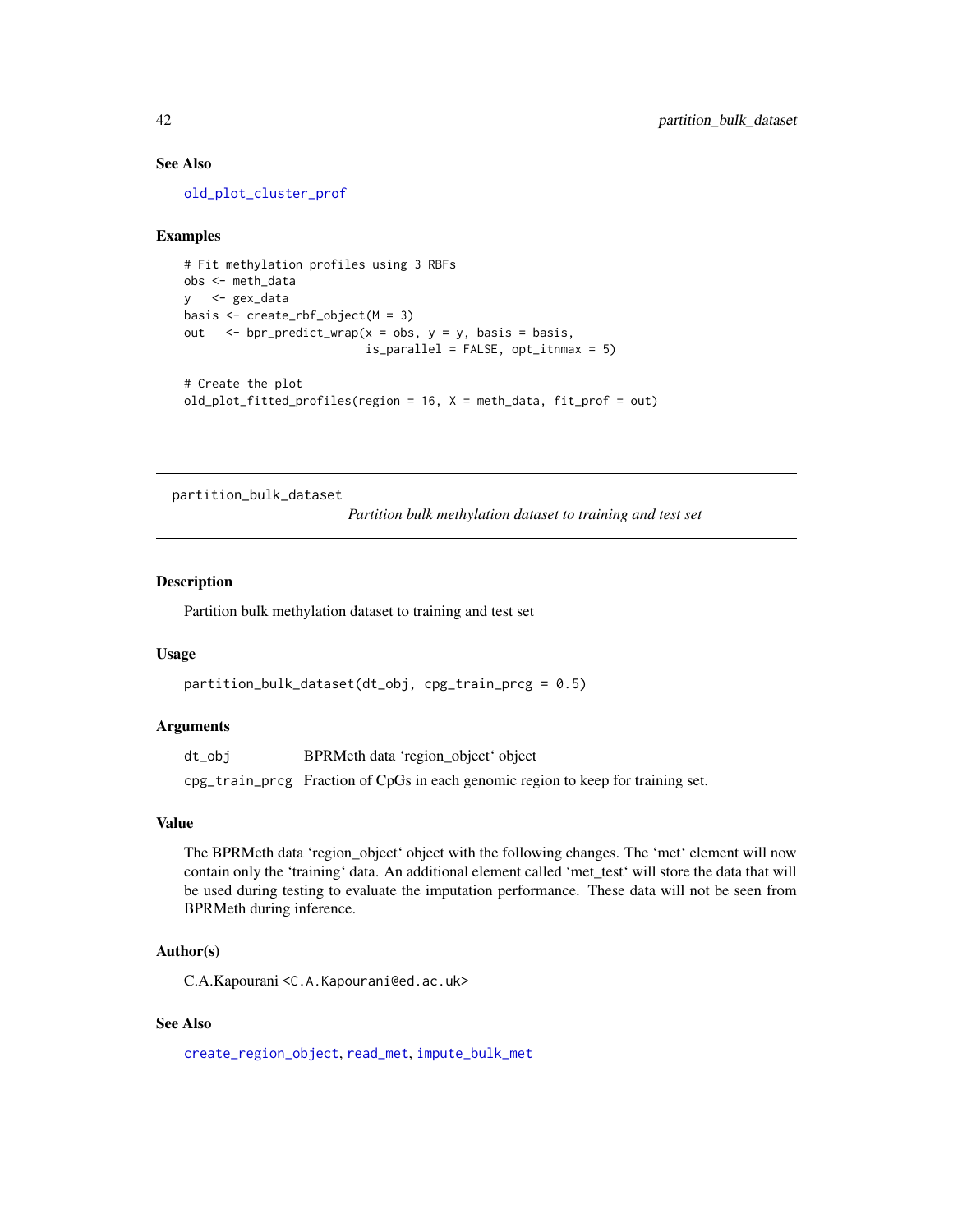#### <span id="page-42-0"></span>Examples

```
# Partition the synthetic data from BPRMeth package
dt <- partition_bulk_dataset(encode_met)
```
<span id="page-42-1"></span>plot\_cluster\_profiles *Plot clustered methylation profiles across a region*

#### Description

Function for plotting the clusterd methylation profiles across a given region where each colour denotes a different cluster.

## Usage

```
plot_cluster_profiles(
 cluster_obj,
  title = "Clustered profiles",
  x_axis = "genomic region",
 y_axis = "met level",
  x_labels = c("Upstream", "", "Centre", "", "Downstream"),
  ...
\mathcal{L}
```
## Arguments

| cluster_obj | Clustered profiles object, i.e. output from cluster_profiles_vb or cluster_profiles_mle<br>functions. |
|-------------|-------------------------------------------------------------------------------------------------------|
| title       | Plot title                                                                                            |
| x_axis      | x axis label                                                                                          |
| y_axis      | x axis label                                                                                          |
| x_labels    | x axis ticks labels                                                                                   |
| $\cdots$    | Additional parameters                                                                                 |

#### Value

A ggplot2 object.

## Author(s)

C.A.Kapourani <C.A.Kapourani@ed.ac.uk>

## See Also

[plot\\_infer\\_profiles](#page-43-1), [plot\\_predicted\\_expr](#page-44-1), [boxplot\\_cluster\\_expr](#page-4-1)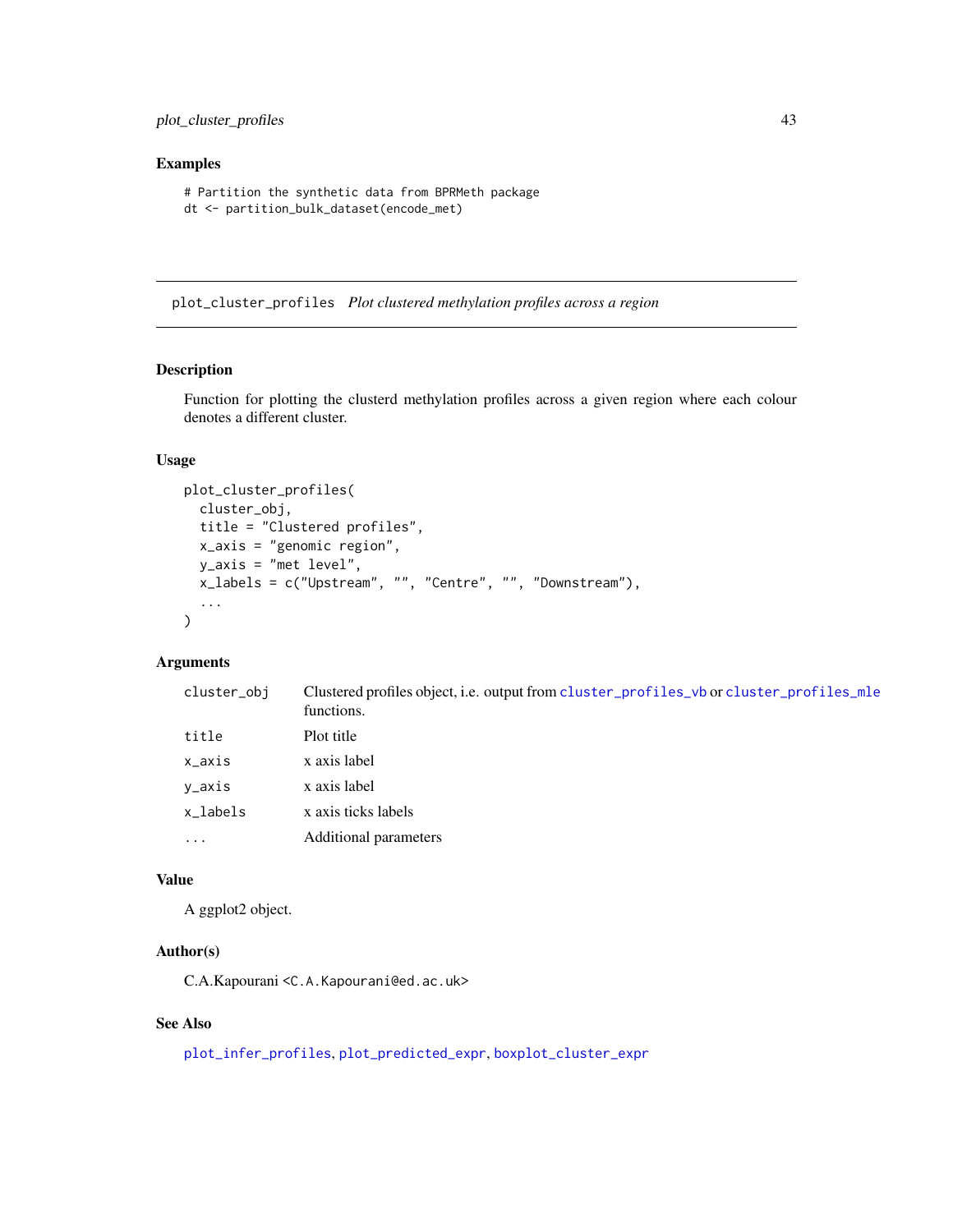## Examples

```
# Cluster methylation profiles using 3 RBFs
basis <- create_rbf_object(M = 3)
# Perform clustering
cl_obj <- cluster_profiles_vb(X =encode_met$met, K = 3, model = "binomial",
           basis = basis, vb_max_iter = 5)
# Create plot
g <- plot_cluster_profiles(cluster_obj = cl_obj)
```
<span id="page-43-1"></span>plot\_infer\_profiles *Plot inferred methylation profiles across a region*

## Description

Function for plotting the inferred methylation profiles across a given region, and optionally the mean methylation rate together with the observed methylation data, using [ggplot2](#page-0-0).

#### Usage

```
plot_infer_profiles(
  region = 1,
  obj_prof,
  obj_mean = NULL,
 obs = NULL,title = "Inferred profiles",
 x_axis = "genomic region",
 y_axis = "met level",
 x_labels = c("Upstream", "", "Centre", "", "Downstream"),
  ...
\mathcal{L}
```
## Arguments

| region   | Genomic region number                                                                                                           |
|----------|---------------------------------------------------------------------------------------------------------------------------------|
| obj_prof | Inferred profile, i.e. output from infer_profiles_vb or infer_profiles_mle                                                      |
| obj_mean | Inferred mean function, i.e. output from infer_profiles_vb or infer_profiles_mle                                                |
| obs      | Methylation data observations, if a list, will extract the specific region, if a<br>matrix will plot directly its observations. |
| title    | Plot title                                                                                                                      |
| x_axis   | x axis label                                                                                                                    |
| y_axis   | x axis label                                                                                                                    |
| x labels | x axis ticks labels                                                                                                             |
| $\cdots$ | Additional parameters                                                                                                           |

<span id="page-43-0"></span>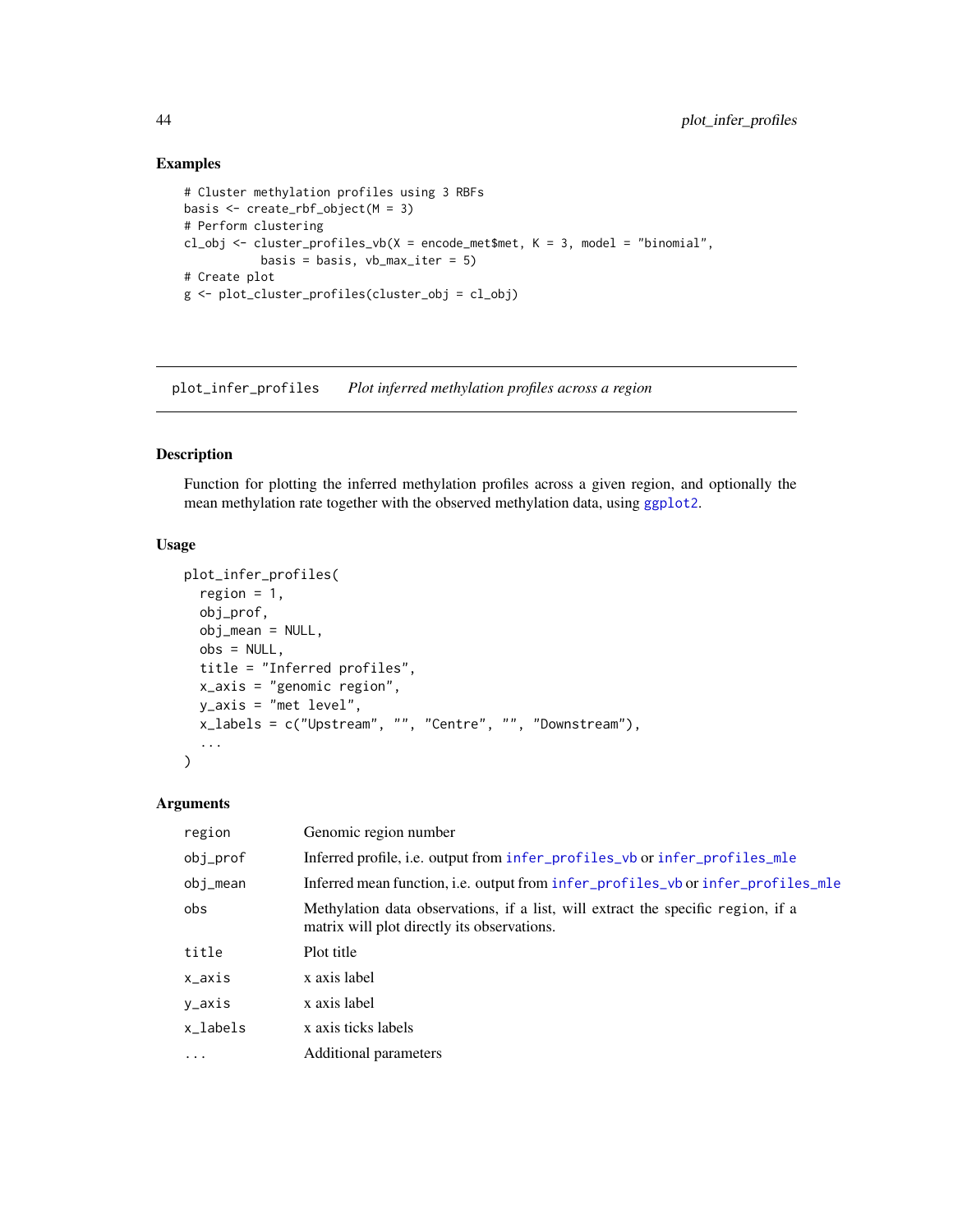<span id="page-44-0"></span>plot\_predicted\_expr 45

## Value

A ggplot2 object.

## Author(s)

C.A.Kapourani <C.A.Kapourani@ed.ac.uk>

## See Also

[plot\\_predicted\\_expr](#page-44-1), [plot\\_cluster\\_profiles](#page-42-1), [boxplot\\_cluster\\_expr](#page-4-1)

## Examples

```
# Fit methylation profiles using 5 RBFs
basis <- create_rbf_object(M = 5)
prof <- infer_profiles_vb(X = encode_met$met, model = "binomial",
   basis = basis, is_parallel = FALSE, vb_max_iter = 5)
# Create the plot
g <- plot_infer_profiles(region = 16, obj_prof = prof, obs = encode_met$met)
```
<span id="page-44-1"></span>plot\_predicted\_expr *Scatter plot of predicted vs measured gene expression levels*

## Description

plot\_predicted\_expr creates a scatter plot of predicted gene expression values on the x-axis versus the measured gene expression values on the y-axis.

## Usage

```
plot_predicted_expr(
 pred_obj,
 title = "Predicted expression",
  is_margins = FALSE
)
```
## Arguments

| pred_obi   | The output of the predict_expr function. |
|------------|------------------------------------------|
| title      | The title of the plot.                   |
| is_margins | Use specified margins or not.            |

## Value

A ggplot2 object.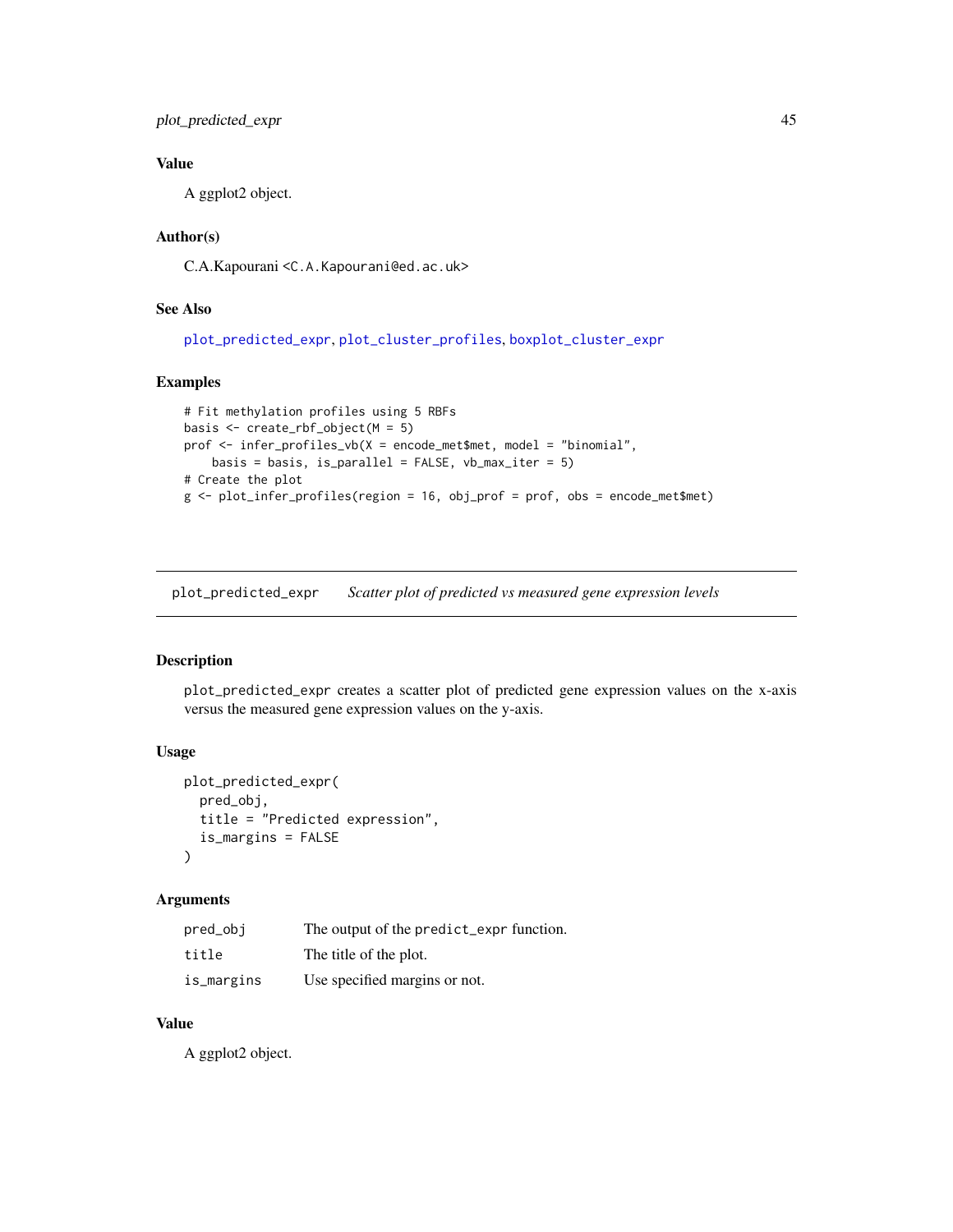## <span id="page-45-0"></span>Author(s)

C.A.Kapourani <C.A.Kapourani@ed.ac.uk>

#### See Also

[plot\\_infer\\_profiles](#page-43-1), [plot\\_cluster\\_profiles](#page-42-1), [boxplot\\_cluster\\_expr](#page-4-1)

## Examples

```
# Fit methylation profiles using 5 RBFs
basis <- create_rbf_object(M = 5)
prof <- infer_profiles_vb(X = encode_met$met, model = "binomial",
   basis = basis, is_parallel = FALSE, vb_max\_iter = 5)
# Predict expression
pred_obj <- predict_expr(prof_obj = prof, expr = encode_expr,
  anno = encode_met$anno, model_name = "lm", is_summary = FALSE)
# Create plot
g <- plot_predicted_expr(pred_obj = pred_obj)
```
<span id="page-45-1"></span>pool\_bs\_seq\_rep *(DEPRECATED) Read and pool replicates from BS-Seq data*

#### Description

(DEPRECATED) pool\_bs\_seq\_rep reads and pools replicate methylation data from BS-Seq experiments that are either in Encode RRBS or Bismark Cov format. Read the Important section below on when to use this function.

#### Usage

```
pool_bs_seq_rep(files, file_format = "encode_rrbs", chr_discarded = NULL)
```
#### Arguments

| files         | A vector of filenames containing replicate experiments. This can also be just a<br>single replicate.                                 |
|---------------|--------------------------------------------------------------------------------------------------------------------------------------|
| file format   | A string denoting the file format that the BS-Seq data are stored. Current version<br>allows "encode_rrbs" or "bismark_cov" formats. |
| chr_discarded | A vector with chromosome names to be discarded.                                                                                      |

#### Value

A GRanges object. The GRanges object contains two additional metadata columns:

- total\_reads: total reads mapped to each genomic location.
- meth\_reads: methylated reads mapped to each genomic location.

These columns can be accessed as follows: granges\_object\$total\_reads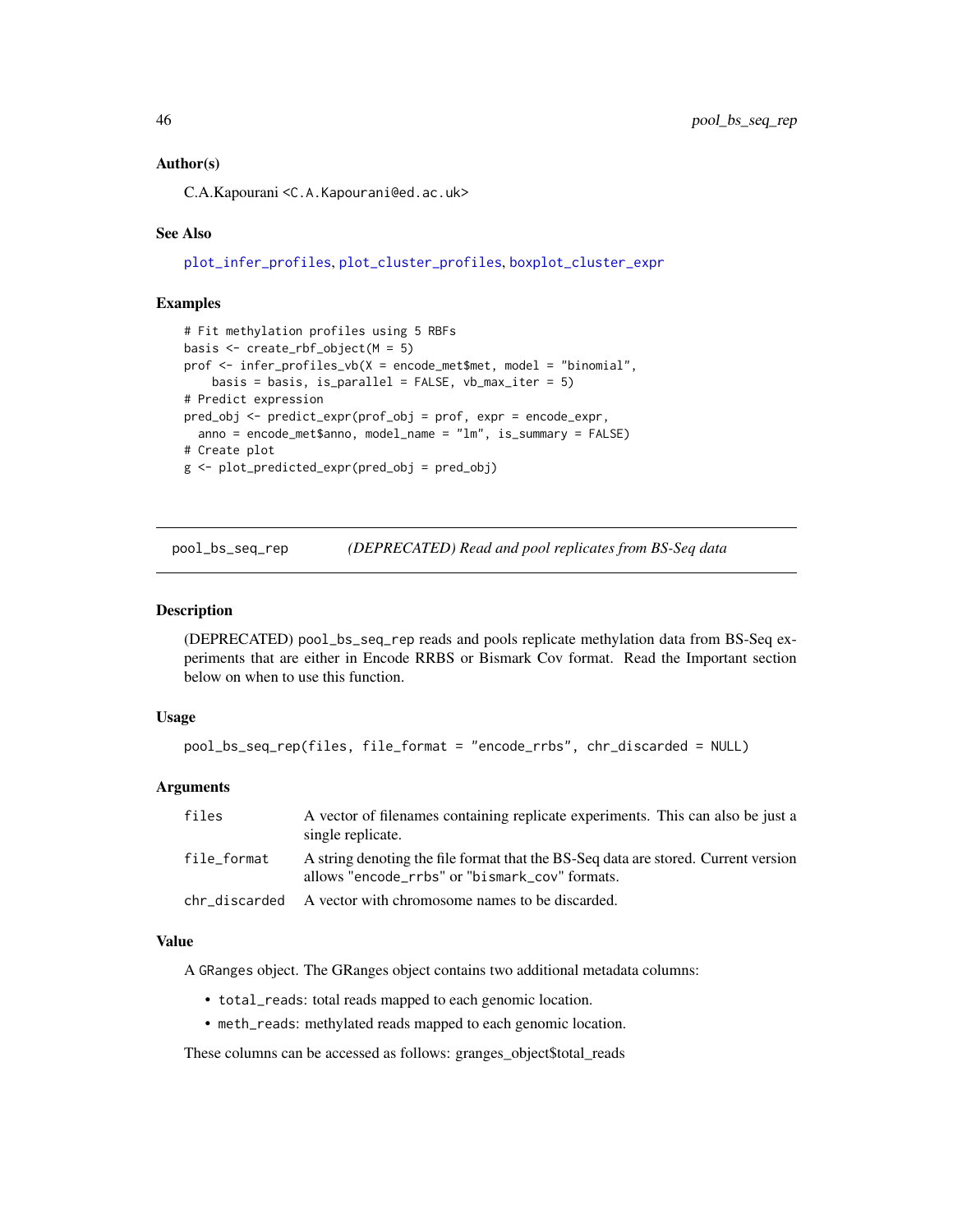## <span id="page-46-0"></span>predict\_expr 47

#### Important

Unless you want to create a different workflow when processing the BS-Seq data, you should NOT call this function, since this is a helper function. Instead you should call the [preprocess\\_bs\\_seq](#page-48-1) function.

Information about the file formats can be found in the following links:

Encode RRBS format: [http://rohsdb.cmb.usc.edu/GBshape/cgi-bin/hgTables?db=hg19&](http://rohsdb.cmb.usc.edu/GBshape/cgi-bin/hgTables?db=hg19&hgta_group= regulation&hgta_track=wgEncodeHaibMethylRrbs&hgta_table= wgEncodeHaibMethylRrbsBcbreast0203015BiochainSitesRep2&hgta_doSchema= describe+table+schema) [hgta\\_group=regulation&hgta\\_track=wgEncodeHaibMethylRrbs&hgta\\_table=wgEncodeHaibM](http://rohsdb.cmb.usc.edu/GBshape/cgi-bin/hgTables?db=hg19&hgta_group= regulation&hgta_track=wgEncodeHaibMethylRrbs&hgta_table= wgEncodeHaibMethylRrbsBcbreast0203015BiochainSitesRep2&hgta_doSchema= describe+table+schema)ethylRrbsBcbreast02 [hgta\\_doSchema=describe+table+schema](http://rohsdb.cmb.usc.edu/GBshape/cgi-bin/hgTables?db=hg19&hgta_group= regulation&hgta_track=wgEncodeHaibMethylRrbs&hgta_table= wgEncodeHaibMethylRrbsBcbreast0203015BiochainSitesRep2&hgta_doSchema= describe+table+schema)

Bismark Cov format: <http://rnbeads.mpi-inf.mpg.de/data/RnBeads.pdf>

#### Author(s)

C.A.Kapourani <C.A.Kapourani@ed.ac.uk>

## See Also

[read\\_bs\\_encode\\_haib](#page-55-1), [preprocess\\_bs\\_seq](#page-48-1)

#### Examples

```
# Obtain the path to the file
bs_file1 <- system.file("extdata", "rrbs.bed", package = "BPRMeth")
bs_file2 <- system.file("extdata", "rrbs.bed", package = "BPRMeth")
# Concatenate the files
bs_files <- c(bs_file1, bs_file2)
# Pool the replicates
pooled_data <- pool_bs_seq_rep(bs_files)
```
<span id="page-46-1"></span>predict\_expr *Predict gene expression from methylation profiles*

#### Description

bpr\_predict\_wrap is a function that wraps all the necessary subroutines for performing prediction on gene expression levels. Initially, it optimizes the parameters of the basis functions so as to learn the methylation profiles. Then, uses the learned parameters / coefficients of the basis functions as input features for performing regression in order to predict the corresponding gene expression levels.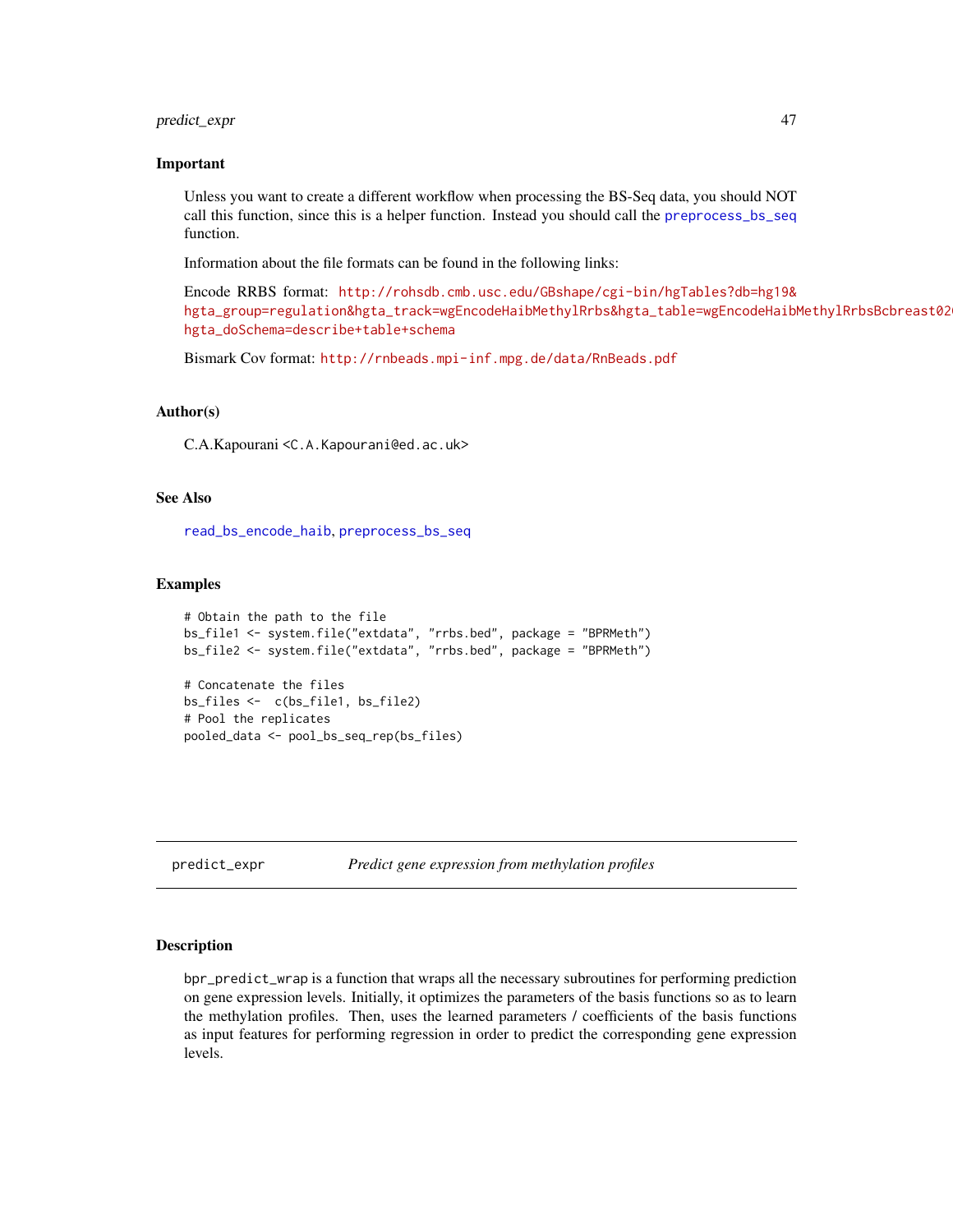## Usage

```
predict_expr(
  formula = NULL,
 prof_obj,
  expr,
  anno,
 model_name = "lm",train_ind = NULL,
  train_perc = 0.7,
  fit_feature = "RMSE",
  cov_feature = TRUE,
  is_summary = TRUE
\mathcal{L}
```
## Arguments

| formula     | An object of class formula, e.g. see lm function. If NULL, the simple linear<br>regression model is used.                                                                                                                            |
|-------------|--------------------------------------------------------------------------------------------------------------------------------------------------------------------------------------------------------------------------------------|
| prof_obj    | Inferred profiles object. This in general will be the output of 'infer_profiles_'(inference_meth)<br>function.                                                                                                                       |
| expr        | Gene expression data with two columns in data. frame or data. table format.<br>1st column will have gene IDs and should have column name "id", 2nd column<br>will have expression levels.                                            |
| anno        | Annotation data as a GRanges object.                                                                                                                                                                                                 |
| model_name  | A string denoting the regression model. Currently, available models are: "svm",<br>"randomForest", "rlm", "mars", "gp", and "lm".                                                                                                    |
| train_ind   | Optional vector containing the indices for the train set.                                                                                                                                                                            |
| train_perc  | Optional parameter for defining the percentage of the dataset to be used for<br>training set, the remaining will be the test set.                                                                                                    |
| fit_feature | Use additional feature of how well the profile fits the methylation data. Either<br>NULL for ignoring this feature or one of the following: 1) "RMSE" or 2) "NLL"<br>which will be used as input features for predicting expression. |
| cov_feature | Logical, whether to use coverage as input feature for predictions.                                                                                                                                                                   |
| is_summary  | Logical, print the summary statistics.                                                                                                                                                                                               |

#### Value

A 'predict\_expr' object which consists of the following variables:

- train: The training data.
- test: The test data.
- model: The fitted regression model.
- train\_pred The predicted values for the training data.
- test\_pred The predicted values for the test data.
- train\_errors: The training error metrics.
- test\_errors: The test error metrics.

<span id="page-47-0"></span>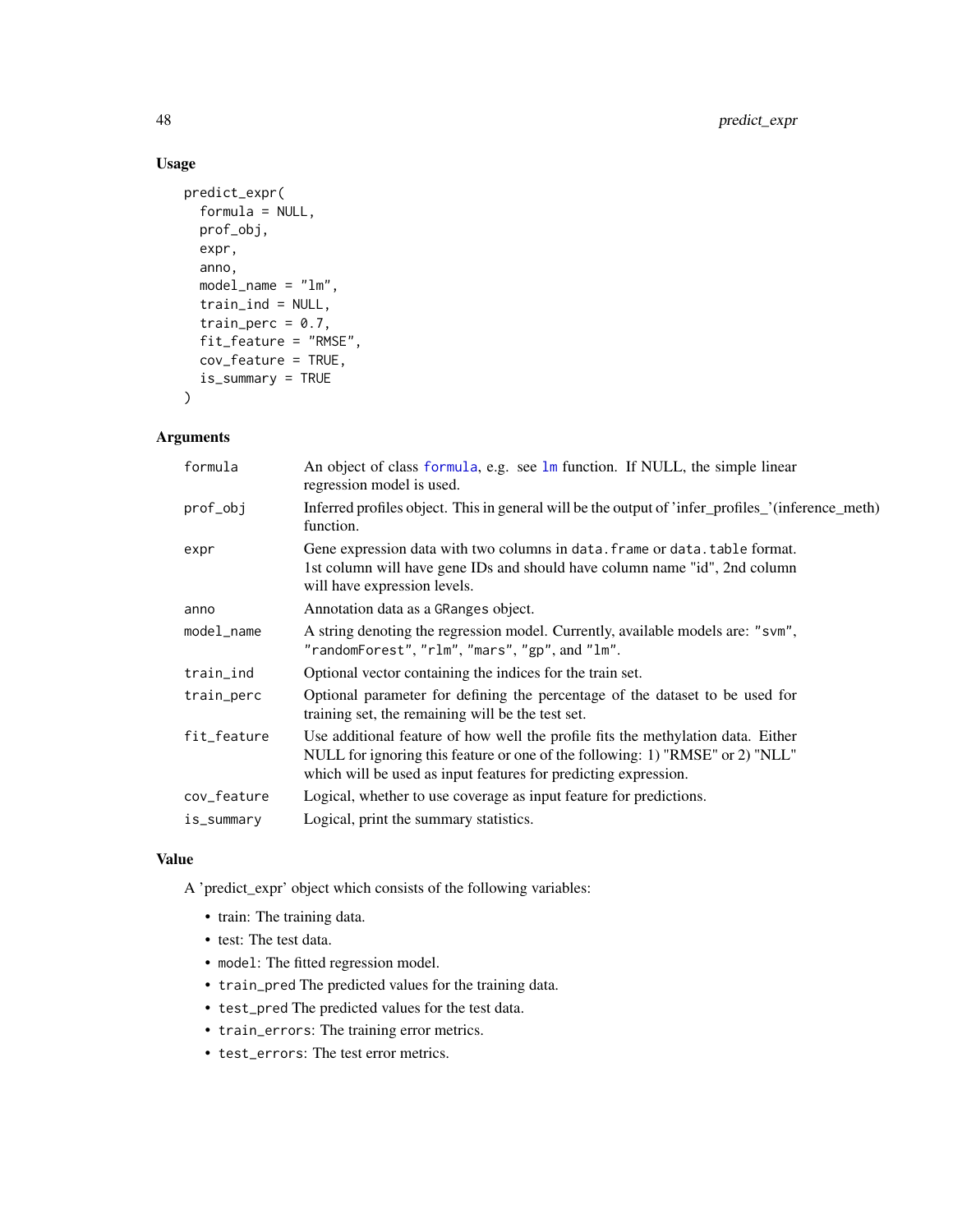## <span id="page-48-0"></span>Author(s)

C.A.Kapourani <C.A.Kapourani@ed.ac.uk>

#### See Also

[infer\\_profiles\\_mle](#page-31-1), [infer\\_profiles\\_vb](#page-33-1), [infer\\_profiles\\_gibbs](#page-28-1), [create\\_basis](#page-19-2),

## Examples

```
# Fit methylation profiles using 5 RBFs
basis <- create_rbf_object(M = 5)
prof <- infer_profiles_vb(X = encode_met$met, model = "binomial",
   basis = basis, is\_parallel = FALSE, vb\_max\_iter = 5)# Predict expression
pred_obj <- predict_expr(prof_obj = prof, expr = encode_expr,
  anno = encode_met$anno, model_name = "lm", is_summary = FALSE)
```
<span id="page-48-1"></span>preprocess\_bs\_seq *(DEPRECATED) Pre-process BS-Seq data in any given format*

#### Description

(DEPRECATED) preprocess\_bs\_seq is a general function for reading and preprocessing BS-Seq data. If a vector of files is given, these are considered as replicates and are pooled together. Finally, noisy reads are discarded.

#### Usage

```
preprocess_bs_seq(
  files,
  file_format = "encode_rrbs",
  chr_discarded = NULL,
 min_bs_cov = 4,
 max_bscov = 1000\lambda
```
#### Arguments

| files         | A vector of filenames containing replicate experiments. This can also be just a<br>single replicate.                                 |
|---------------|--------------------------------------------------------------------------------------------------------------------------------------|
| file_format   | A string denoting the file format that the BS-Seq data are stored. Current version<br>allows "encode_rrbs" or "bismark_cov" formats. |
| chr_discarded | A vector with chromosome names to be discarded.                                                                                      |
| min_bs_cov    | The minimum number of reads mapping to each CpG site. CpGs with less reads<br>will be considered as noise and will be discarded.     |
| max_bs_cov    | The maximum number of reads mapping to each CpG site. CpGs with more<br>reads will be considered as noise and will be discarded.     |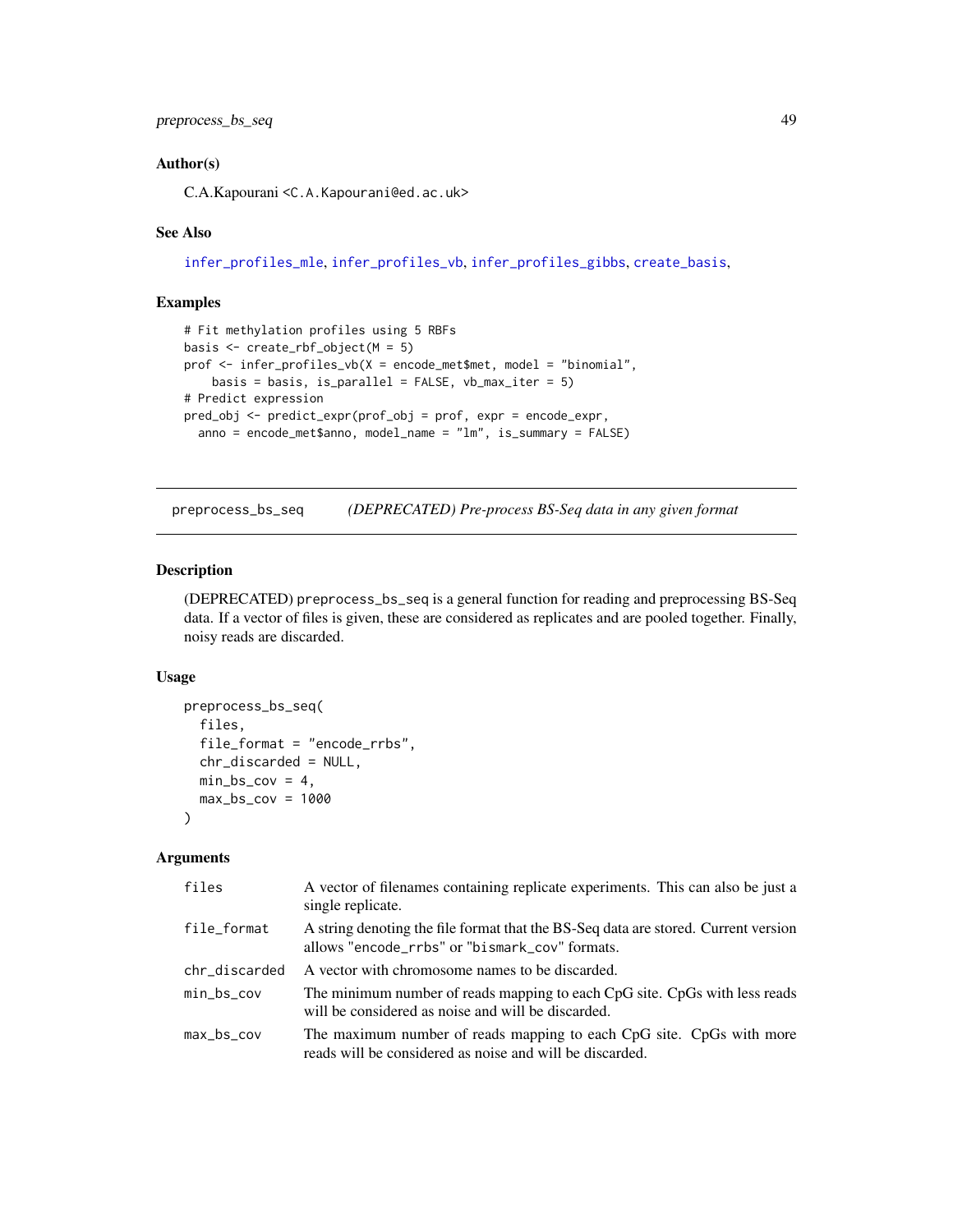<span id="page-49-0"></span>A GRanges object. The GRanges object contains two additional metadata columns:

- total\_reads: total reads mapped to each genomic location.
- meth\_reads: methylated reads mapped to each genomic location.

These columns can be accessed as follows: granges\_object\$total\_reads

## Additional Info

Information about the file formats can be found in the following links:

```
Encode RRBS format: http://rohsdb.cmb.usc.edu/GBshape/cgi-bin/hgTables?db=hg19&
hgta_group=regulation&hgta_track=wgEncodeHaibMethylRrbs&hgta_table=wgEncodeHaibMethylRrbsBcbreast02
hgta_doSchema=describe+table+schema
```
Bismark Cov format: <http://rnbeads.mpi-inf.mpg.de/data/RnBeads.pdf>

#### Author(s)

C.A.Kapourani <C.A.Kapourani@ed.ac.uk>

#### See Also

[read\\_bs\\_encode\\_haib](#page-55-1) [pool\\_bs\\_seq\\_rep](#page-45-1)

#### Examples

```
# Obtain the path to the files
bs_file <- system.file("extdata", "rrbs.bed", package = "BPRMeth")
bs_data <- preprocess_bs_seq(bs_file, file_format = "encode_rrbs")
```
preprocess\_final\_HTS\_data *(DEPRECATED) Pre-process final HTS data for downstream analysis*

#### Description

(DEPRECATED) preprocess\_final\_HTS\_data performs a final filtering and preprocessing on the data for use in downstream analysis. These include, removing noisy gene expression data, removing or not un-expressed genes and log2-transorming of the FPKM values.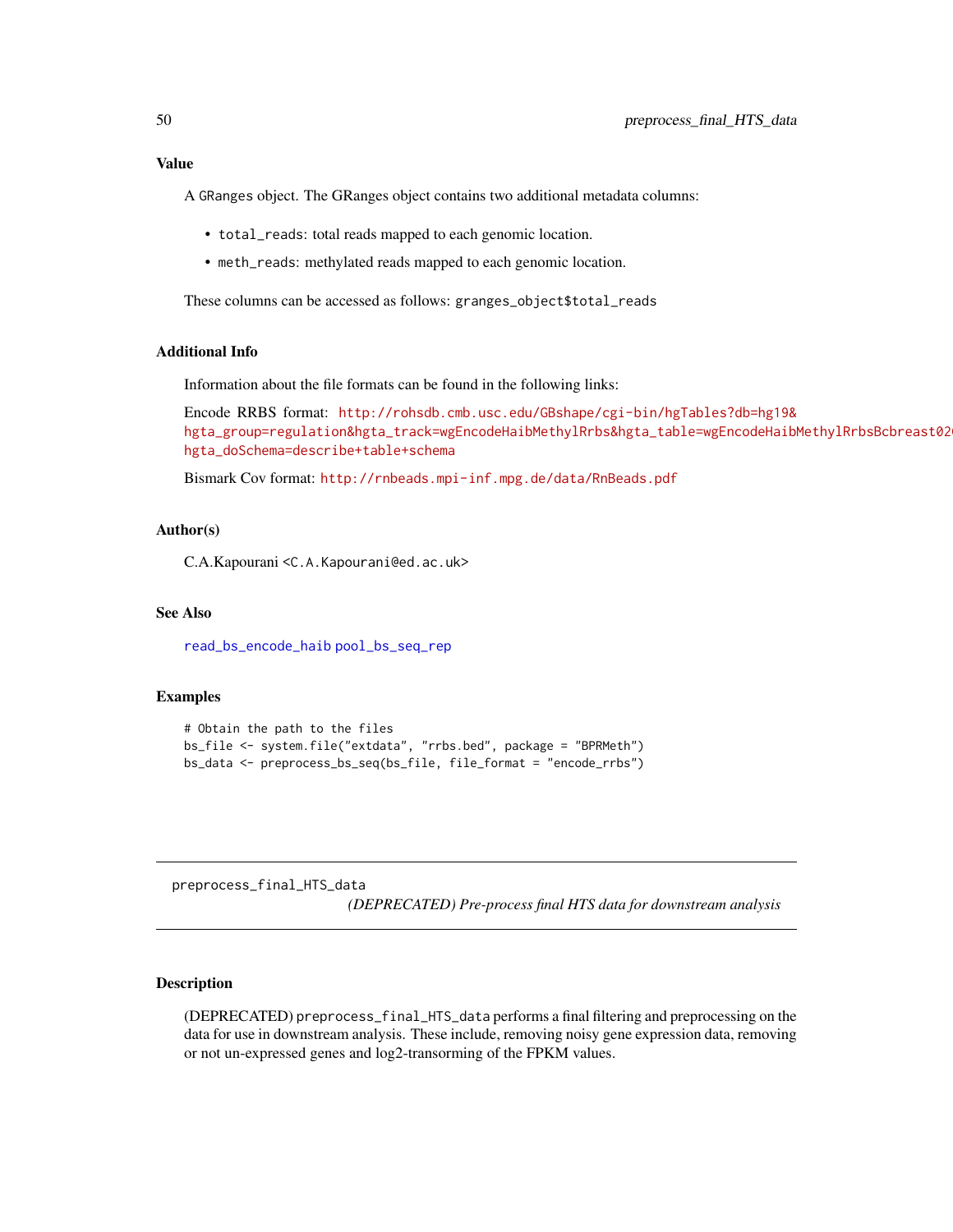## <span id="page-50-0"></span>Usage

```
preprocess_final_HTS_data(
 methyl_region,
 prom_reg,
 rna_data,
  gene_log2_transf = TRUE,
  gene_outl_thresh = TRUE,
 gex_outlier = 300
\mathcal{L}
```
## Arguments

| methyl_region    | Methylation region data, which are the output of the "create_region_object"<br>function.                                                                            |
|------------------|---------------------------------------------------------------------------------------------------------------------------------------------------------------------|
| prom_reg         | A GRanges object containing corresponding annotated promoter regions for each<br>entry of the methyl_region list.                                                   |
| rna_data         | A GRanges object containing corresponding RNA-Seq data for each entry of<br>the methyl_region list. This is the output of the "read_rna_encode_caltech<br>function. |
| gene_log2_transf |                                                                                                                                                                     |
|                  | Logical, whether or not to $log2$ transform the gene expression data.                                                                                               |
| gene_outl_thresh |                                                                                                                                                                     |
|                  | Logical, whehter or not to remove outlier gene expression data.                                                                                                     |
| gex_outlier      | Numeric, denoting the threshold above of which the gene expression data (be-<br>fore the log2 transformation) are considered as noise.                              |

## Value

An object which contains following information:

- methyl\_region: The subset of promoter methylation region data after the filtering process.
- gex: A vectoring storing only the corresponding gene expression values for each promoter region.
- rna\_data: The corresponding gene expression data stored as a GRanges object.

## Author(s)

C.A.Kapourani <C.A.Kapourani@ed.ac.uk>

## See Also

[read\\_rna\\_encode\\_caltech](#page-60-1) [process\\_haib\\_caltech\\_wrap](#page-51-1)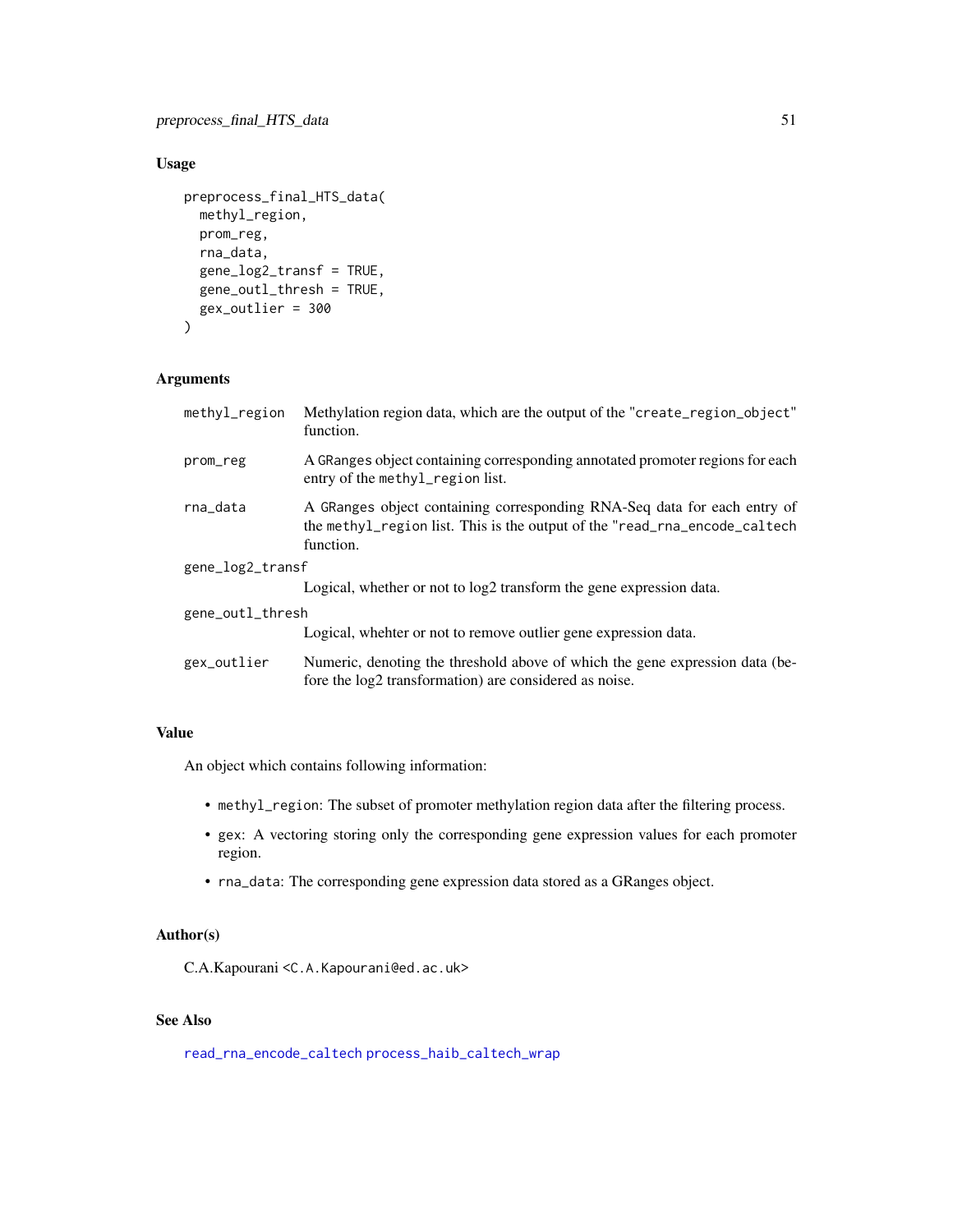#### Examples

```
# Obtain the path to the BS file and then read it
bs_file <- system.file("extdata", "rrbs.bed", package = "BPRMeth")
bs_data <- read_bs_encode_haib(bs_file)
# Create promoter regions
rnaseq_file <- system.file("extdata", "rnaseq.bed", package = "BPRMeth")
annot_data <- read_rna_encode_caltech(rnaseq_file)
prom_region <- create_anno_region(annot_data)
# Create methylation regions
methyl_reg <- create_region_object(bs_data, prom_region,
  filter_empty_region = FALSE)
# Keep only covered genomic regions
cov_ind <- which(!is.na(methyl_reg))
methyl_reg <- methyl_reg[cov_ind]
prom_region <- prom_region[cov_ind, ]
annot_data <- annot_data[cov_ind, ]
# Finally preprocess the HTS data
res <- preprocess_final_HTS_data(methyl_reg, prom_region, annot_data)
```

```
process_haib_caltech_wrap
```
*(DEPRECATED) Wrapper for processing ENCODE HAIB and Caltech HTS*

#### **Description**

(DEPRECATED) process\_haib\_caltech\_wrap is a wrapper method for processing HTS data and returning the methylation promoter regions and the corresponding gene expression data for those promoter regions. Note that the format of BS-Seq data should be in the Encode Haib bed format and for the RNA-Seq data in Encode Caltech bed format.

#### Usage

```
process_haib_caltech_wrap(
 bs_files,
  rna_files,
  chrom_size_file = NULL,
  chr_discarded = NULL,
  upstream = -7000,
  downstream = 7000.
  min_bscov = 4,
  max_bscov = 1000,
  cpg_density = 10,
```
<span id="page-51-0"></span>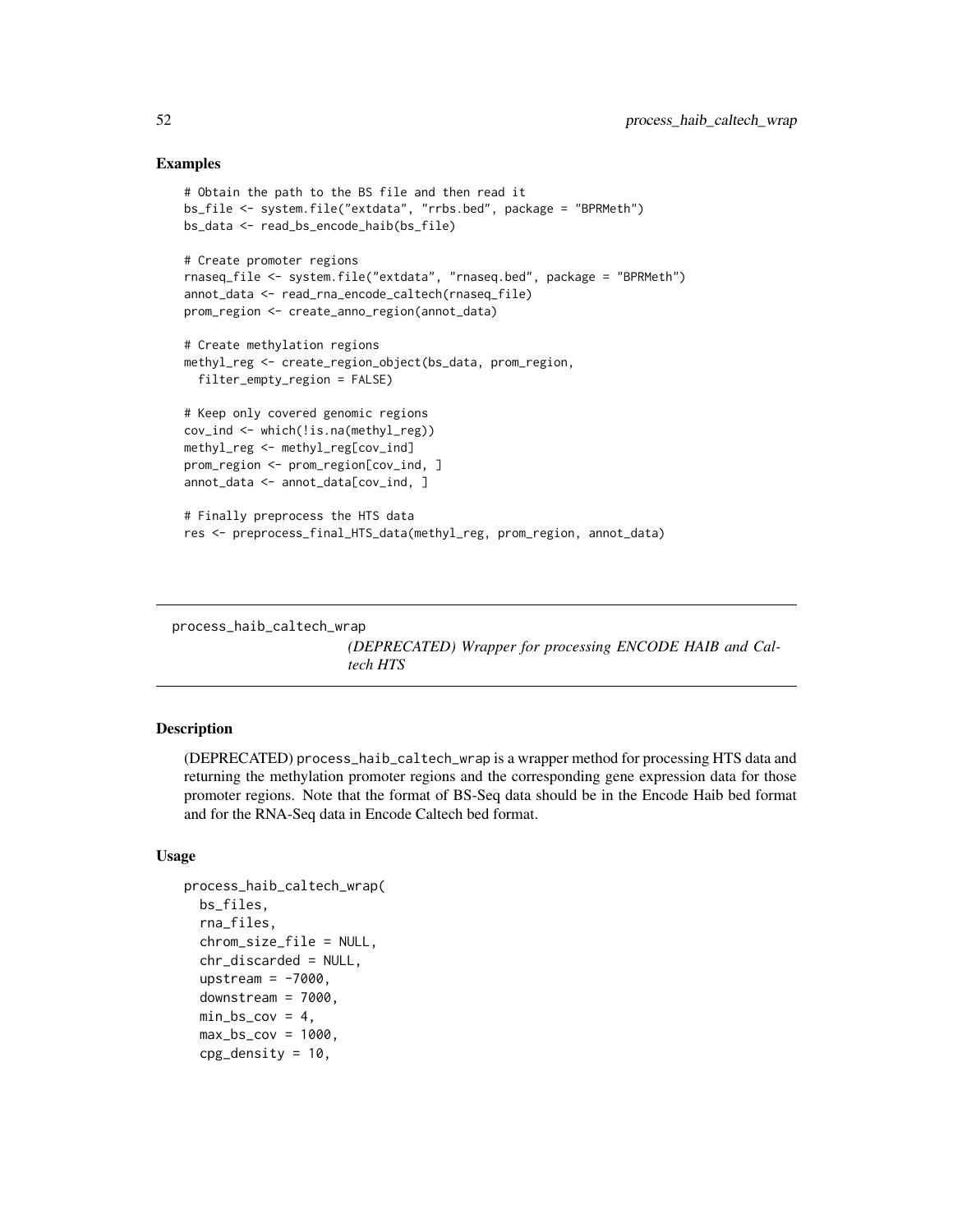```
sd_{th}resh = 0.1,
ignore_strand = TRUE,
gene_log2_transf = TRUE,
gene_outl_thresh = TRUE,
gex_outlier = 300,
fmin = -1,
fmax = 1
```
## Arguments

 $\mathcal{L}$ 

| bs_files         | Filename (or vector of filenames if there are replicates) of the BS-Seq '.bed'<br>formatted data to read values from.                                         |
|------------------|---------------------------------------------------------------------------------------------------------------------------------------------------------------|
| rna_files        | Filename of the RNA-Seq '.bed' formatted data to read values from. Currently,<br>this version does not support pooling RNA-Seq replicates.                    |
| chrom_size_file  |                                                                                                                                                               |
|                  | Optional filename containing genome chromosome sizes.                                                                                                         |
| chr_discarded    | A vector with chromosome names to be discarded.                                                                                                               |
| upstream         | Integer defining the length of bp upstream of TSS for creating the promoter<br>region.                                                                        |
| downstream       | Integer defining the length of bp downstream of TSS for creating the promoter<br>region.                                                                      |
| min_bs_cov       | The minimum number of reads mapping to each CpG site. CpGs with less reads<br>will be considered as noise and will be discarded.                              |
| max_bs_cov       | The maximum number of reads mapping to each CpG site. CpGs with more<br>reads will be considered as noise and will be discarded.                              |
| cpg_density      | Optional integer defining the minimum number of CpGs that have to be in a<br>methylated region. Regions with less than n CpGs are discarded.                  |
| sd_thresh        | Optional numeric defining the minimum standard deviation of the methylation<br>change in a region. This is used to filter regions with no methylation change. |
| ignore_strand    | Logical, whether or not to ignore strand information.                                                                                                         |
| gene_log2_transf |                                                                                                                                                               |
|                  | Logical, whether or not to log2 transform the gene expression data.                                                                                           |
| gene_outl_thresh |                                                                                                                                                               |
|                  | Logical, whehter or not to remove outlier gene expression data.                                                                                               |
| gex_outlier      | Numeric, denoting the threshold above of which the gene expression data (be-<br>fore the log2 transformation) are considered as noise.                        |
| fmin             | Optional minimum range value for region location scaling. Under this version,<br>this parameter should be left to its default value.                          |
| fmax             | Optional maximum range value for region location scaling. Under this version,<br>this parameter should be left to its default value.                          |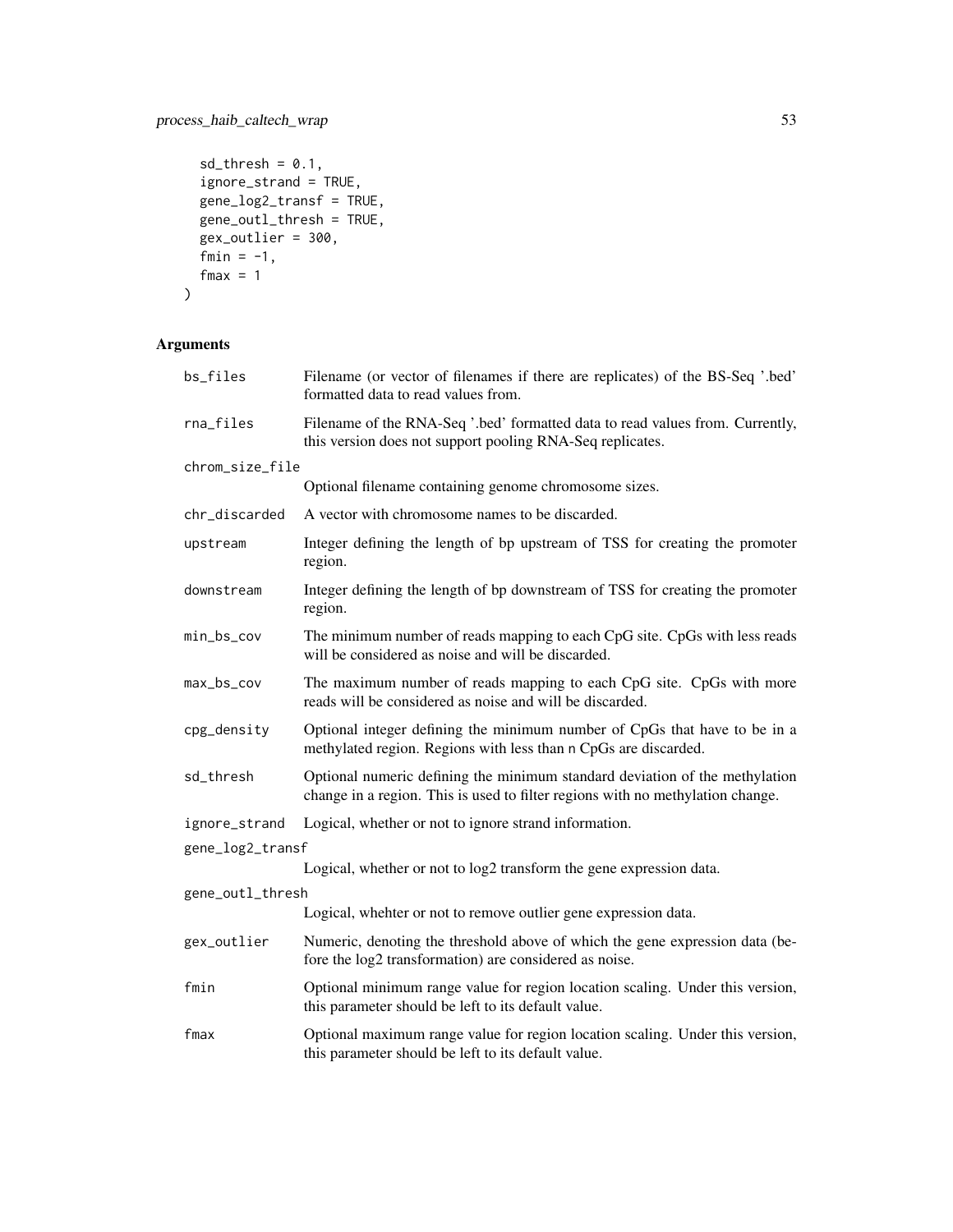<span id="page-53-0"></span>A processHTS object which contains following information:

- methyl\_region: A list containing methylation data, where each entry in the list is an  $L_iX3$ dimensional matrix, where  $L<sub>i</sub>$  denotes the number of CpGs found in region i. The columns contain the following information:
	- 1. 1st column: Contains the locations of CpGs relative to TSS. Note that the actual locations are scaled to the (fmin, fmax) region.
	- 2. 2nd column: Contains the total reads of each CpG in the corresponding location.
	- 3. 3rd column: Contains the methylated reads each CpG in the corresponding location.
- gex: A vector containing the corresponding gene expression levels for each entry of the methyl\_region list.
- prom\_region: A GRanges object containing corresponding annotated promoter regions for each entry of the methyl\_region list. The GRanges object has one additional metadata column named tss, which stores the TSS of each promoter.
- rna\_data: A GRanges object containing the corresponding RNA-Seq data for each entry of the methyl\_region list. The GRanges object has three additional metadata columns which are explained in [read\\_rna\\_encode\\_caltech](#page-60-1)
- upstream: Integer defining the length of bp upstream of TSS.
- downstream: Integer defining the length of bp downstream of TSS.
- cpg\_density: Integer defining the minimum number of CpGs that have to be in a methylated region. Regions with less than n CpGs are discarded.
- sd\_thresh: Numeric defining the minimum standard deviation of the methylation change in a region. This is used to filter regions with no methylation change.
- fmin: Minimum range value for region location scaling.
- fmax: Maximum range value for region location scaling.

#### Author(s)

C.A.Kapourani <C.A.Kapourani@ed.ac.uk>

#### Examples

```
# Obtain the path to the files
rrbs_file <- system.file("extdata", "rrbs.bed", package = "BPRMeth")
rnaseq_file <- system.file("extdata", "rnaseq.bed", package = "BPRMeth")
proc_data <- process_haib_caltech_wrap(rrbs_file, rnaseq_file)
```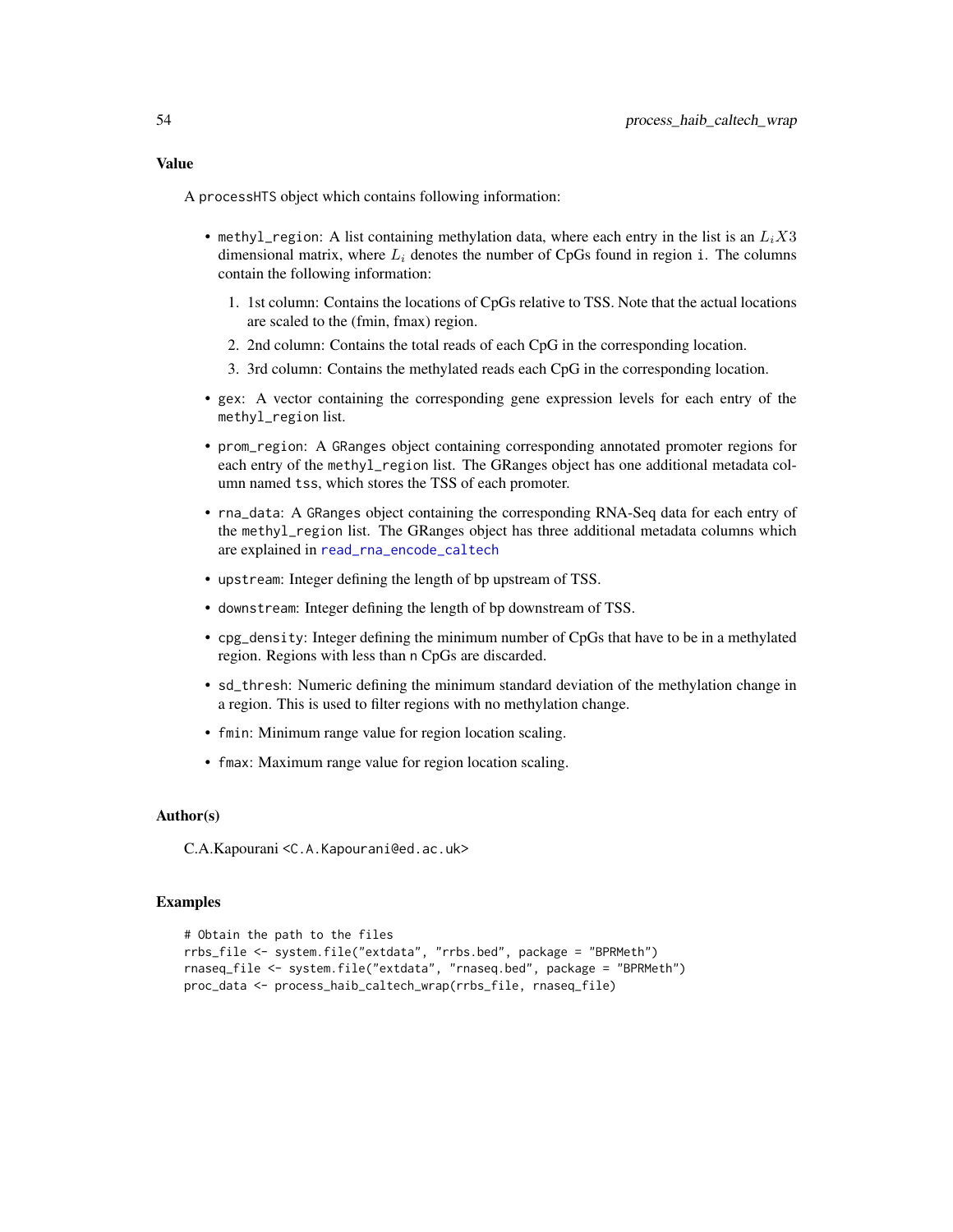<span id="page-54-1"></span><span id="page-54-0"></span>

## Description

read\_anno reads a file containing annotation data, which will be used to select genomic regions of interest for downstream analysis. The annotation file format is the following: "chromosome", "start", "end", "strand", "id", "name" (optional). Read the Important section below for more details.

#### Usage

```
read_anno(
  file,
  chrom_size_file = NULL,
  chr_discarded = NULL,
  is_centre = FALSE,
  is_window = TRUE,
  upstream = -5000,
  downstream = 5000,
  is_anno_region = TRUE,
  delimiter = "\t t")
```
## Arguments

| file            | File name.                                                                                                                                                                                                                                                                                                  |  |
|-----------------|-------------------------------------------------------------------------------------------------------------------------------------------------------------------------------------------------------------------------------------------------------------------------------------------------------------|--|
| chrom_size_file |                                                                                                                                                                                                                                                                                                             |  |
|                 | Optional file name to read genome chromosome sizes.                                                                                                                                                                                                                                                         |  |
| chr_discarded   | Optional vector with chromosomes to be discarded.                                                                                                                                                                                                                                                           |  |
| is_centre       | Logical, whether 'start' and 'end' locations are pre-centred. If TRUE, the mean<br>of the locations will be chosen as centre. If FALSE, the 'start' will be chosen as<br>the center; e.g. for genes the 'start' denotes the TSS and we use this as centre to<br>obtain K-bp upstream and downstream of TSS. |  |
| is_window       | Whether to consider a predefined window region around centre. If TRUE, then<br>'upstream' and 'downstream' parameters are used, otherwise we consider the<br>whole region from start to end location.                                                                                                       |  |
| upstream        | Integer defining the length of bp upstream of 'centre' for creating the genomic<br>region. If is_window = FALSE, this parameter is ignored.                                                                                                                                                                 |  |
| downstream      | Integer defining the length of bp downstream of 'centre' for creating the genomic<br>region. If is_window = FALSE, this parameter is ignored.                                                                                                                                                               |  |
|                 | is_anno_region Logical, whether or not to create genomic region. It should be set to TRUE, if<br>you want to use the object as input to create_region_object function.                                                                                                                                      |  |
| delimiter       | Delimiter format the columns are splitted. Default is tab.                                                                                                                                                                                                                                                  |  |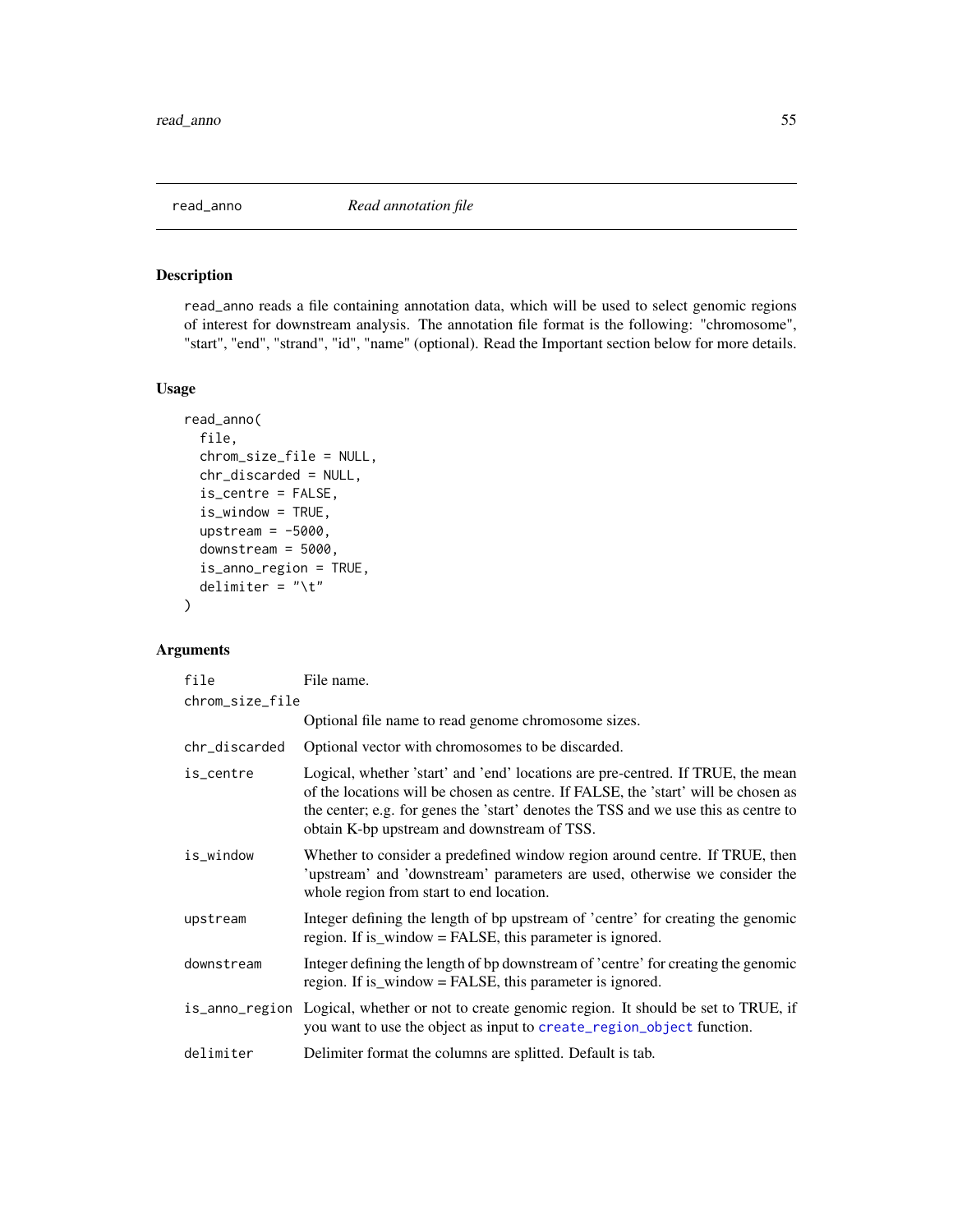<span id="page-55-0"></span>A GRanges object.

The GRanges object contains two or three additional metadata columns:

- id: Feature ID, e.g. Ensembl IDs for each gene.
- centre: The central (middle) location of the genomic region. This is required when transforming 'methylation regions' in the (-1, 1) interval, the 'centre' would be at 0.
- name (Optional) the feature name.

These columns can be accessed as follows: granges\_obj\$id

#### Important

- When having strand information, and we are in the antisense strand ("-"), the 'start' is automatically switched with the 'end' location.
- By default columns are considered in tab delimited format.
- The "name" feature is optional.
- When there is no "strand" info, this can be set to "\*".

#### Author(s)

C.A.Kapourani <C.A.Kapourani@ed.ac.uk>

#### See Also

[read\\_met](#page-59-1), [create\\_anno\\_region](#page-18-1), [create\\_region\\_object](#page-20-1)

#### Examples

```
# Obtain the path to files
file <- system.file("extdata", "dummy_anno.bed", package = "BPRMeth")
anno_dt \leq read_anno(file, chr_discarded = c("X"))
# Extract feature id
```
anno\_ids <- anno\_dt\$id

<span id="page-55-1"></span>read\_bs\_encode\_haib *(DEPRECATED) Read ENCODE HAIB bed formatted BS-Seq file*

#### Description

(DEPRECATED) read\_bs\_encode\_haib reads a file containing methylation data from BS-Seq experiments using the [scan](#page-0-0) function. The BS-Seq file should be in ENCODE HAIB bed format. Read the Important section below on when to use this function.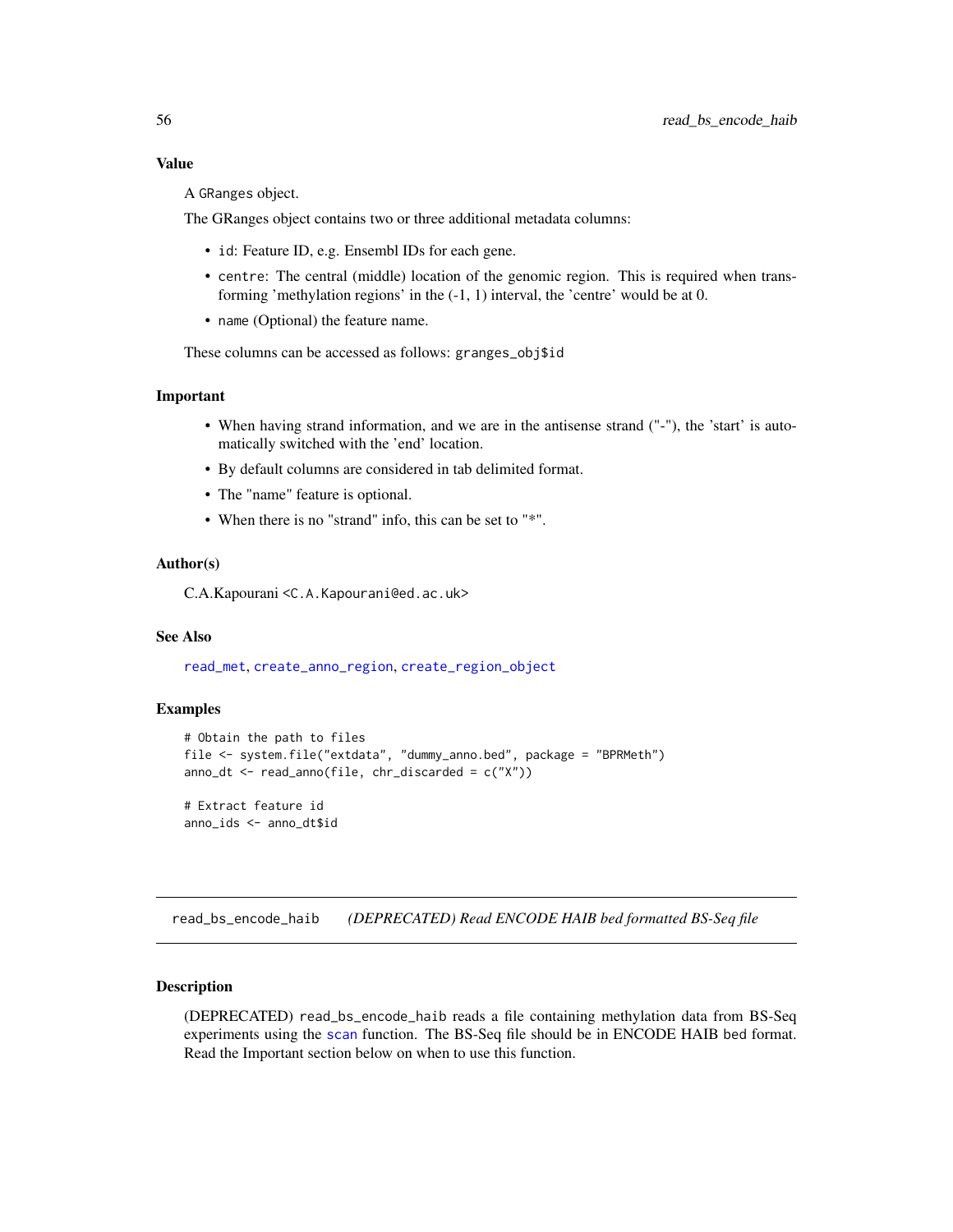## <span id="page-56-0"></span>Usage

read\_bs\_encode\_haib(file, chr\_discarded = NULL, is\_GRanges = TRUE)

## Arguments

| file       | The name of the file to read data values from.                                               |
|------------|----------------------------------------------------------------------------------------------|
|            | chr discarded A vector with chromosome names to be discarded.                                |
| is_GRanges | Logical: if TRUE a GRanges object is returned, otherwise a data frame object<br>is returned. |

## Value

A GRanges object if is\_GRanges is TRUE, otherwise a data.table object.

The GRanges object contains two additional metadata columns:

- total\_reads: total reads mapped to each genomic location.
- meth\_reads: methylated reads mapped to each genomic location.

These columns can be accessed as follows: granges\_object\$total\_reads

#### Important

Unless you want to create a different workflow when processing the BS-Seq data, you should NOT call this function, since this is a helper function. Instead you should call the [preprocess\\_bs\\_seq](#page-48-1) function.

## Author(s)

C.A.Kapourani <C.A.Kapourani@ed.ac.uk>

## See Also

[pool\\_bs\\_seq\\_rep](#page-45-1), [preprocess\\_bs\\_seq](#page-48-1)

## Examples

```
# Obtain the path to the file and then read it
bs_file <- system.file("extdata", "rrbs.bed", package = "BPRMeth")
bs_data <- read_bs_encode_haib(bs_file)
```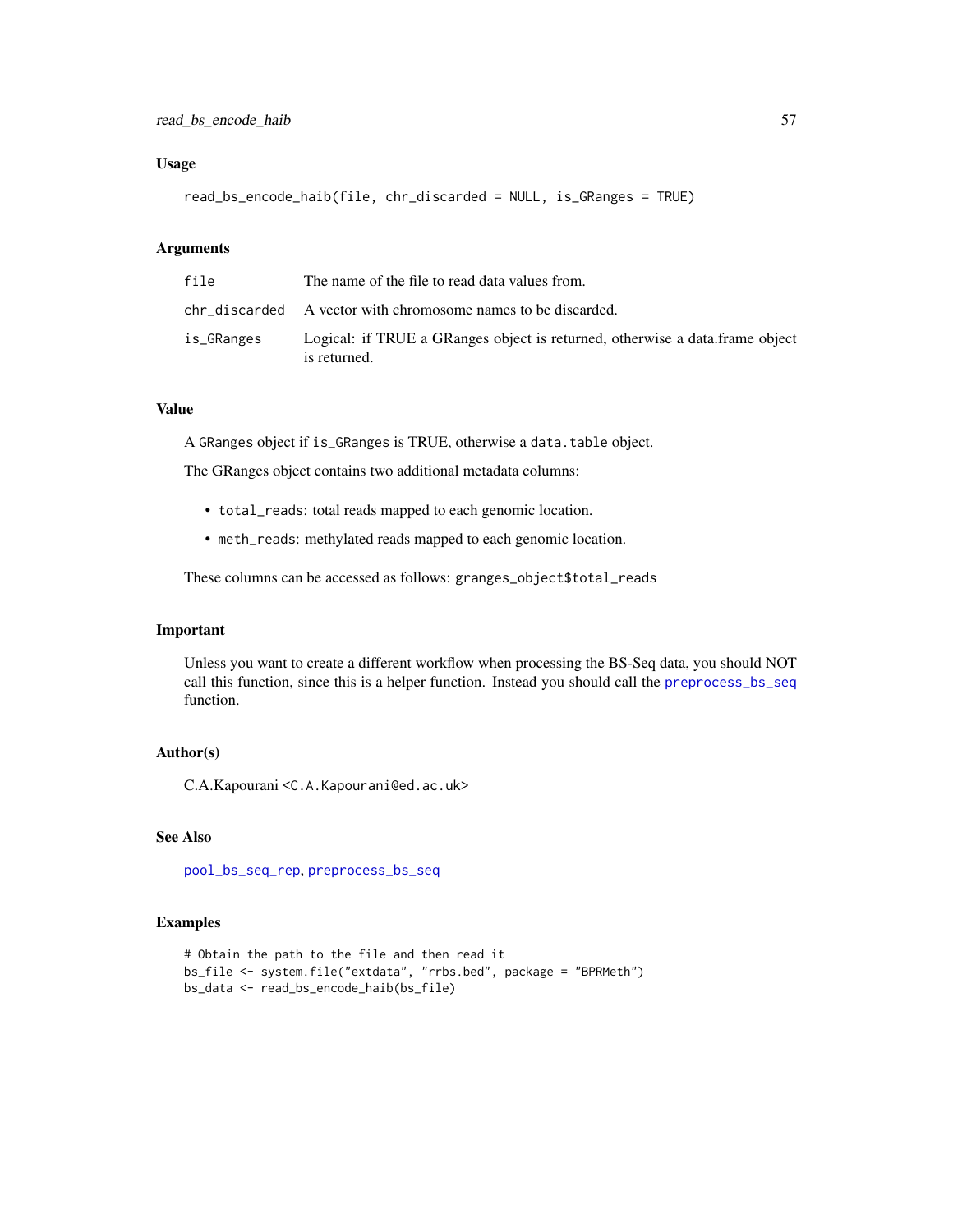<span id="page-57-1"></span><span id="page-57-0"></span>read\_chrom\_size *Read genome chromosome sizes file*

## Description

read\_chrom\_size reads a file containing genome chromosome sizes using the [fread](#page-0-0) function.

#### Usage

```
read_chrom_size(file, delimiter = "\t")
```
## Arguments

| file      | File name                                                  |
|-----------|------------------------------------------------------------|
| delimiter | Delimiter format the columns are splitted. Default is tab. |

## Value

A [data.table](#page-0-0) object.

## Author(s)

C.A.Kapourani <C.A.Kapourani@ed.ac.uk>

#### See Also

[read\\_met](#page-59-1), [read\\_anno](#page-54-1)

## Examples

```
chr_file <- system.file("extdata", "hg19.chr.sizes", package = "BPRMeth")
chr_data <- read_chrom_size(chr_file)
# Extract the size of chr1
```
chr\_data[1]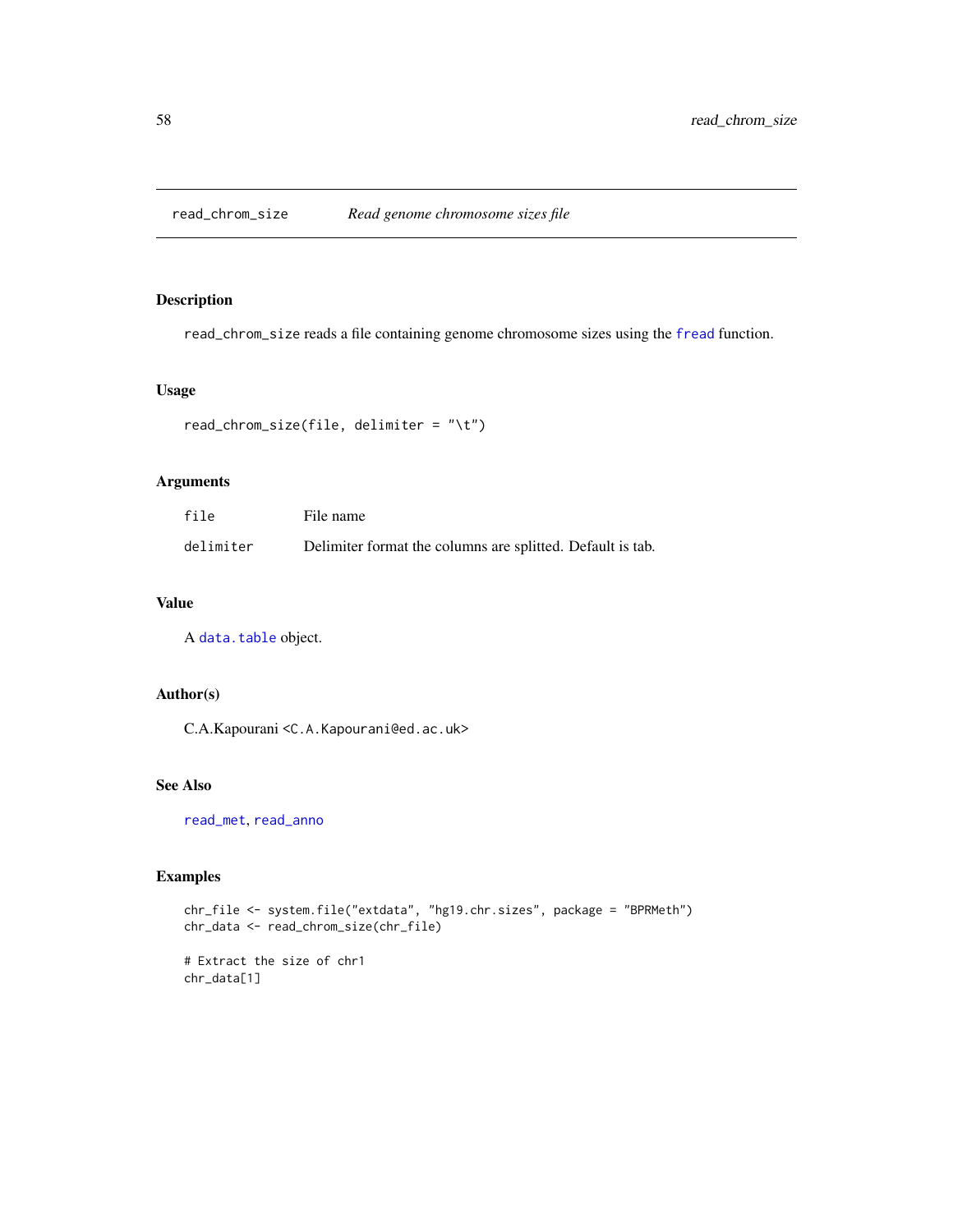<span id="page-58-1"></span><span id="page-58-0"></span>

## Description

read\_expr reads a file containing expression data. It should contain two columns: "id", "expr" and by default columns are considered in tab delimited format.

#### Usage

```
read_expr(file, log2_transf = FALSE, delimiter = "\t")
```
## Arguments

| file        | File name                                                  |
|-------------|------------------------------------------------------------|
| log2_transf | Logical, whether to log2 transform the expression data.    |
| delimiter   | Delimiter format the columns are splitted. Default is tab. |

## Value

A [data.table](#page-0-0) object.

## Author(s)

C.A.Kapourani <C.A.Kapourani@ed.ac.uk>

## See Also

[read\\_met](#page-59-1), [read\\_anno](#page-54-1)

## Examples

```
# Obtain the path to files
file <- system.file("extdata", "dummy_expr.bed", package = "BPRMeth")
expr_dt <- read_expr(file)
```
# Extract feature id expr\_ids <- expr\_dt\$id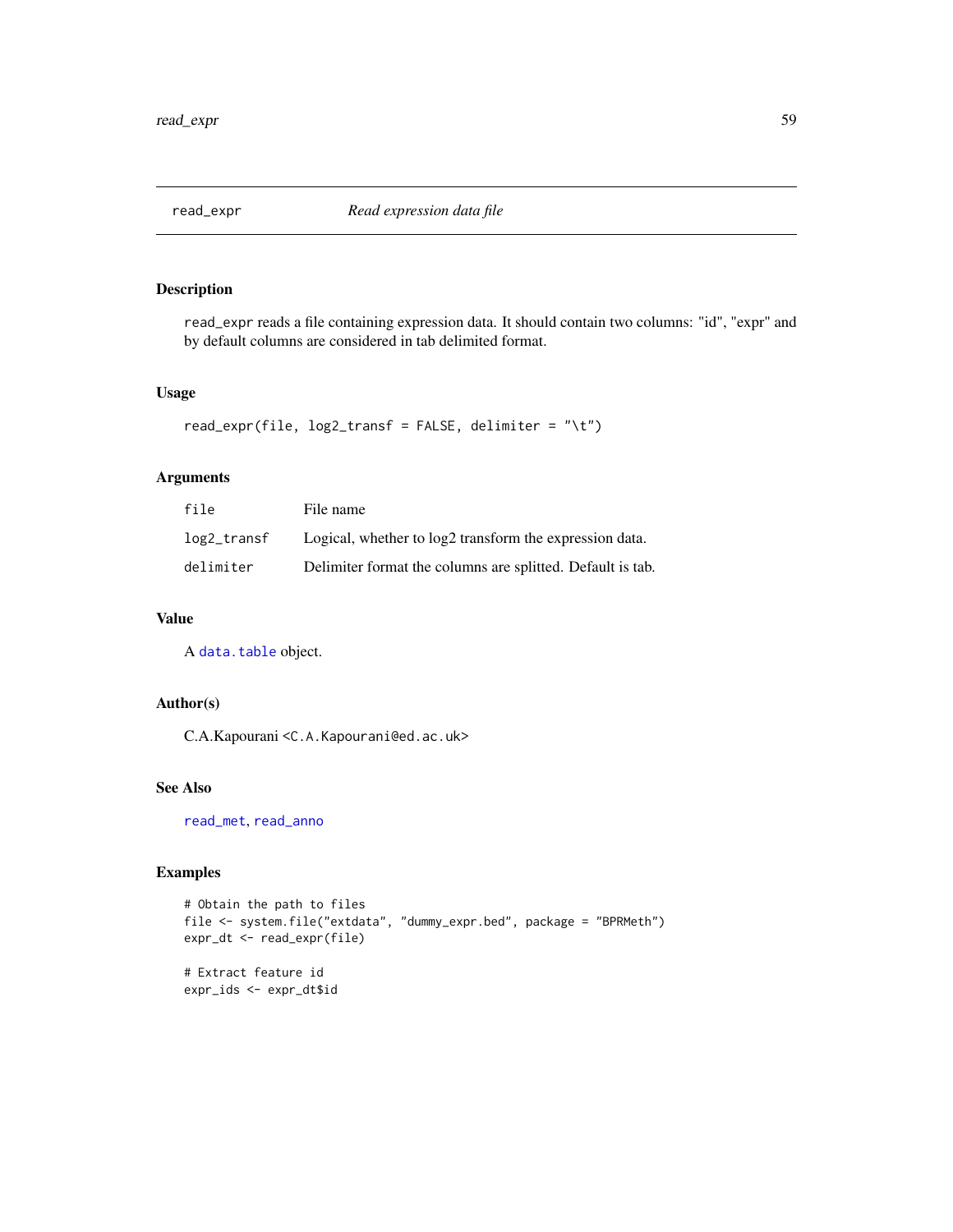<span id="page-59-1"></span><span id="page-59-0"></span>

#### Description

read\_met reads a file containing methylation data using the fread function. Since there are different technologies, e.g. array, bulk BS-Seq, scBS-Seq, and still there is no standard file format, different options are available, check the Important section below on the file format for each type you choose. If a file format is not availabe, you need to read the file and create a GRanges object, where the data are ordered by chromosome and genomic location.

## Usage

```
read_met(
  file,
  type = "sc\_seq",strand_info = FALSE,
  chr_discarded = NULL,
 min_bulk\_cov = 4,
 max_bulk\_cov = 1000,
 delimiter = "\iota")
```
## Arguments

| file          | File name.                                                                                                                         |
|---------------|------------------------------------------------------------------------------------------------------------------------------------|
| type          | Type of technology as character. Either "bulk_seq", "sc_seq" or "array". Check<br>the Important section below for more details.    |
| strand_info   | Logical, whether or not the file contains strand information.                                                                      |
| chr_discarded | Optional vector with chromosomes to be discarded.                                                                                  |
| min_bulk_cov  | Minimum number of reads mapping to each CpG site. Used only for "bulk_seq"<br>and CpGs with less reads will be discarded as noise. |
| max_bulk_cov  | Maximum number of reads mapping to each CpG site. Used only for "bulk_seq"<br>and CpGs with less reads will be discarded as noise. |
| delimiter     | Delimiter format the columns are splitted. Default is tab.                                                                         |

## Value

A GRanges object.

The GRanges object contains one or two additional metadata columns:

- met: Methylation level.
	- For "array" this is the Beta or M-values
	- For "sc\_seq" this is either 0 or 1 (unmethylated or methylated)
	- For "bulk\_seq" this contains the number of methylated reads for each CpG.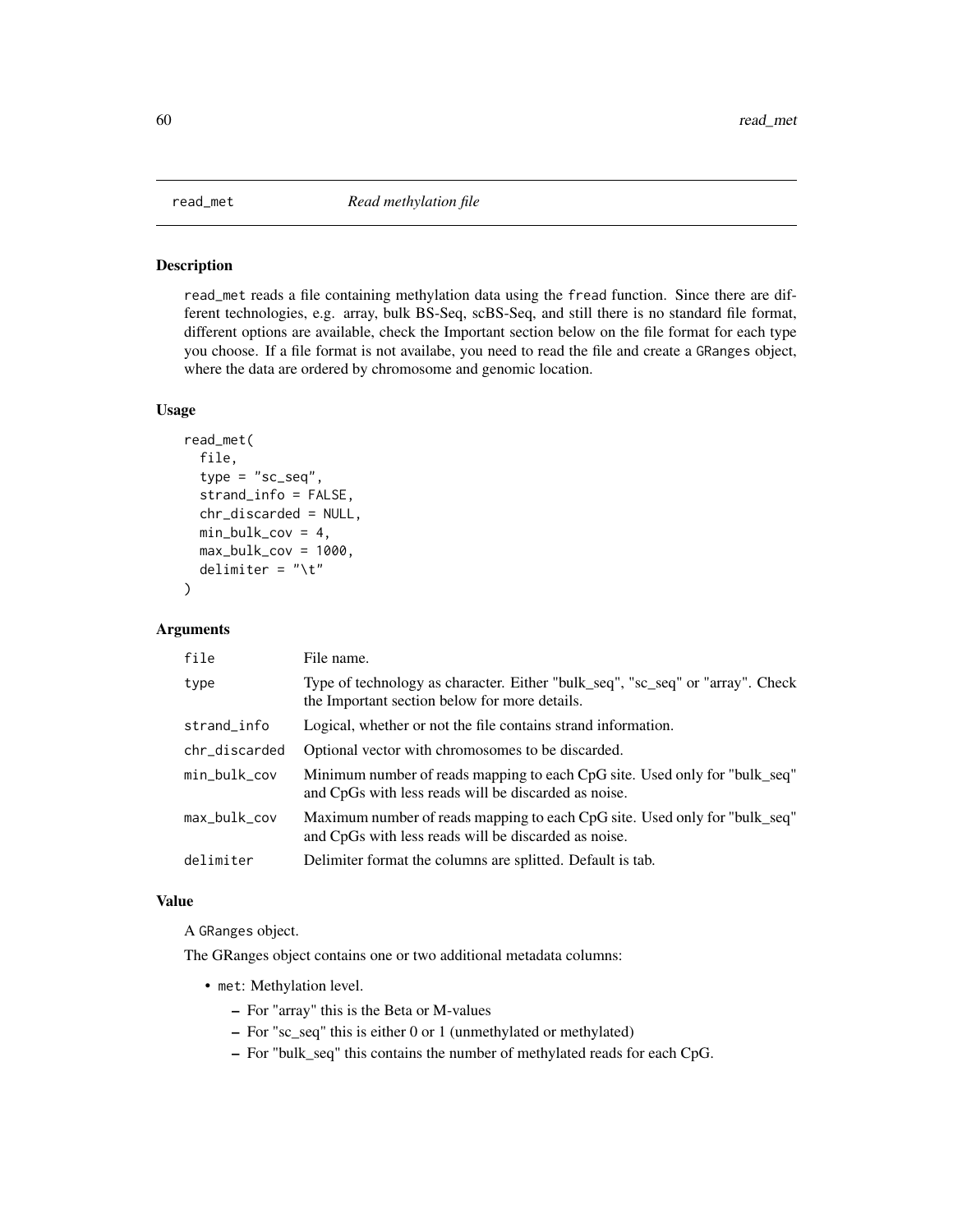<span id="page-60-0"></span>• total: Total number of reads for each CpG. Present only for "bulk\_seq" type.

These columns can be accessed as follows: granges\_obj\$met

#### Important

Depending on technology type we assume different file formats.

- "array" File format: "chromosome", "start", "strand" (optional), "met" .
- "sc\_seq" File format: "chromosome", "start", "strand" (optional), "met" . Where "met" should contain only 1s or 0s.
- "bulk\_seq" File format: "chromosome", "start", "strand" (optional), "met", "total".

By default columns are considered in tab delimited format.

#### Author(s)

C.A.Kapourani <C.A.Kapourani@ed.ac.uk>

#### See Also

[read\\_anno](#page-54-1), [read\\_expr](#page-58-1), [create\\_region\\_object](#page-20-1)

#### Examples

```
# Obtain the path to files
file <- system.file("extdata", "dummy_met.bed", package = "BPRMeth")
met_dt <- read_met(file)
# Extract methylation level
met <- met_dt$met
```
<span id="page-60-1"></span>read\_rna\_encode\_caltech

*(DEPRECATED) Read ENCODE Caltech bed formatted RNA-Seq file*

#### Description

(DEPRECATED) read\_rna\_encode\_caltech reads a file containing promoter annotation data together with gene expression levels from RNA-Seq experiments using the [scan](#page-0-0) function. The RNA-Seq file should be in ENCODE Caltech bed format, e.g. use gtf2bed tool if your initial file is in gtf format.

#### Usage

```
read_rna_encode_caltech(file, chr_discarded = NULL, is_GRanges = TRUE)
```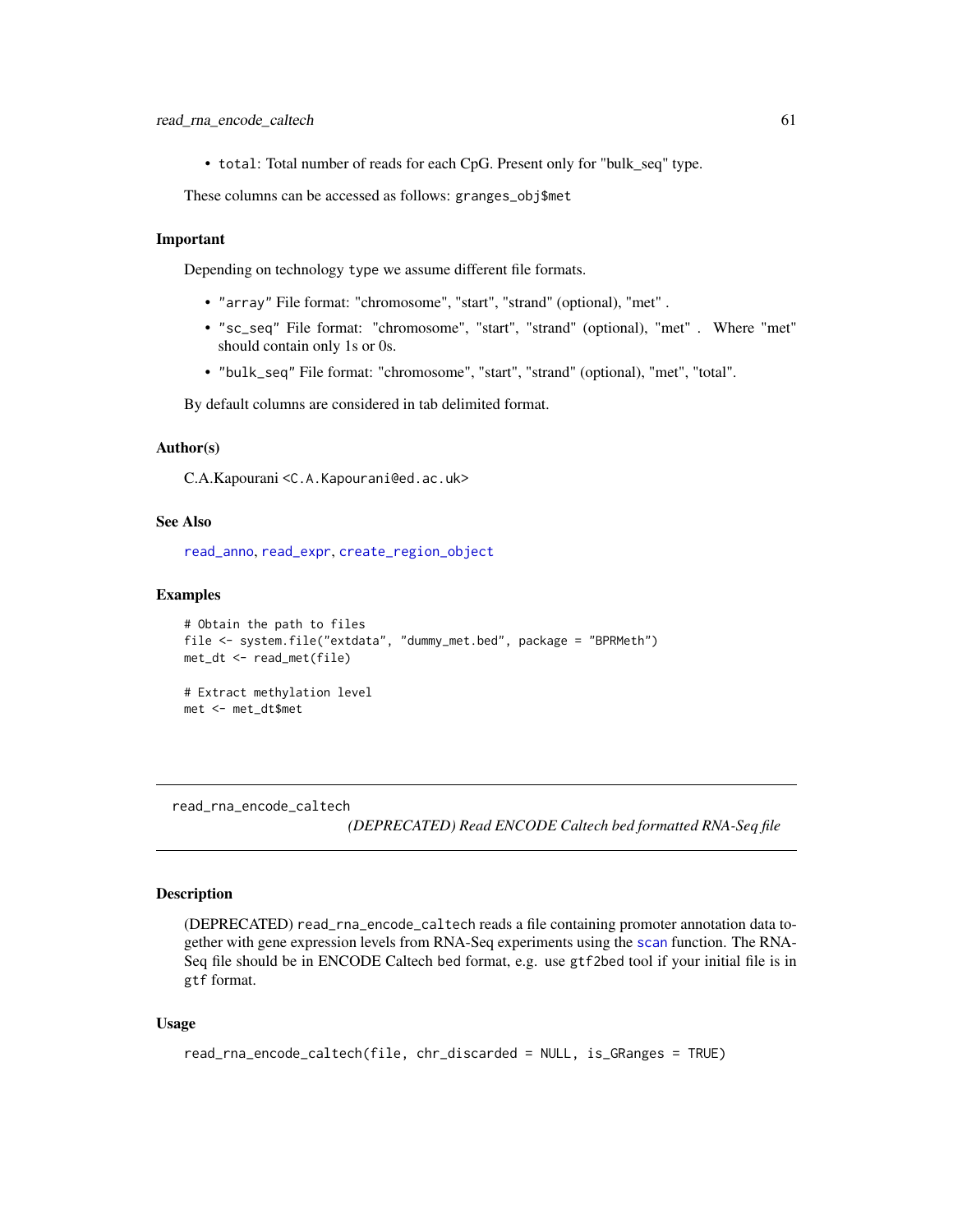## <span id="page-61-0"></span>Arguments

| file       | The name of the file to read data values from.                                                |
|------------|-----------------------------------------------------------------------------------------------|
|            | chr discarded A vector with chromosome names to be discarded.                                 |
| is_GRanges | Logical: if TRUE a GRanges object is returned, otherwise a data. frame object<br>is returned. |

## Value

A GRanges object if is\_GRanges is TRUE, otherwise a data.table object.

The GRanges object contains three additional metadata columns:

- ensembl\_id: Ensembl IDs of each gene promoter.
- gene\_name: Gene name.
- gene\_fpkm: Expression level in FPKM.

These columns can be accessed as follows: granges\_object\$ensembl\_id

## Author(s)

C.A.Kapourani <C.A.Kapourani@ed.ac.uk>

#### See Also

[read\\_chrom\\_size](#page-57-1), [read\\_bs\\_encode\\_haib](#page-55-1)

## Examples

```
# Obtain the path to the file and then read it
rnaseq_file <- system.file("extdata", "rnaseq.bed", package = "BPRMeth")
rna_data <- read_rna_encode_caltech(rnaseq_file)
```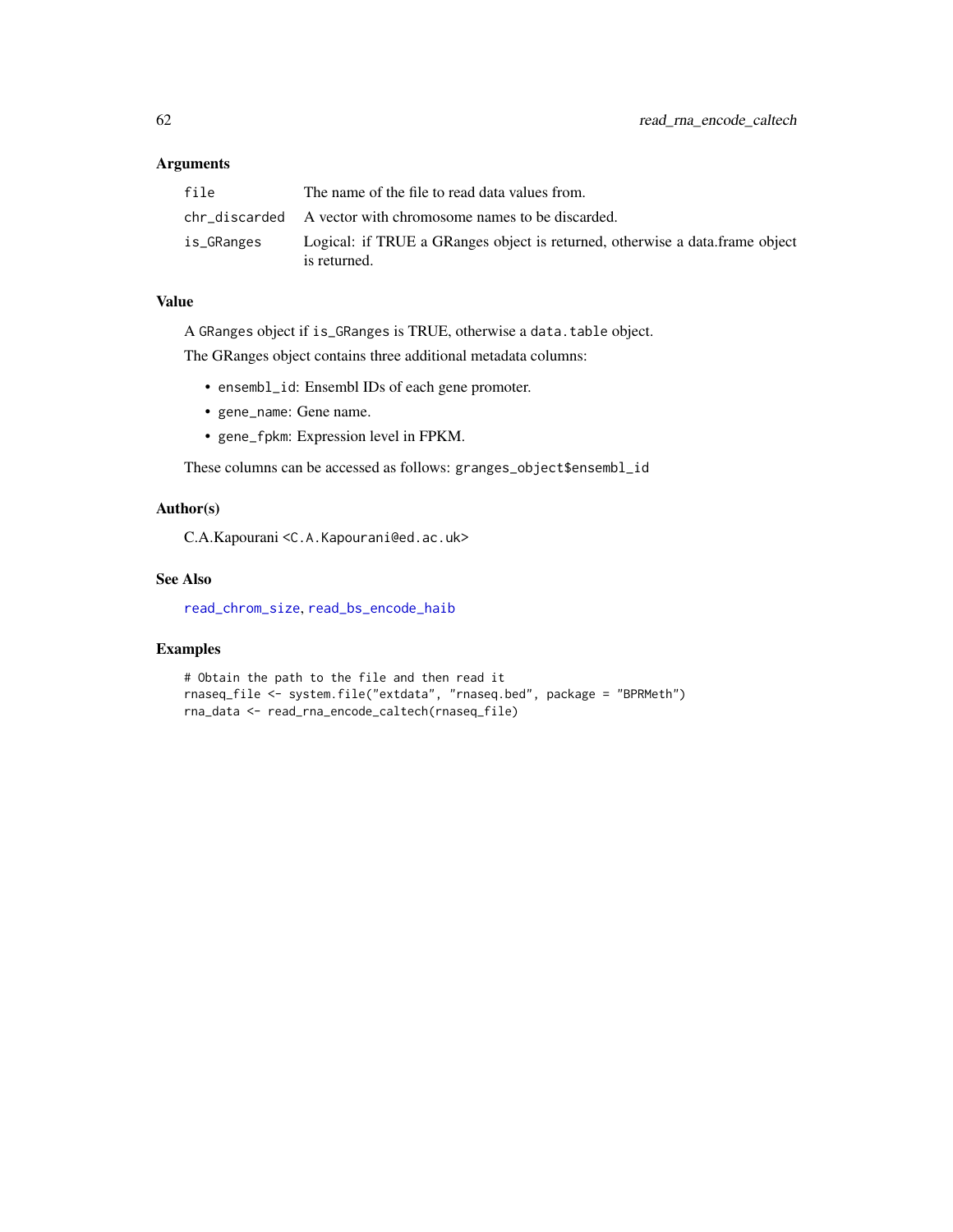# <span id="page-62-0"></span>**Index**

∗ datasets bernoulli\_data, [3](#page-2-0) beta\_data, [3](#page-2-0) binomial\_data, [4](#page-3-0) BPRMeth, [6](#page-5-0) encode\_expr, [24](#page-23-0) encode\_met, [25](#page-24-0) gaussian\_data, [27](#page-26-0) gex\_data, [28](#page-27-0) meth\_data, [38](#page-37-0) .datatable.aware *(*BPRMeth*)*, [6](#page-5-0) basis *(*create\_basis*)*, [20](#page-19-0) bernoulli\_data, [3,](#page-2-0) *[4](#page-3-0)*, *[28](#page-27-0)*, *[39](#page-38-0)* beta\_data, *[3](#page-2-0)*, [3,](#page-2-0) *[4](#page-3-0)*, *[28](#page-27-0)*, *[39](#page-38-0)* betareg\_gradient *(*bpr\_log\_likelihood*)*, [8](#page-7-0) betareg\_log\_likelihood *(*bpr\_log\_likelihood*)*, [8](#page-7-0) binomial\_data, *[3,](#page-2-0) [4](#page-3-0)*, [4,](#page-3-0) *[28](#page-27-0)*, *[39](#page-38-0)* boxplot\_cluster\_expr, [5,](#page-4-0) *[43](#page-42-0)*, *[45,](#page-44-0) [46](#page-45-0)* bpr\_cluster\_wrap, [6](#page-5-0) bpr\_gradient *(*bpr\_log\_likelihood*)*, [8](#page-7-0) bpr\_log\_likelihood, [8](#page-7-0) bpr\_optim *(*bpr\_optimize*)*, [9](#page-8-0) bpr\_optimise *(*bpr\_optimize*)*, [9](#page-8-0) bpr\_optimize, [9,](#page-8-0) *[13](#page-12-0)* bpr\_predict\_wrap, [11](#page-10-0) BPRMeth, [6](#page-5-0) cluster\_mle *(*cluster\_profiles\_mle*)*, [14](#page-13-0) cluster\_profile\_mle *(*cluster\_profiles\_mle*)*, [14](#page-13-0) cluster\_profile\_vb *(*cluster\_profiles\_vb*)*, [16](#page-15-0) cluster\_profiles\_mle, *[5](#page-4-0)*, [14,](#page-13-0) *[18](#page-17-0)*, *[43](#page-42-0)* cluster\_profiles\_vb, *[5](#page-4-0)*, *[16](#page-15-0)*, [16,](#page-15-0) *[43](#page-42-0)* cluster\_vb *(*cluster\_profiles\_vb*)*, [16](#page-15-0) create\_anno\_region, [19,](#page-18-0) *[56](#page-55-0)* create\_basis, *[11](#page-10-0)*, *[13](#page-12-0)*, *[15–](#page-14-0)[18](#page-17-0)*, [20,](#page-19-0) *[24](#page-23-0)*, *[26](#page-25-0)*, *[30](#page-29-0)[–33](#page-32-0)*, *[35,](#page-34-0) [36](#page-35-0)*, *[49](#page-48-0)*

create\_basis\_function *(*create\_basis*)*, [20](#page-19-0) create\_fourier\_object *(*create\_basis*)*, [20](#page-19-0) create\_polynomial\_object *(*create\_basis*)*, [20](#page-19-0) create\_rbf\_object, *[7](#page-6-0)*, *[10](#page-9-0)*, *[12,](#page-11-0) [13](#page-12-0)* create\_rbf\_object *(*create\_basis*)*, [20](#page-19-0) create\_region *(*create\_region\_object*)*, [21](#page-20-0) create\_region\_obj *(*create\_region\_object*)*, [21](#page-20-0) create\_region\_object, *[16](#page-15-0)*, *[18](#page-17-0)*, *[20](#page-19-0)*, [21,](#page-20-0) *[25](#page-24-0)*, *[31](#page-30-0)*, *[33](#page-32-0)*, *[36](#page-35-0)*, *[42](#page-41-0)*, *[55,](#page-54-0) [56](#page-55-0)*, *[61](#page-60-0)* data.table, *[58,](#page-57-0) [59](#page-58-0)*

```
des_mat (design_matrix), 23
des_matrix (design_matrix), 23
design_matrix, 21, 23, 26
designmatrix (design_matrix), 23
```

```
encode_expr, 24
encode_met, 25
eval_function (eval_functions), 26
eval_functions, 9, 11, 21, 24, 26
eval_probit_function (eval_functions),
        26
```
formula, *[12](#page-11-0)*, *[37](#page-36-0)*, *[48](#page-47-0)* fread, *[58](#page-57-0)*

```
gaussian_data, 3, 4, 27, 28, 39
genomic_region (create_region_object),
         21
gex_data, 28, 39
ggplot2, 44
```
impute\_bulk\_met, [28,](#page-27-0) *[42](#page-41-0)* infer\_profile\_gibbs *(*infer\_profiles\_gibbs*)*, [29](#page-28-0) infer\_profile\_mle *(*infer\_profiles\_mle*)*, [32](#page-31-0) infer\_profile\_vb *(*infer\_profiles\_vb*)*, [34](#page-33-0) infer\_profiles\_gibbs, *[16](#page-15-0)*, *[18](#page-17-0)*, [29,](#page-28-0) *[33](#page-32-0)*, *[49](#page-48-0)*